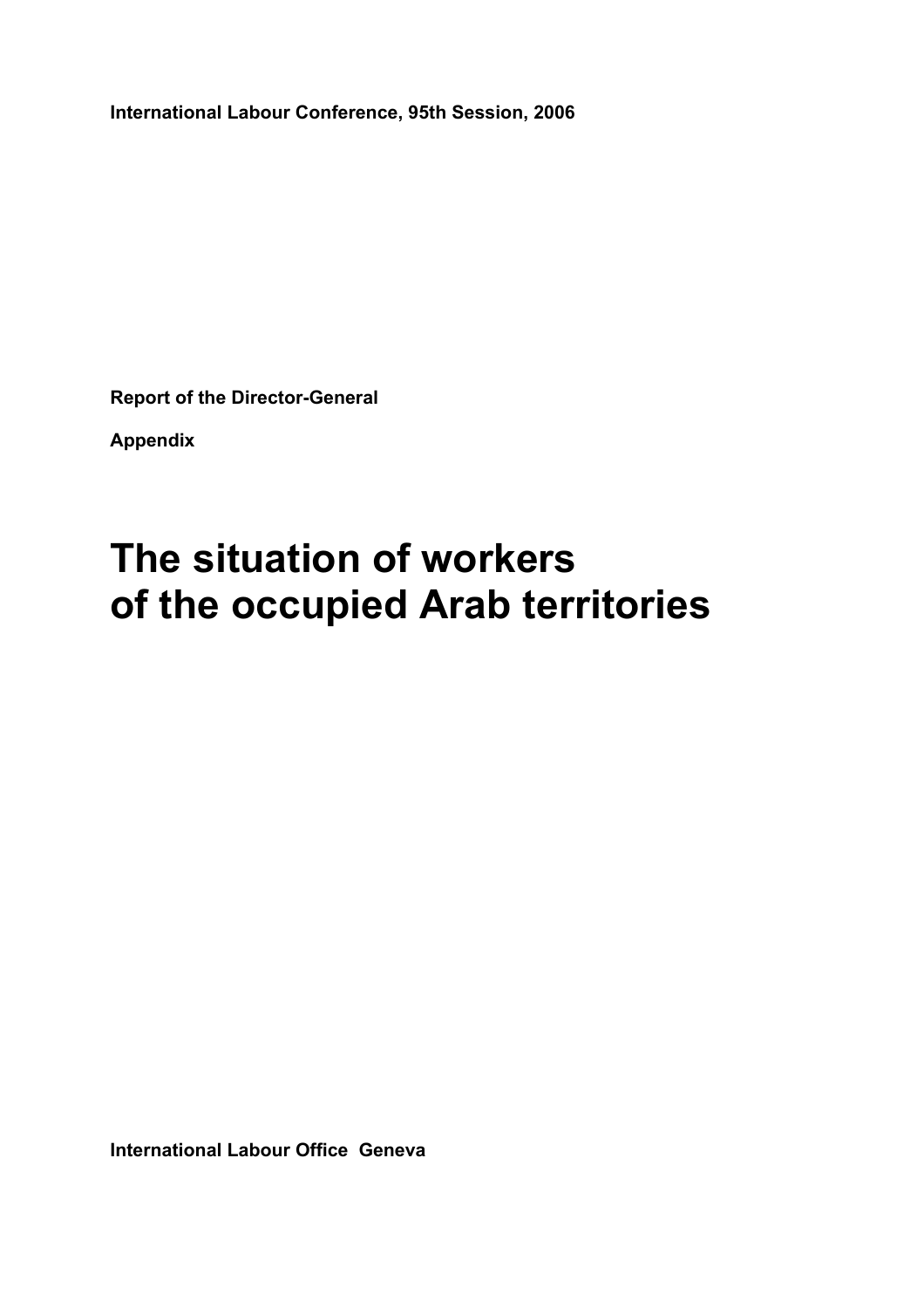ISBN 92-2-116622-8 ISSN 0074-6681

*First published 2006* 

Visit our web site: www.ilo.org/publns

Formatted by TTE: reference CONFREP-95th-1(A)-Appendix-2006-05-0067-1-En.doc Printed by the International Labour Office, Geneva, Switzerland

The designations employed in ILO publications, which are in conformity with United Nations practice, and the presentation of material therein do not imply the expression of any opinion whatsoever on the part of the International Labour Office concerning the legal status of any country, area or territory or of its authorities, or concerning the delimitation of its frontiers.

Reference to names of firms and commercial products and processes does not imply their endorsement by the International Labour Office, and any failure to mention a particular firm, commercial product or process is not a sign of disapproval.

ILO publications can be obtained through major booksellers or ILO local offices in many countries, or direct from ILO Publications, International Labour Office, CH-1211 Geneva 22, Switzerland. Catalogues or lists of new publications are available free of charge from the above address, or by email: pubvente@ilo.org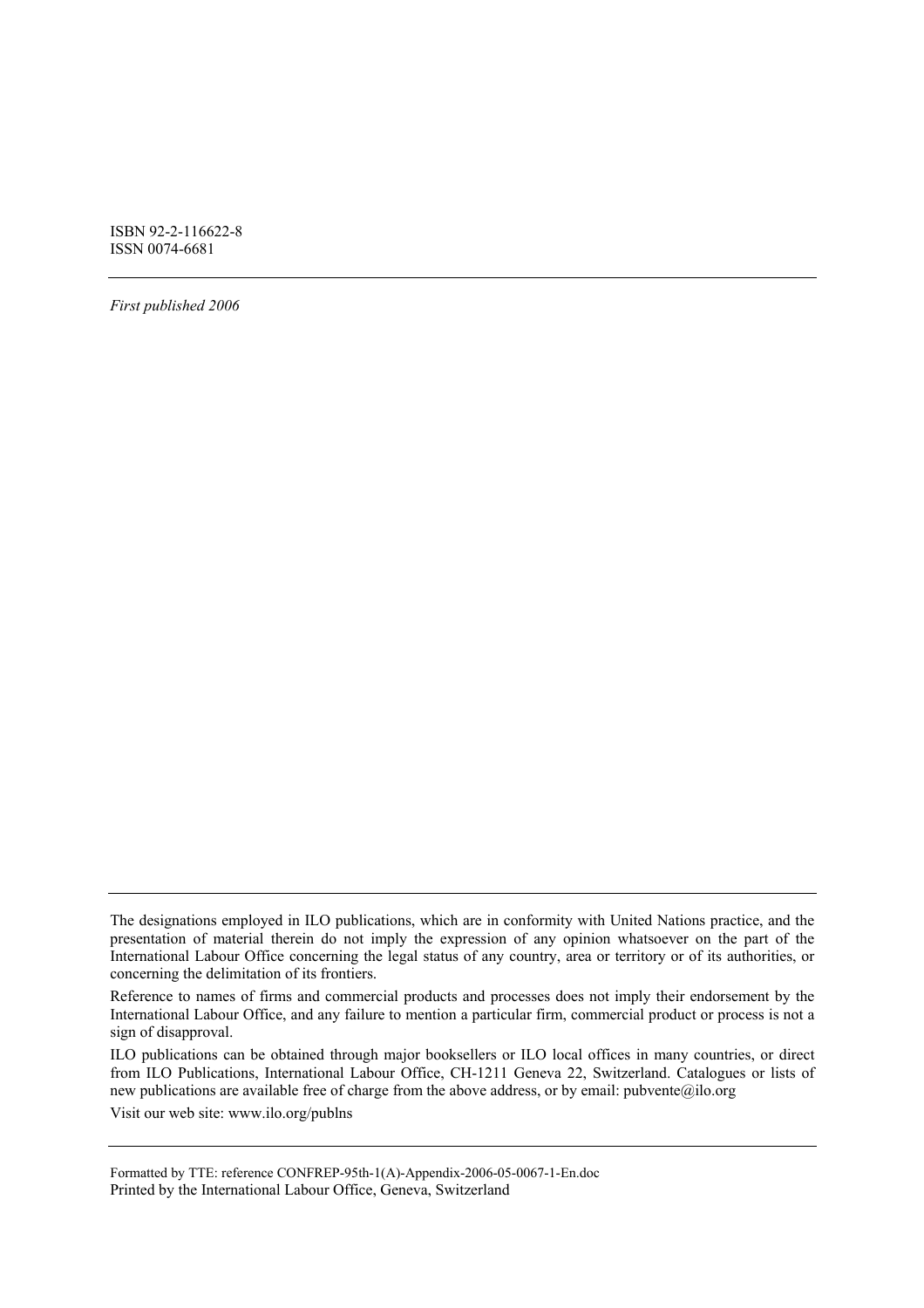# **Preface**

The Report was prepared, as in previous years, following high-level missions to Israel and the occupied Arab territories and to the Syrian Arab Republic. The missions enjoyed once more the full cooperation of the interlocutors, reaffirming the support for the ILO's efforts to contribute to building peace and security in the region through monitoring and assessing economic and social development in our fields of competence. As always, the ILO followed the overall guidance of the United Nations in its activities in the occupied Arab territories.

The cooperation received was particularly welcome this year, as the missions were timed so as to visit the region after democratic elections to the Palestinian Legislative Council on 25 January and to the Israeli Knesset on 28 March 2006. The missions thus witnessed at first hand a situation in which a new Government of the Palestinian Authority had just assumed office and a new Israeli Government was still being formed. There was an expectation among the parties involved in the Israeli-Palestinian conflict that these changes would lead to some redefinitions of the respective positions. Similarly, important actors in the international community reminded both sides of their international obligations and reaffirmed their commitment to the search for ways of averting a deepening of the humanitarian crisis and renewing the peace process.

What the missions saw was that the daily life of workers in the occupied Arab territories not only continues to be dramatic but is further complicated by additional political uncertainties. As the United Nations Special Coordinator for the Middle East Peace Process, Alvaro de Soto, has highlighted, the major current challenges include finding ways for the United Nations and other international actors to ensure that the interests of peace are served and the needs of the Palestinian people met. This cannot only be through the activities of international agencies, since the services provided by the Palestinian Authority cannot be replaced.<sup>1</sup>

The mission's examination of the situation of workers in the occupied Arab territories served to highlight the continuing plight of very large numbers of women and men who are unable to work regularly, productively and in acceptable conditions. Its report is written in factual language but describes a situation that amounts to a daily affront to human dignity and an immense accumulation of frustration directed against the multiple and recurrent obstacles that thwart people in their perfectly normal aspiration to earn a decent living.

The striking feature of the labour market of the occupied Arab territories is the persistent and unpredictable security restrictions on the movement of people and products. This, coupled with a Separation Barrier that deviates from the route of the Green Line and physically blocks movement within the territories as well as between the territories and

<sup>1</sup> In a statement to the United Nations Security Council at its 5419th Meeting, 24 April 2006 (document SC/8697).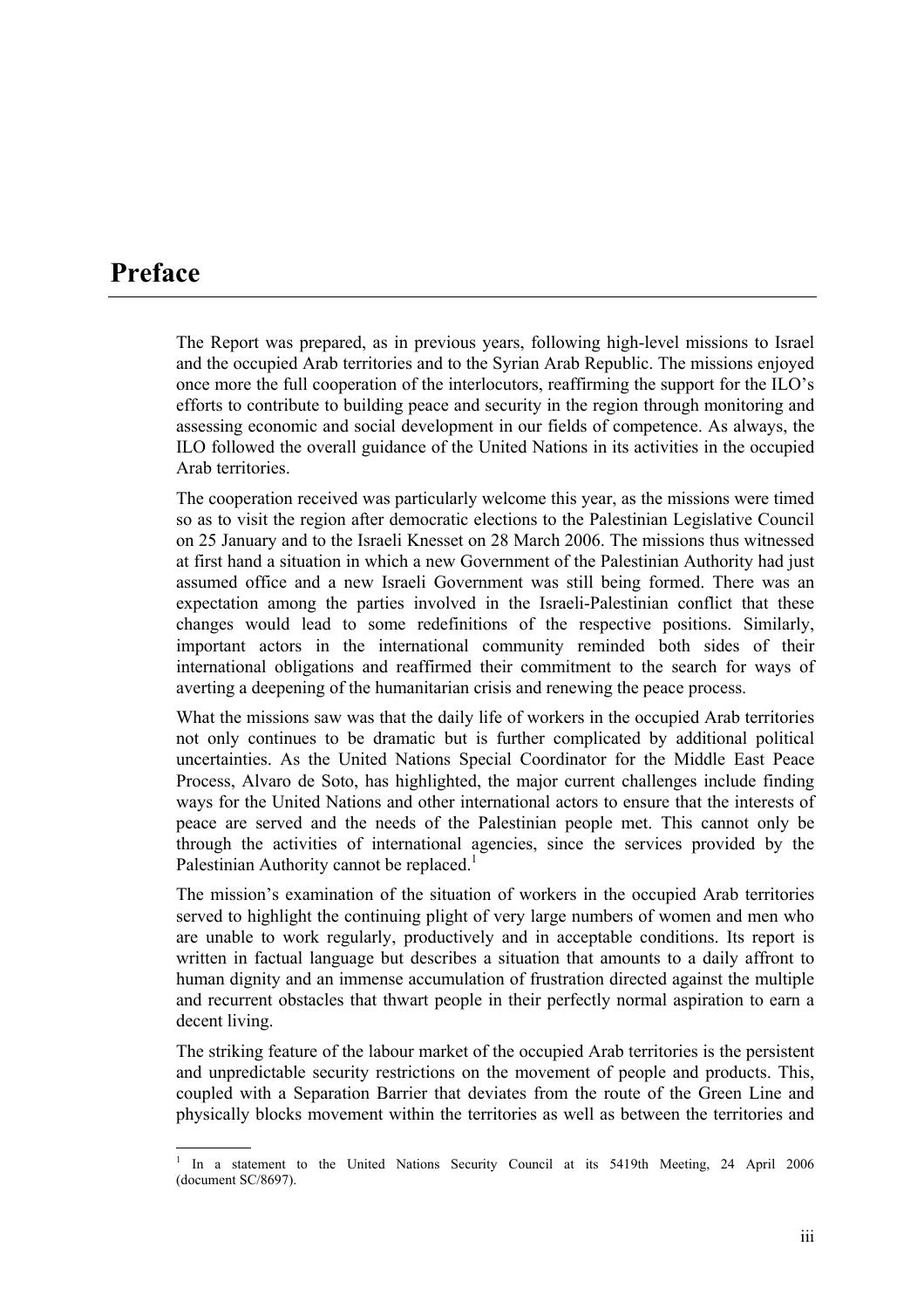Israel, disrupts the normal economic activity of Palestinian enterprises and is one of the major causes of the deteriorating conditions faced by workers.

The pullout from Gaza, no doubt an important event, has ended restrictions within the Gaza Strip. The latter's potential for economic and employment recovery is nonetheless hampered by continuing difficulties for Palestinian exporters. For a period in mid-2005, the security regime was eased and employment picked up, but more recently, this has been reversed.

Four out of every ten Palestinians in the territories are living in poverty on less than US\$2.10 a day. The absolute figure is up from 600,000 in 1999 to 1,600,000 in 2005. Only one out of every ten women is able to work outside the home, despite the fact that Palestinian women are among the most highly educated in the world. Open unemployment, plus the large number of workers who have become discouraged from actively seeking work because the search is so fruitless, amount to an estimated 40 per cent of the Palestinian labour force. Two out of five of those in work in Gaza and one in five in the West Bank are employees of the Palestinian Authority. Their wages are estimated to support some 900,000 people.

The intricate linkages between economic, social and political development, on the one hand, and peace and security, on the other, have to be at the forefront of our thinking in addressing the pervasive and continuing problems of daily life faced by the people of the occupied Arab territories. This is the underlying premise behind ILO efforts in the region and elsewhere: economic and social security is a precondition of lasting peace. As the United Nations Secretary-General puts it in his report entitled *In larger freedom*: "We will not enjoy development without security, we will not enjoy security without development, and we will not enjoy either without respect for human rights.<sup>72</sup> Translating this vision into peace and into peaceful means of action by all parties is the challenge before us.

An important dimension of the global corpus of international law on human rights is the right of workers and employers to associate freely and form and join organizations of their own choosing. In the current conditions in Palestine, progress towards the realization of this right could play an important role in creating transparent, inclusive and effective channels for relief and representation that lead towards sustainable enterprises, international trade and increased employment. In the  $\rm ILO$ 's global constituency, many workers' and employers' organizations emerged before an independent State was secured in their country. They not only performed an important role in improving conditions of work and life in often turbulent times, but also contributed to the spreading and deepening of a democratic civic culture in which problems could be resolved on the basis of mutual respect and dialogue. The mission met with both the Palestinian social partners, who share the universal demand of workers' and employers' organizations worldwide for a secure legal underpinning for their status in accordance with ILO standards on freedom of association.

The rights of Palestinian workers and their families constitute one of the essential steps on the path towards social-economic development, security, peace and enhanced freedom in the occupied Arab territories. This is why the Governing Body of the International Labour Office and the International Labour Conference have ascribed a constructive role to the ILO in helping, through its programmes, to improve the lives of

 2 United Nations: *In larger freedom: Towards development, security and human rights for all*, Report of the Secretary-General, General Assembly, 59th Session, document A/59/2005, para. 17.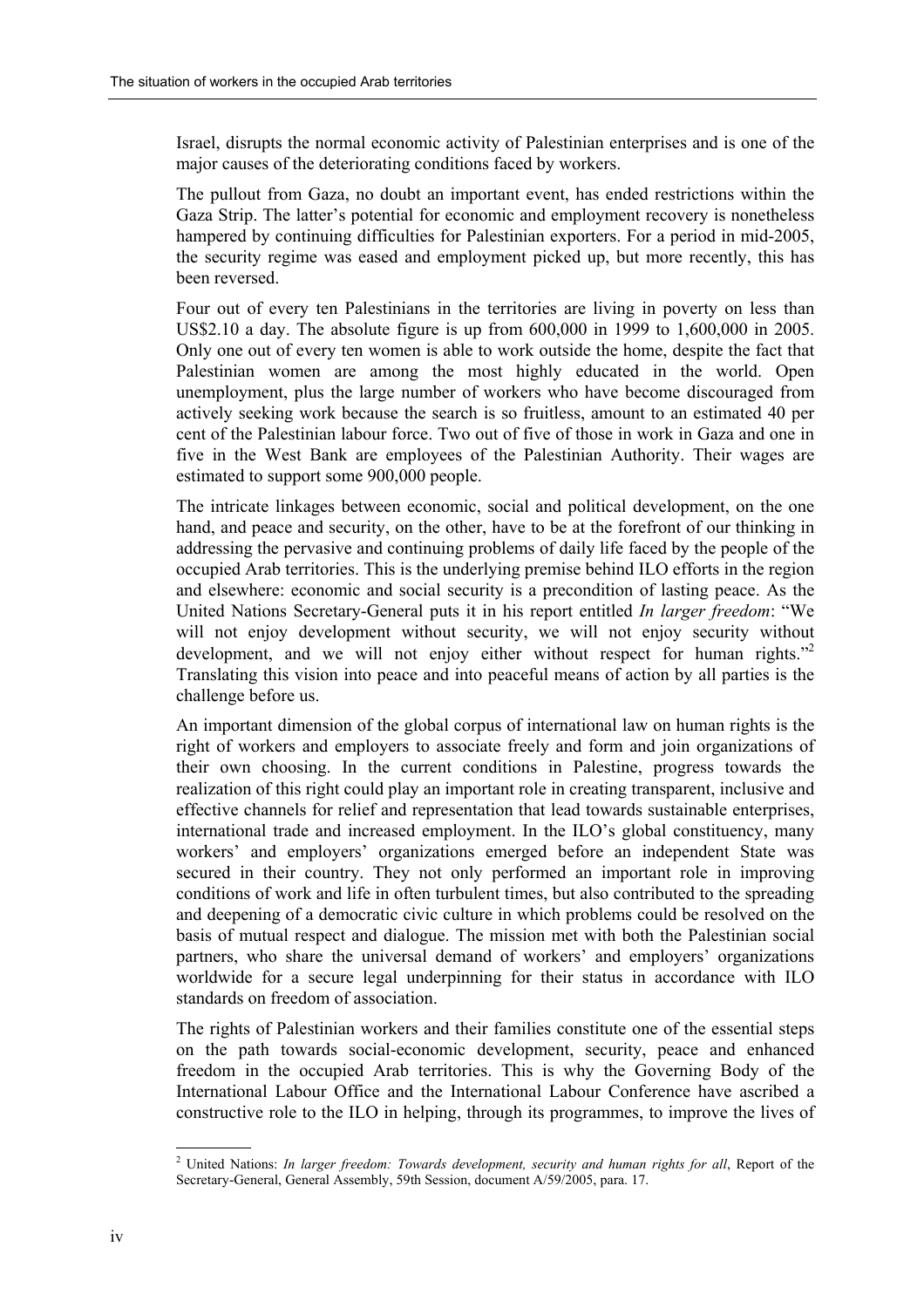working men and women and their families in the region. In this respect, the enhanced programme of technical cooperation for the occupied Arab territories, on which the Office will report again in November 2006, enjoys the widespread support of all regions and groups in the Governing Body.

The ILO has always held that security is never only a military matter. The ILO Constitution's statements that "poverty anywhere constitutes a danger to prosperity everywhere" and that "lasting peace can be established only if it is based on social justice" are extremely relevant in today's Middle East.

Human security is in deficit on both the Israeli and Palestinian sides of the unresolved conflict. Since the visit of the mission there has been an alarming increase in violence, with casualties on both sides, including children. The Government of Israel emphasizes physical security for its citizens. The Palestinian Authority stresses the economic and social insecurity as well as the physical security of Palestinians living under occupation. Security in all its aspects – physical, social and economic – in Israel, on the one hand, cannot be separated from the same security needs of the Palestinian people living in the occupied territories, on the other. The comprehensive security of both peoples is inextricably intertwined. There is a shared responsibility to address the full range of issues jointly. The ILO trusts that it will be able to contribute to a renewed peace process on the basis of its specific competencies and its long-standing relationships with the tripartite constituency of the region.

May 2006. Juan Somavia, Director-General.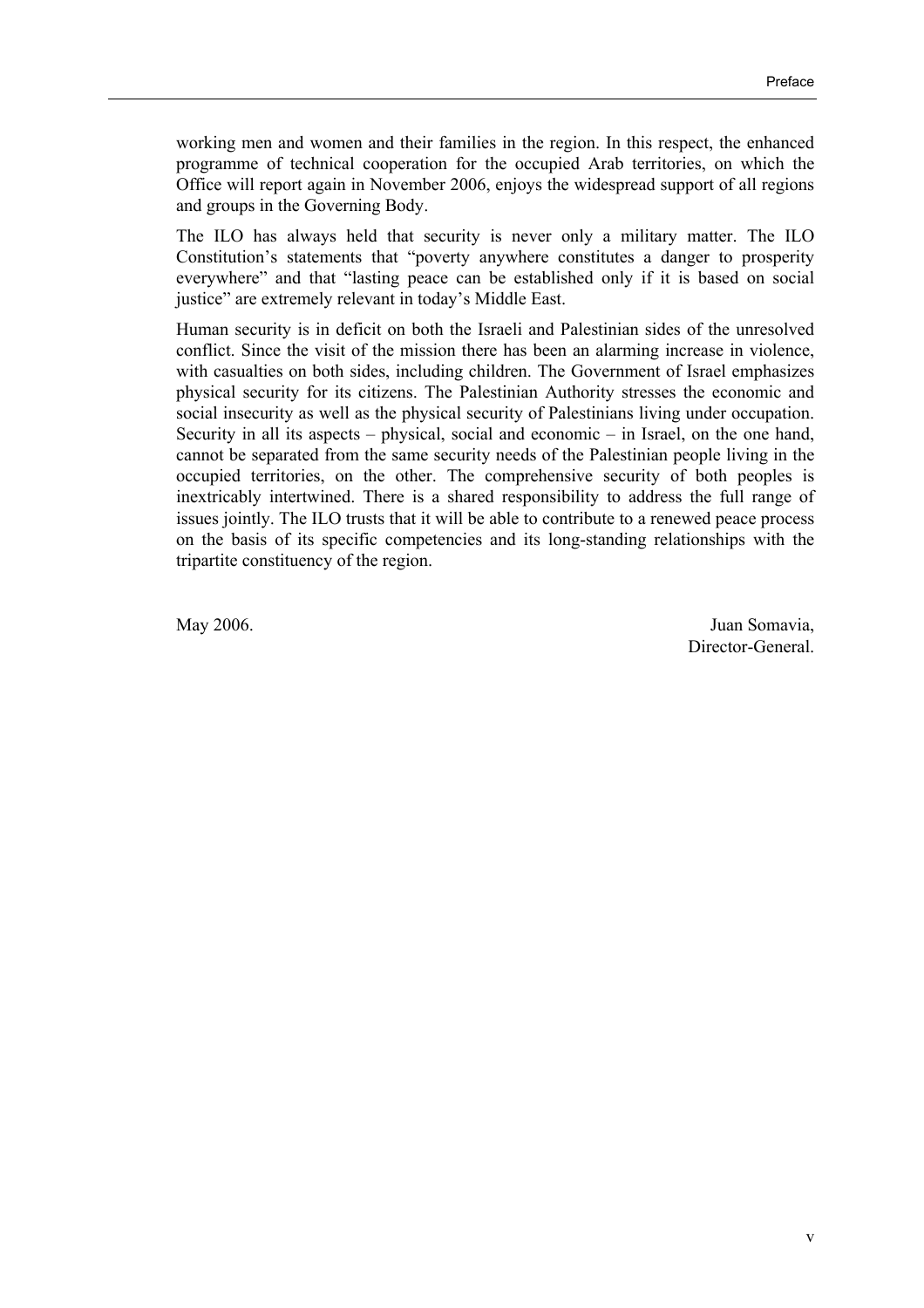# **Contents**

#### Page

| 1.             |  |
|----------------|--|
| 2.             |  |
| 3 <sub>1</sub> |  |
| 4.             |  |
| 5.             |  |
|                |  |
|                |  |
|                |  |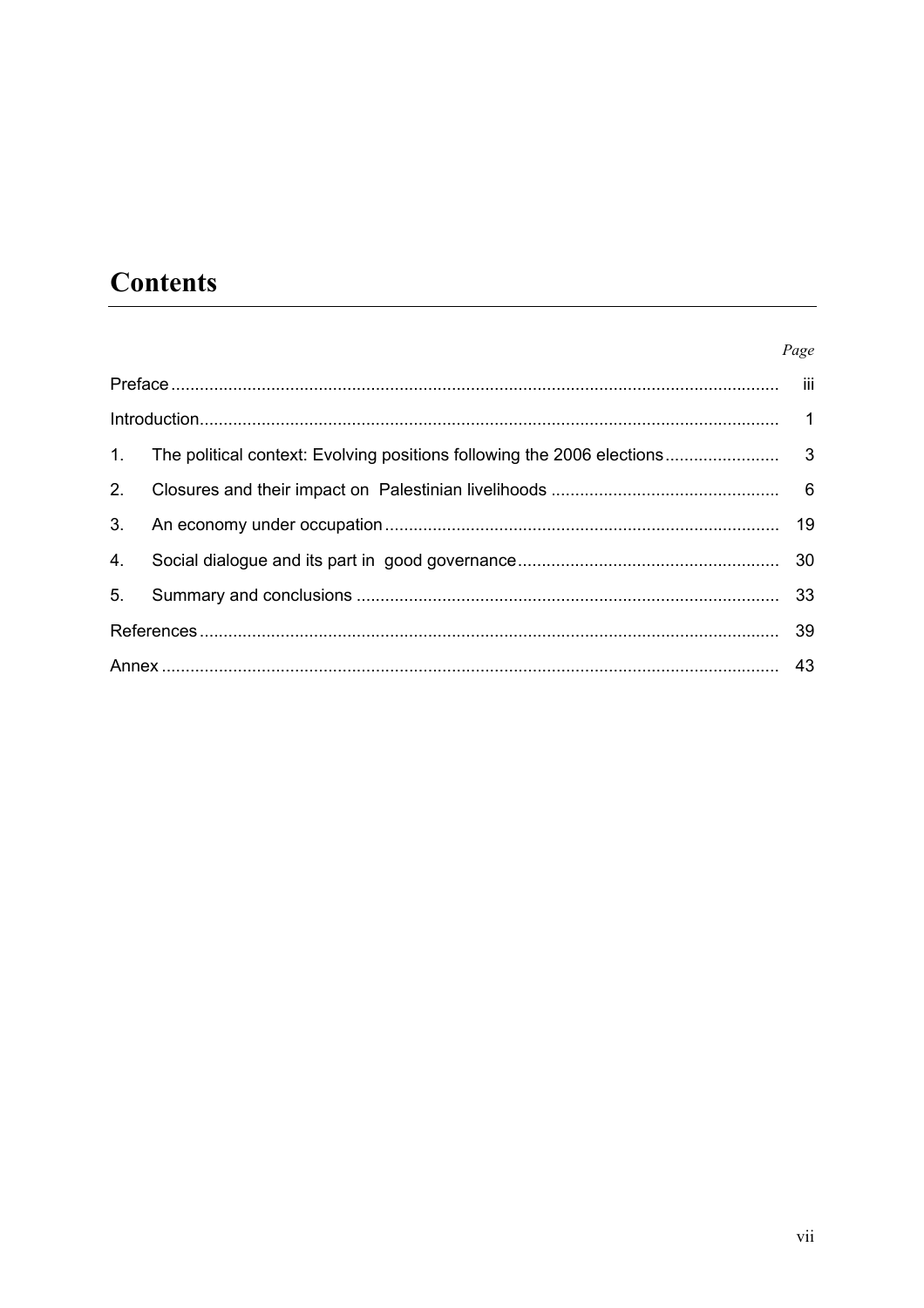## **Introduction**

1. In accordance with the resolution concerning the implications of Israeli settlements in Palestine and other occupied Arab territories in connection with the situation of Arab workers, adopted by the International Labour Conference at its 66th Session (1980), the Director-General again this year sent missions to Israel and the occupied Arab territories and to the Syrian Arab Republic in order to make as full an assessment as possible of the situation of workers of the territories (the West Bank, including East Jerusalem, the Gaza Strip and the Golan).<sup>1</sup> In the course of the mission to the occupied Arab territories, the Director-General's representatives held numerous discussions and meetings with both Israeli and Palestinian interlocutors. 2

2. The timing of the mission was dictated in part by the need to prepare a report for submission to the International Labour Conference, and in part on the advice of the Israeli authorities, who requested that the mission come after the Israeli general elections. Accordingly, it arrived on 29 March, the day after the Israeli general elections, when the final result was not yet known. Ministers of the newly appointed Palestinian Government had just been sworn in, and the outgoing ministers were in the process of handing over during the mission. Although a meeting was requested with H.E. President Mahmoud Abbas, Chairman of the Palestine Liberation Organization (PLO), or a representative of his office, he was unfortunately not available to the mission. This mission from the International Labour Organization, a specialized agency of the United Nations, was naturally guided by the approach of the United Nations. The mission was very much aware of the changing and conditional political environment, as well as the humanitarian situation, especially in the Gaza Strip, and it took full account of developments among other organizations of the multilateral system. As regards contacts with the new Government of the Palestinian Authority, the mission was fully coordinated with and received guidance from the United Nations Special Coordinator for the Middle East Peace Process, Alvaro de Soto. The scope of its meetings and contacts was squarely situated within this framework.

3. In examining all the issues involved, both during the missions and in the preparation of this Report, the Director-General's representatives bore in mind, as they

<sup>&</sup>lt;sup>1</sup> As has been pointed out in previous reports, the Golan has been occupied by Israel since 1967 and was unilaterally annexed by Israel in 1981. The position of the Israeli Government regarding the Golan was stated in the following terms: "The ILO mission is meant to collect material for the Director-General's Report on the occupied Arab territories. It is the position of the Government of Israel that the Golan, to which Israeli law, jurisdiction and administration have been applied, is not now such an area. In view of this consideration, approval for a visit of the ILO mission to the Golan was given as a gesture of goodwill and without prejudice. The decision to facilitate such an informal visit shall not serve as a precedent and does not contravene the Israeli Governmentís position." On 17 December 1981, the United Nations Security Council adopted resolution 497 calling on Israel to rescind its decision to annex the Golan, which has never been recognized by the United Nations. The Israeli position is also disputed by the Government of the Syrian Arab Republic and the Arab people of the Golan, which consider the Golan as an occupied part of the Syrian Arab Republic

 $2^2$  A list of interlocutors in contained in the annex to this Report.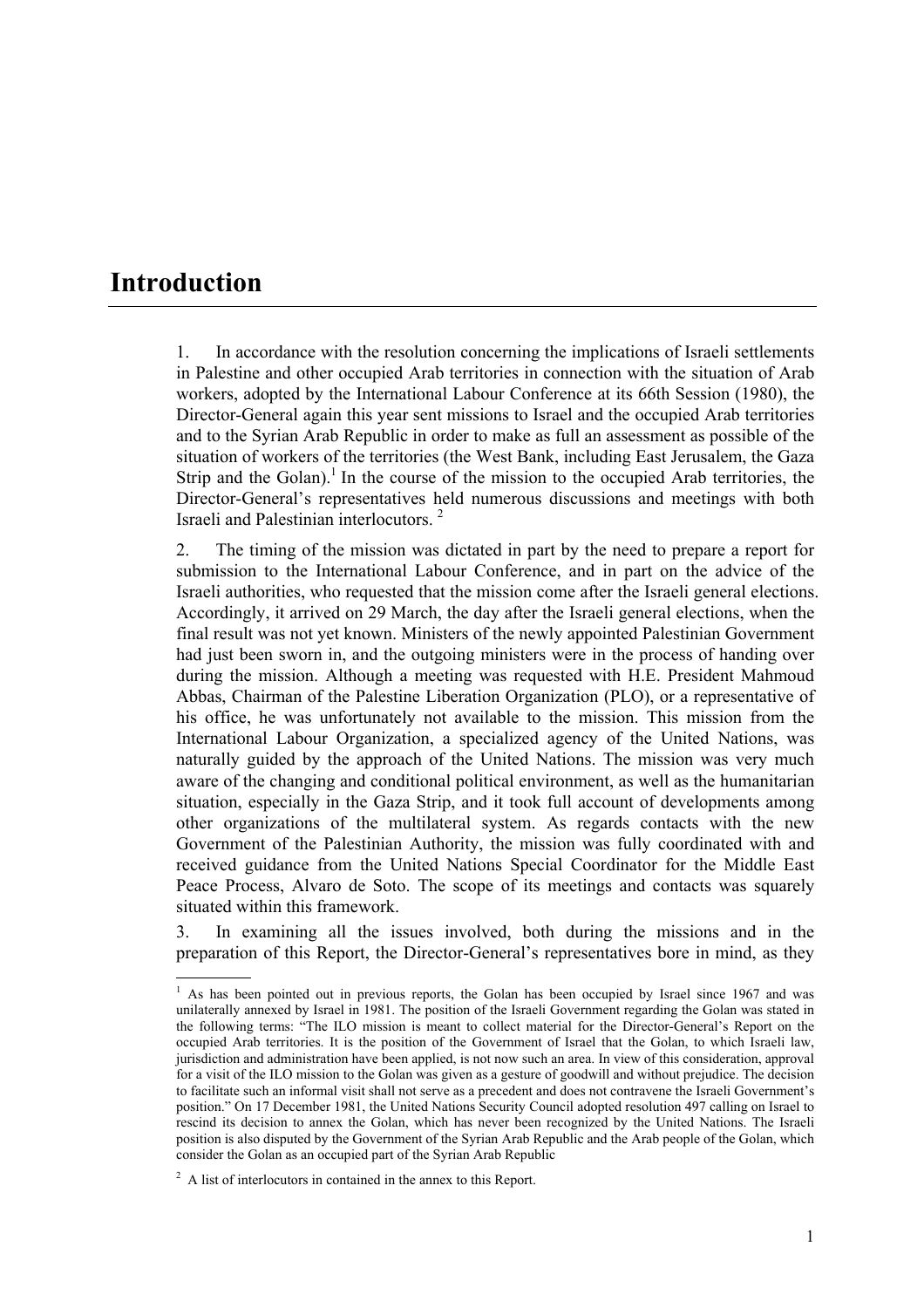have always done, the relevant standards of international law, in particular, the Hague Convention of 1907 (respecting the laws and customs of war on land) and the Fourth Geneva Convention of 1949 (relative to the protection of civilian persons in time of war), of which Israel is a co-signatory.

4. The Director-Generalís representatives were guided by the principles and objectives laid down in the Constitution of the International Labour Organization, including the Declaration of Philadelphia, by the standards and resolutions adopted by the International Labour Conference, by the principles enunciated by the supervisory bodies of the ILO, and, more generally, by the issue of rights at work. As indicated in the 1980 resolution, the substantive matters at issue include equality of opportunity and treatment of workers of the occupied Arab territories, the trade union freedoms and rights of those workers, and the psychological, spiritual and material damage caused to Arab workers in Palestine and other occupied Arab territories by the Israeli settlement policy. This approach gives all due weight to principles and rights at work, which, together with employment, social protection and social dialogue, form the pillars of the Decent Work Agenda. The present Report thus takes account of relevant legislation and the information obtained concerning realities on the ground in respect of the situation of the workers of the occupied Arab territories.

5. The Director-General entrusted Friedrich Buttler, Regional Director for Europe and Central Asia, Rania Bikhazi, Enterprise Development Specialist at the ILO Regional Office for the Arab States in Beirut (RO-Beirut), Philippe Egger, Senior Economist of the Bureau of Programming and Management, Tariq Haq, Employment Development and Strategies Officer at RO-Beirut, and Steven Oates, Sector Coordinator in the Office of the Executive Director for Standards and Fundamental Principles and Rights at Work, with the mission to Israel and the occupied Arab territories, from 29 March to 5 April 2006. Rasha El Shurafa, Acting ILO Representative for the West Bank and Gaza, undertook all the preparations for the mission, of which she was a full member.

6. Friedrich Buttler, Rania Bikhazi and Steven Oates were entrusted with the mission to the Syrian Arab Republic on 5 April 2006.

7. This Report takes account of information obtained on the spot by the missions mentioned above, as well as the documentation submitted by the missions' interlocutors and other documentation publicly available. In examining the situation of Arab workers of the occupied territories, the missions conducted their work with impartiality and objectivity. This yearís Report does not include a chapter on the Israeli economy, which had been introduced for the first time in 2002 when the Israeli economy was particularly affected by the repercussions of the conflict. This was no longer the case in 2005. Neither does the Report go into the details of the ILO's technical cooperation with the Palestinian partners. The Office reports separately on this issue to the Governing Body November sessions.

8. The Director-General is most grateful to all the parties involved, and wishes to acknowledge that his representatives enjoyed, as they have always done, the fullest cooperation of all parties, both Arab and Israeli, including representatives of organizations of the United Nations system, in obtaining the factual information on which this Report is based. He recognizes also the full cooperation extended to his representatives by the authorities of the Syrian Arab Republic. The Director-General sees this cooperation as an indication of the continuing confidence placed by all parties in the ILO and its efforts to contribute to promoting the economic and social development of the territories, which is an essential element in a satisfactory settlement of the present conflict.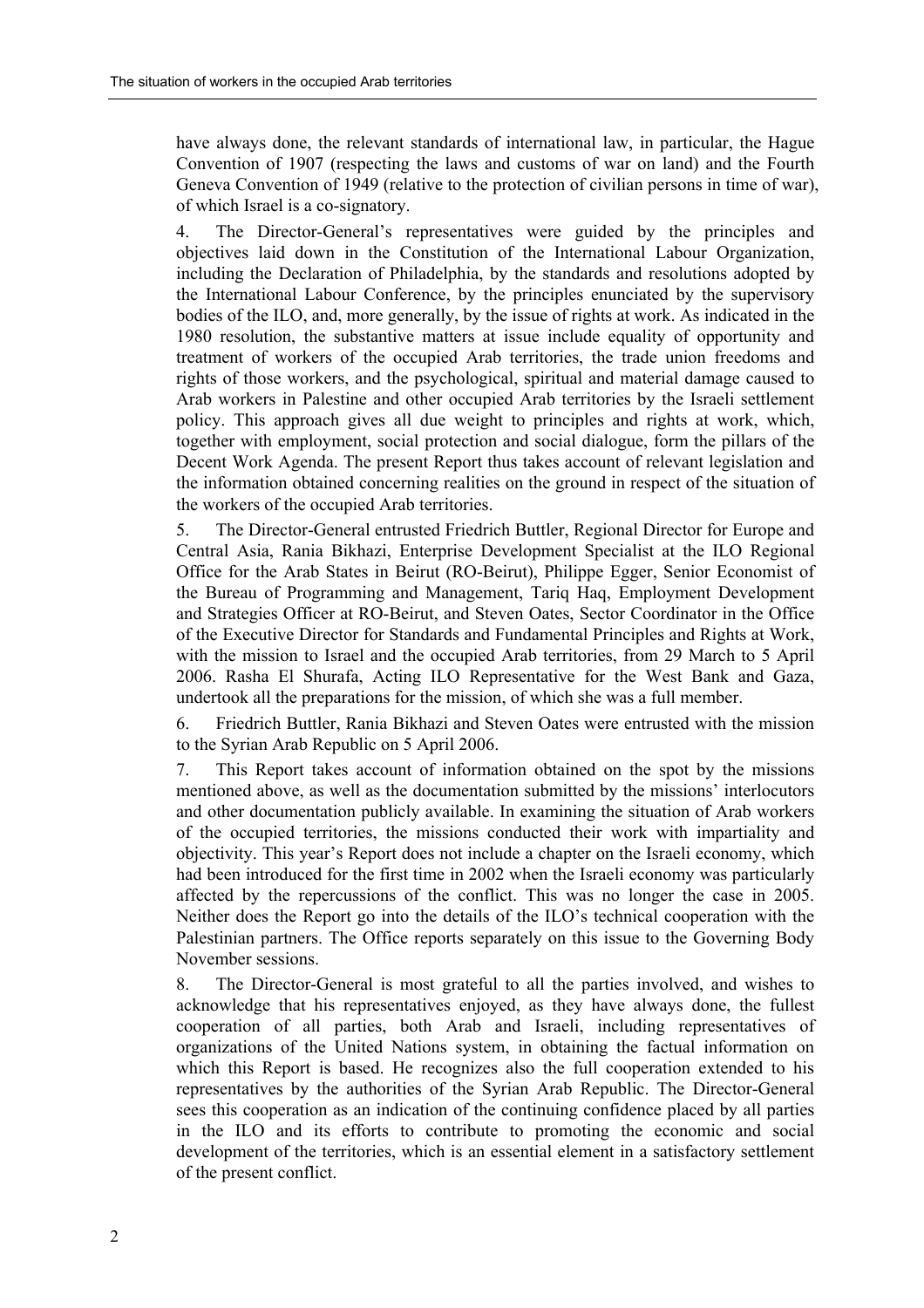### **1. The political context: Evolving positions following the 2006 elections**

9. In last year's Report, the mission characterized the context as one of "renewed" dialogue in a volatile settingî. Although uncertain in many aspects, the situation prevailing then was nevertheless marked by a number of reasons for hope. The Road Map continued to define the international framework for developments in the situation of workers of the occupied Arab territories and the ongoing process of democratic elections gave rise to expectations for renewed dialogue. Although the unilateral announcement by Israel of its intention to evacuate settlements and all military forces in the Gaza Strip had been received with reserve by the Palestinians, who had wished to see such arrangements as part of a negotiated peace settlement, first steps towards military disengagement had been designed and "serious attempts, at top levels, [at] putting an end to the deteriorating situation as a whole" had been recognized (Palestinian Legislative Council, 2006). The withdrawal of the Israeli presence in the Gaza Strip, together with the 15 November 2005 Agreement on Movement and Access (AMA), has the potential to ease the situation of workers.

10. The pullout from the Gaza Strip took place between 15 August and 12 September 2005. Consequently, internal restrictions of movement are no longer in place. External restrictions on movement by sea, air and land (with the exception for pedestrians only of the border crossing with Egypt at Rafah) are in force, reflecting Israeli security concerns. The Quartet Special Envoy for Disengagement regularly reported on the implementation of the Agreement on Movement and Access (Office of the Special Envoy for Disengagement, 2006). In his testimony to the Committee on Foreign Relations of the United States Senate, Special Envoy James Wolfensohn stated: "While some success was achieved at Rafah, and for a time at the Karni crossing, the overall implementation of the AMA has been poor" (United States Senate Committee on Foreign Relations, 2006). Border crossings are closed and reopened subject to unilateral risk assessment by the Israel Defense Forces (IDF). It is difficult to assess the proportionality of these security measures in relation to the threats as perceived by the Israeli Government. The Israeli Coordinator of Government Activities in the Territories (COGAT), Major General Yossef Mishlev, explained balancing security and mobility as a "strategy of calculated risk", whereas the mission's Palestinian interlocutors frequently characterized the measures as "collective punishment" of the Palestinian people. Physical security for Israeli citizens remains the utmost priority in the political context as viewed by the Israeli Government. Consequently, restrictions of movement between the West Bank on the one hand and Israel and the Palestinian territory on the western side of the Separation Barrier on the other continue to be regulated by the as yet incomplete Separation Barrier. In addition, the mission witnessed again this year a worsening of the internal mobility situation within the West Bank, leading to what Palestinians call the "cantonization" of the West Bank into three separate regions (north including Nablus, Jenin and Tulkarem, centre around Ramallah and south around Hebron) and to an increasing separation of the Jordan Valley and of East Jerusalem from those regions. The Gaza Strip has become more and more isolated.

11. Prior to the Knesset elections on 28 March 2006, the Israeli Government had in the second half of 2005 announced further unilateral steps to set Israel's final borders. Those election results combined with those of the Palestinian Legislative Council on 25 January to create a new background for any future dialogue. Since the landslide victory of Hamas in the January 2006 parliamentary elections, dialogue has been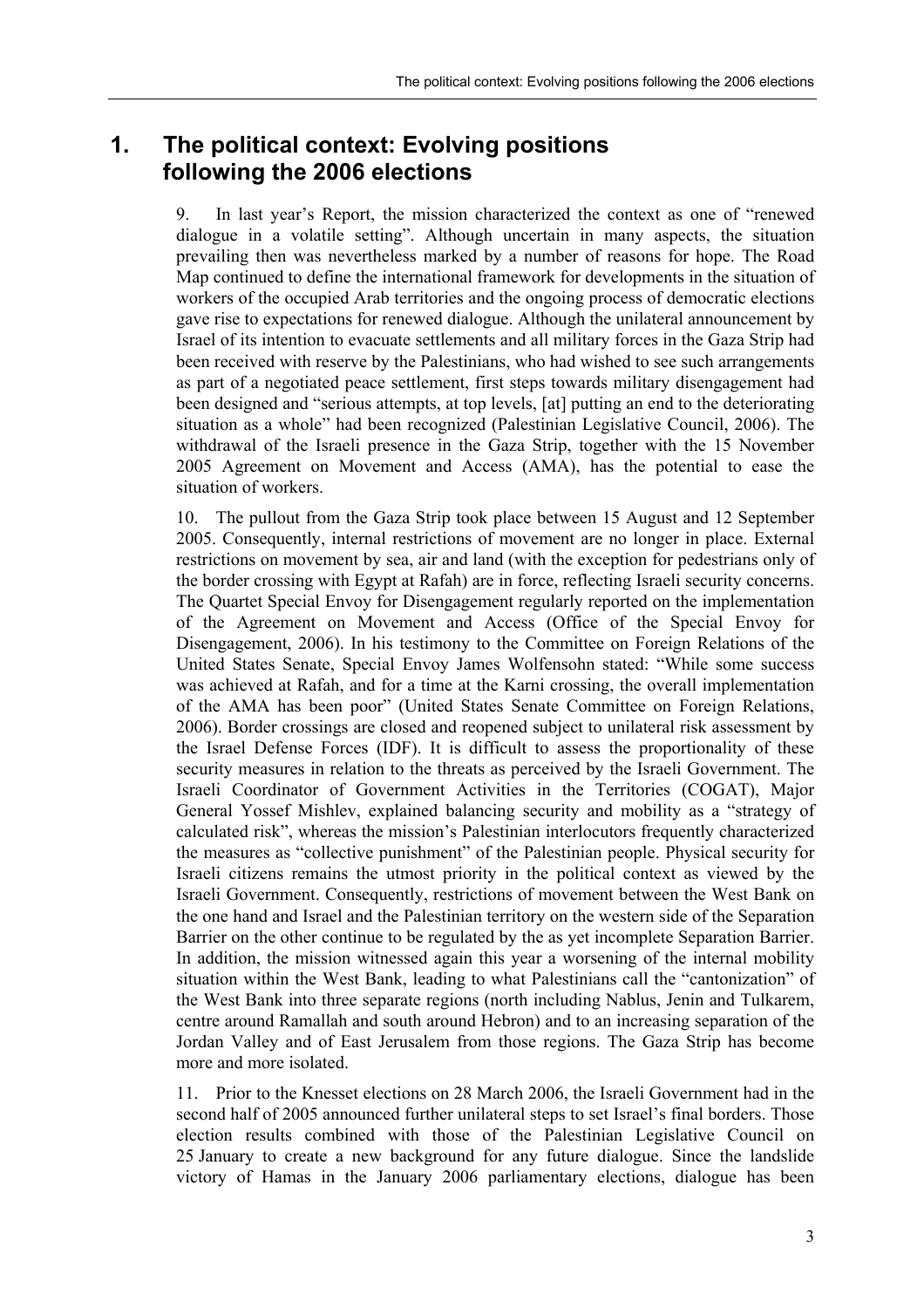disrupted. Palestinians maintain their people must not be punished for the outcome of the democratic electoral process, described by the Quartet as "free, fair and secure" (United Nations, 2006a). It is noteworthy that Palestinian public opinion polls point to a clear shift in majority opinion in support of a two-state solution (from 44.5 per cent in June 2004 to 57.9 per cent in February 2006) and against military operations against Israelis (from 26.9 per cent in June 2004 to 51.5 per cent in February 2006) (Jerusalem Media and Communication Center, 2004 and 2006).

12. The Quartet expected the future Palestinian Government, which took office at the end of March 2006, to commit "to the principles of non-violence, recognition of Israel, and acceptance of previous agreements and obligations, including the Road Map<sup>7</sup> (United Nations, 2006a).

13. Israel has seen the Kadima party emerge ahead of the 28 March elections. Its leader, Ehud Olmert, announced negotiations with a view to the formation of a coalition with the Labor Party and other partners. Whether the coalition may change the Government's stance concerning future unilateral solutions, as expected by Saeb Erekat, representative of the PLO, remains to be seen. Ehud Olmert later said that "the time has come" for a unilateral solution (*Newsweek-Washington Post*, 2006). In his address to the plenary session of the European Parliament on 5 April 2006, European Union (EU) High Representative Javier Solana said the EU would continue to reject unilateral solutions that could compromise a solution based on two States, and the Council of the European Union "underlined the importance of a strong commitment by the new Israeli Government to work towards a negotiated solution of the Israeli-Palestinian conflict based on existing agreements, the relevant [United Nations Security Council] UNSC Resolutions and the principles laid down in the Road Map" (Council of the European Union, 2006).

14. If solutions were envisaged which aimed at determining the future borders of the State of Israel and any future Palestinian State, particular attention would have to be paid to the nature of the Separation Barrier. The Israeli Government had previously maintained that the trajectory of the barrier did not prejudge the future frontier between the two states. The Council of the European Union "called on Israel to desist from any action, such as settlement activities and the construction of the Separation Barrier on Palestinian land, that is contrary to international law and threatens the viability of an agreed two-state solution" (ibid.).

15. Foreign assistance to the Palestinians consists of budget support, emergency/humanitarian assistance and development aid. In 2005, donors' contributions amounted to approximately US\$1.3 billion, of which approximately US\$350 million (27 per cent) was provided in the form of budget support, US\$500 million (38 per cent) as humanitarian/emergency assistance, and US\$450 million as development aid (World Bank, 2006a). Whereas emergency/humanitarian assistance might even increase to mitigate hardships during the coming months, the continuation of donor support for the Palestinian Authority budget and for development projects is an issue in the current debate. In 2005, an average of 150,000 civilian and security employees worked for the Palestinian Authority, of whom 30,000 were employed in primary and secondary education and 11,000 in health facilities. Taking dependency ratios into account, around 900,000 Palestinians are estimated to depend on salaries paid by the Authority, not counting multiplier effects on the economy as a whole. Dependence on public sector employment is much higher in Gaza (38 per cent of total employment in Gaza) than in the West Bank (17 per cent).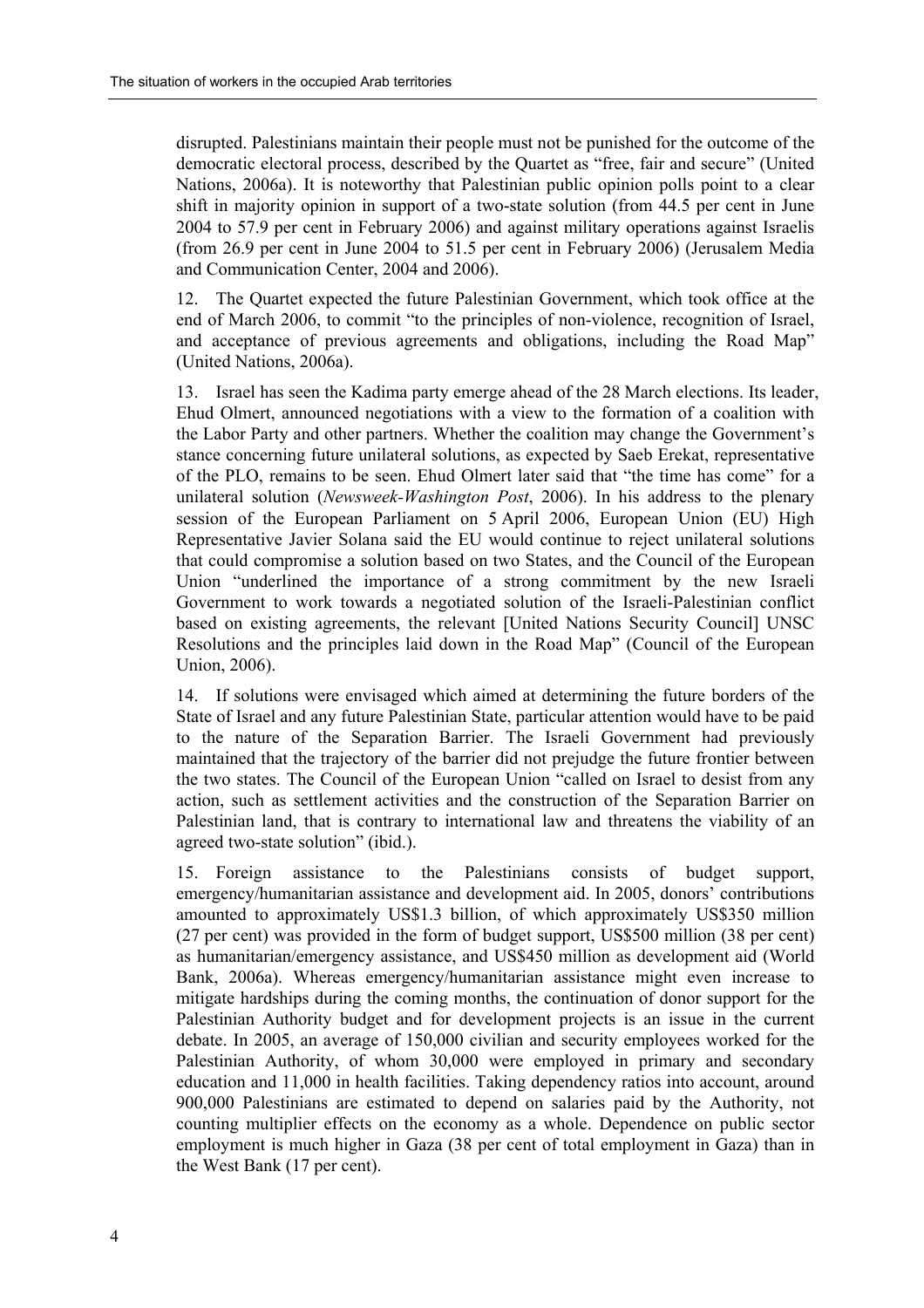16. Although international organizations are doing admirable relief work, the mission was frequently told that "there is no possibility to replace the Government's services" (as a representative of the International Committee of the Red Cross (ICRC) put it). In addition, the World Bank asserts: "It would be difficult to ramp up emergency/humanitarian assistance levels quickly ... humanitarian delivery potential would also be impeded by the movement restrictions in place today at the borders and inside the West Bank" (ibid.). According to COGAT's briefing to the mission, the Government of Israel would always facilitate the passage of assistance to mitigate a humanitarian crisis. However, the emergence or intensification of vicious circles – from wherever they start  $-$  of human insecurity, violence, political insecurity and additional movement restrictions cannot be excluded.<sup>3</sup>

17. Many observers have stressed the very serious humanitarian, political, economic and social implications of reducing levels of financial support to the Palestinian Authority, an institution built by the Palestinians with the support of donors and discharging vital functions of government throughout the occupied Palestinian territories. The Palestinian Authority is crucial to a revived Palestinian economy, which is in turn vital to security and peace prospects.

18. This is the situation in which, at the time of writing, a new Palestinian Government had just assumed power and a new Israeli Government was still being formed. It was a time at which the two parties involved expected each other to redefine positions, and at which important actors of the international community reminded both of their international obligations, and were seeking ways to avert a deepening of the humanitarian crisis while renewing peace negotiations. Virtually every day, new elements are added to this extremely unstable environment.

 $\overline{a}$ 

<sup>3</sup> The Stockholm International Peace Research Institute (SIPRI), in its 2005 Yearbook, includes the Israel-Palestinian conflict among its list of 19 major armed conflicts in 2004 in the category of internationalized intrastate conflicts (SIPRI, 2005).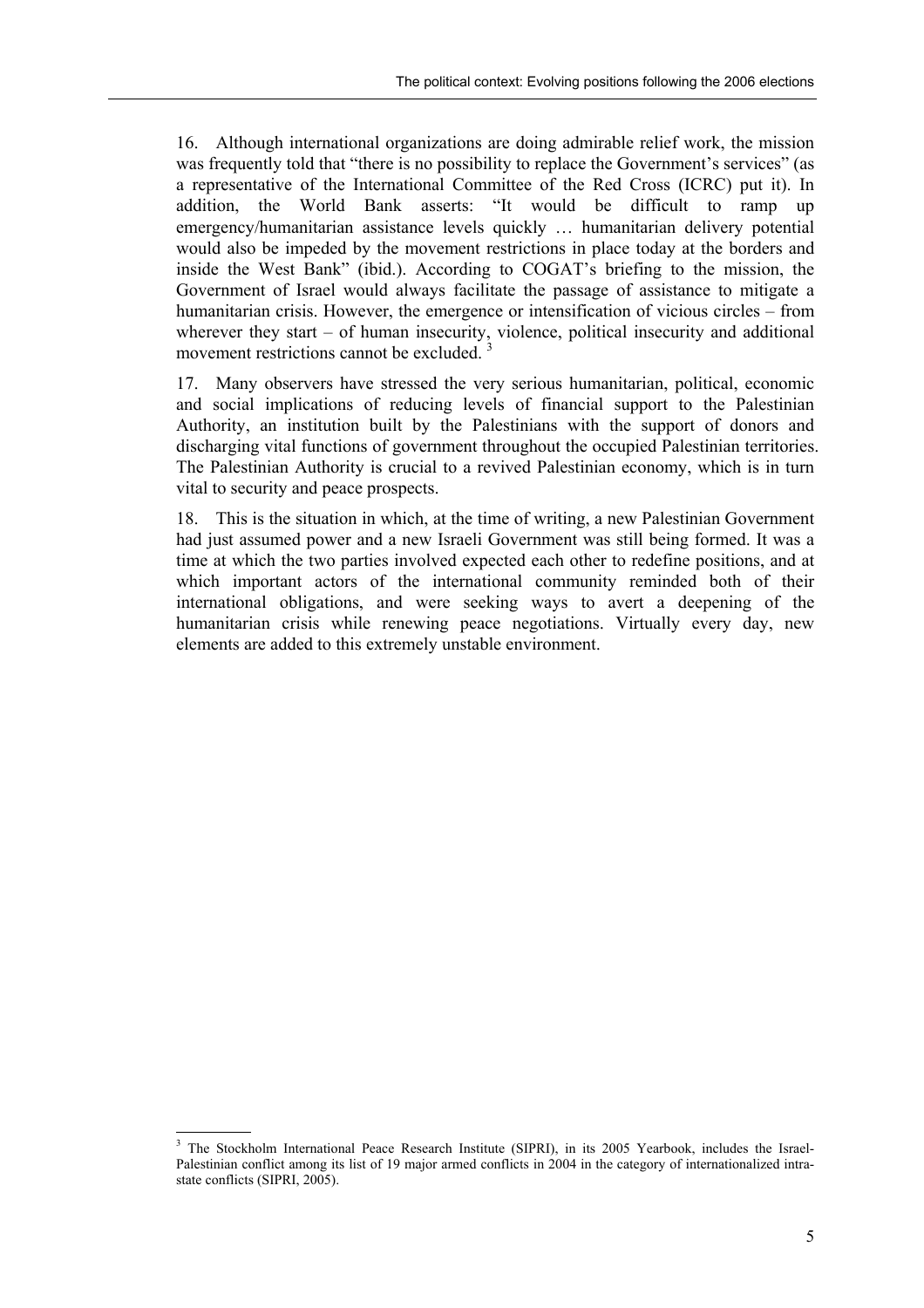### **2. Closures and their impact on Palestinian livelihoods**

19. Movement of Palestinians within and between the occupied territories continues to be restrained by an intricate and stringently enforced regime of internal and external closures. <sup>4</sup> Israel declares the closure system a necessary security measure; however, Palestinians and human rights organizations argue that it is collective punishment<sup>5</sup> and an attempt to expropriate Palestinian land and natural resources. Freedom of movement is necessary for access to land and markets, and lack of it is disastrous for Palestinian economic and social conditions. The extent and nature of the closure measures have continued to evolve over the course of 2005, with distinct patterns emerging in the West Bank and Gaza.

#### 2.1. Internal closure in the West Bank

Labour force

20. Inside the West Bank, the pervasive network of checkpoints, roadblocks, road gates, earth mounds and walls, road barriers and trenches, and the West Bank Separation Barrier, coupled with a complex and inconsistent regime of permits, defines the scope of movement of goods and people. The United Nations Office for the Coordination of Humanitarian Affairs (OCHA) observes that the network of internal closures is gradually establishing a "horizontal trisection" of the West Bank, with travel between north, central and south regions of the West Bank increasingly difficult (OCHA, 2006a). Table 2.1 charts the number of internal closure measures in force in the various West Bank governorates at selected intervals between November 2004 and January 2006, estimating the effective workforce affected by these measures.

| No. of closure<br>measures in: |    |     |    |    | Bethlehem Hebron Jenin Jericho Jerusalem Nablus Qalqiliya Ramallah Salfit Tubas |     |    |    |     |   | Tulkarem |
|--------------------------------|----|-----|----|----|---------------------------------------------------------------------------------|-----|----|----|-----|---|----------|
| November 2004                  | 87 | 197 | 42 | 15 | 47                                                                              | 120 | 13 | 96 | -31 | 6 | 26       |
| April 2005                     | 53 | 181 | 30 | 14 | 43                                                                              | 117 | 11 | 93 | 34  | 6 | 23       |

August 2005 30 132 10 15 34 57 8 60 12 6 12 January 2006 33 187 7 14 40 73 8 57 23 7 22

(at Q4/2005) 35 714 118 243 65 972 14 085 86 420 84 746 24 272 68 783 15 306 15 075 40 984

#### **Table 2.1. Internal closure measures and estimated workforce, by West Bank governorate**

Sources: OCHA: West Bank: Access and closure, various editions 2005-06; labour force data calculated from PCBS, 2006a.

<sup>4</sup> Internal closure within Gaza has ceased since the unilateral Israeli disengagement was completed on 12 September 2005. However, air and sea access to Gaza continues to be barred, as does land access, except through the Rafah crossing to Egypt for private pedestrians only. Passage through checkpoints into Israel or to go to the West Bank is strictly controlled or prohibited. The very limited passage between the occupied Syrian Golan and the rest of the Syrian Arab Republic is described below.

<sup>&</sup>lt;sup>5</sup> For example, Al-Haq. See also OCHA, 2003: "There are widespread concerns that ... the impact – if not intent – of the measures imposed by Israel has been collective punishment of the civilian population.<sup>7</sup>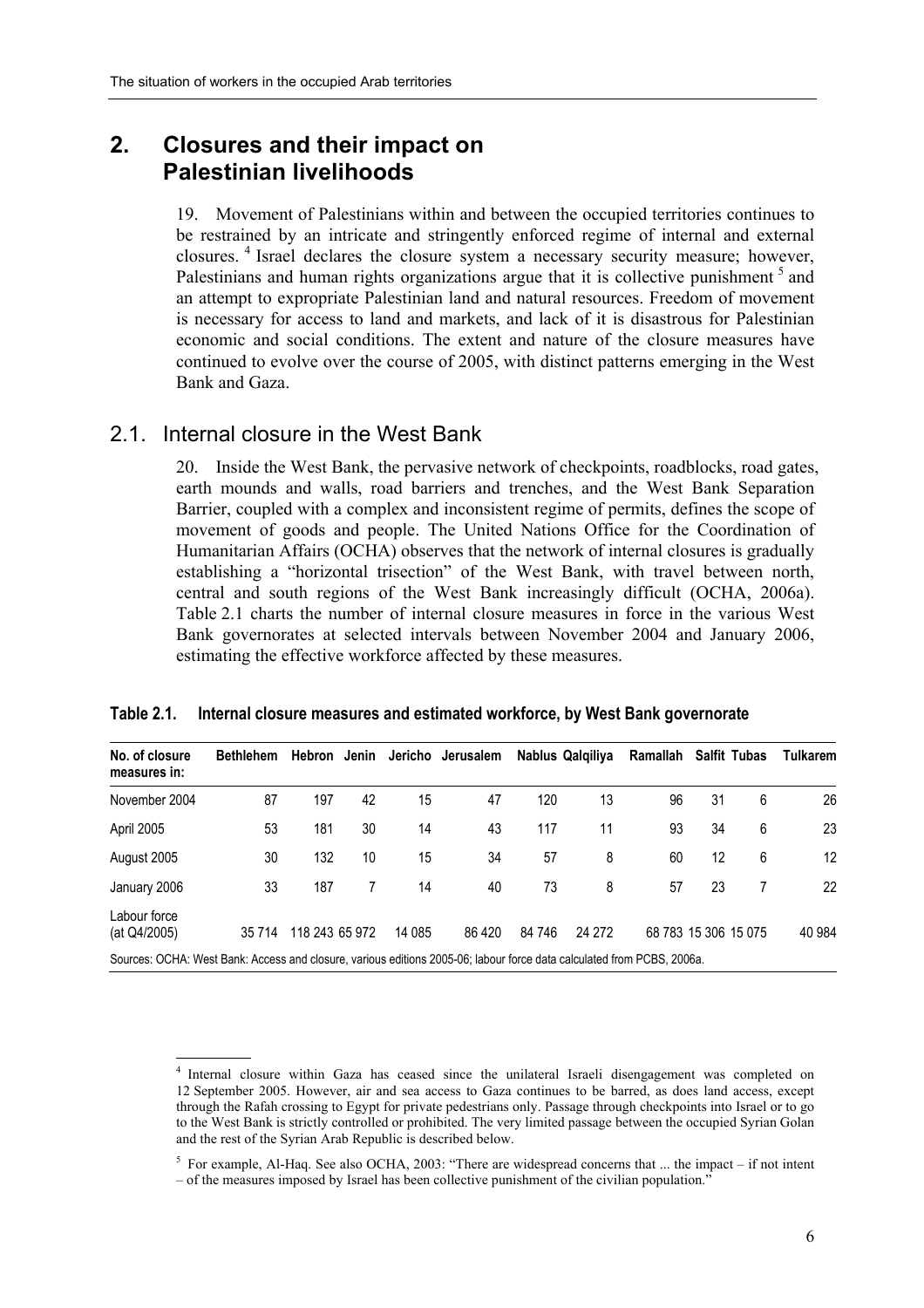21. The complexity and inconsistency of the regime for issuing permits – together with the difficulty in obtaining information about its practical operation  $-$  underlines the arbitrary and discriminatory way in which rights which are so fundamental to the exercise of employment and occupation are granted or refused, without reference to any perceptible rule basis and without any legal recourse or appeal.

22. Total internal closure measures in the West Bank fell from 680 in November 2004 to 605 in April 2005, and 376 by August 2005. Correspondingly, West Bank unemployment fell from over 22 per cent in early 2005 to under 20 per cent by the third quarter (PCBS, 2006a). However, the fourth quarter of 2005 saw a 25 per cent increase in closure measures to 471 by January 2006, with a particularly steep rise in Hebron in the south and Nablus in the north, two of the governorates with the largest labour forces in the West Bank. During this period, unemployment in the West Bank rose again to 21.8 per cent (ibid.). The mission also heard that several "flying" checkpoints and other ad hoc obstacles to movement in the northern West Bank appeared to be taking on a more permanent appearance, having occurred on a daily basis in recent months.

23. Another recent development is the segregation of the Jordan Valley from other parts of the West Bank. Over 90 per cent of the Jordan Valley is under direct Israeli military and administrative control ("Area C" under the Oslo accords), with the exception of the towns of Jericho and Al Auja, and five other villages. A total of 21 settlements have been established either side of the main north-south thoroughfare, Road 90, which itself is out of bounds to all Palestinian non-residents of the Jordan Valley. Permits are required for any Palestinian construction activity in Area C and, as very little has been authorized since 1967, many Palestinian communities in the region lack basic water and electricity infrastructure. Most of the region is dependent upon the fertile agricultural land, much of which is developed by the settlers or closed off by the military.

24. As of May 2005, Palestinians must possess ID cards with a Jordan Valley address in order to be able to reside in the area, or else they are subject to being removed. Since October 2005, only Jordan Valley residents have been permitted to pass through the Israeli checkpoints into the Jordan Valley. Non-resident landowners and workers must obtain permits to enter. Such permits are not valid for overnight stays, necessitating daily commuting, and delays at the main Hamra and Tayasir checkpoints connecting the Jordan Valley with the rest of the West Bank are frequent. <sup>6</sup> Delays and extensive closures also prevent farmers in the Jordan Valley from transporting their perishable agricultural produce to other West Bank markets, which directly affects household income. Movement and access restrictions in the Jordan Valley are not easily explained by security considerations, given the absence of attacks emanating from the area in recent years.

 6 OCHA: *Humanitarian Update*, Oct. 2005.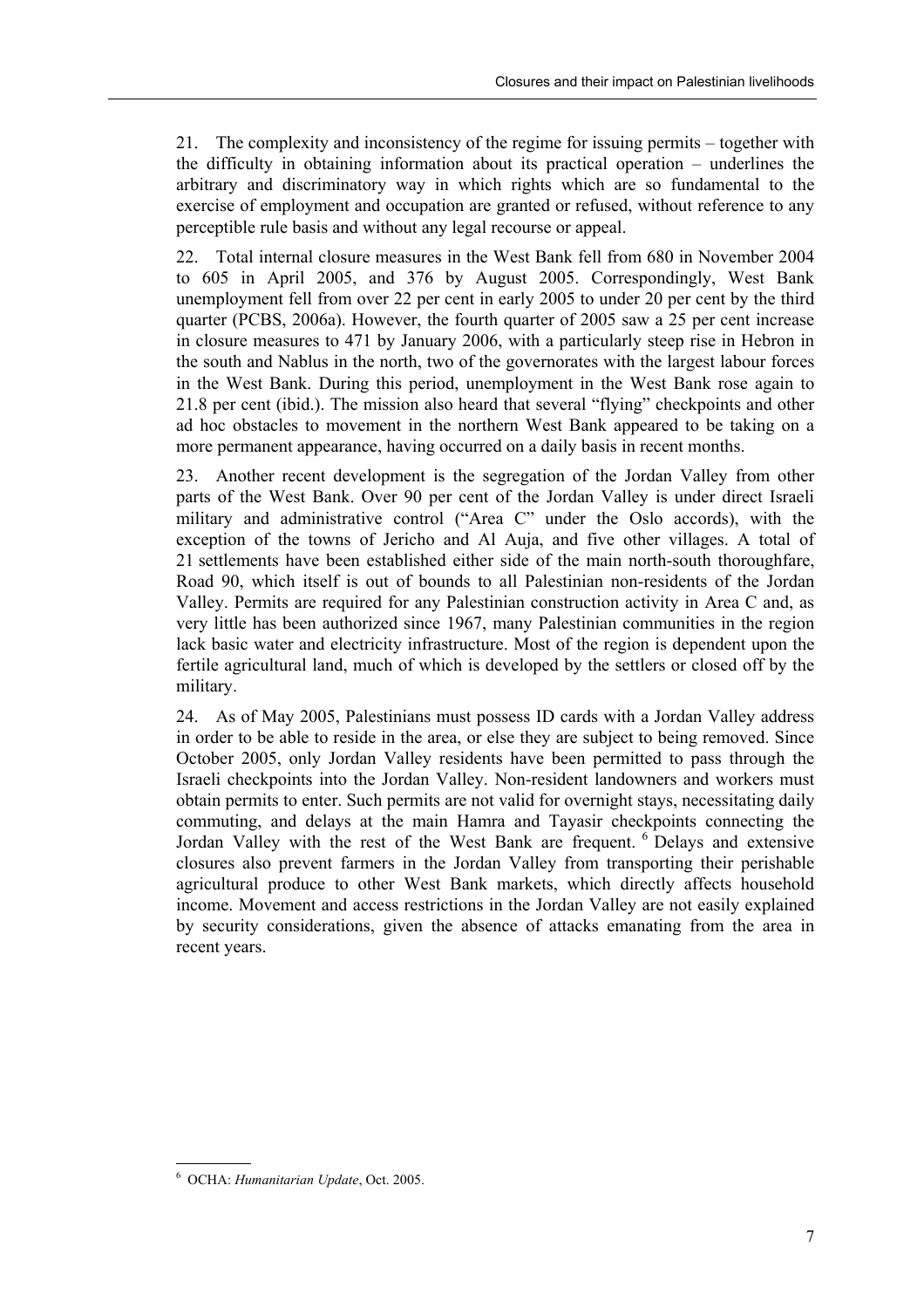#### **Box 2.1. Al Jiftliq: A population under pressure**

Some 20,000 Palestinians in the Jordan Valley live under the constant stress of not knowing whether their homes will be demolished from one day to the next. They are under curfew. They live in makeshift tents, under corrugated iron and polythene bags. In the summer the heat is unbearable; the day the mission visited it was raining and nothing was dry. They try to build a school, so that their children do not have to suffer the humiliation inflicted at checkpoints when they try to bus to nearby villages, but they have very little furniture or equipment, the tents leak, and they are not allowed to repair buildings. Sometimes they have electricity, water and medicine for children, thanks to the Palestinian Authority (PA) – but the PA is losing what little resources it has had. Being unable  $-$  unlike the few Israeli settlers close by  $-$  to sell their produce because of checkpoints

and barriers, the people have almost no livelihood to make. These people have not resorted to violence.

*ìWith facilities provided by the PA we came up to zero level. We want to work with them to develop the Valley, but Israel prevents everything!î* (Hassan Jarmi, Head of Zubeidat Village Council, April 2006).

### 2.2. The Separation Barrier

25. In spite of the advisory opinion of the International Court of Justice (ICJ) delivered on 9 July 2004 and the subsequent United Nations General Assembly resolution, ES-10/15, calling for an immediate cessation and reversal of construction activity, erection of the 670 km West Bank Separation Barrier is proceeding apace, with over 60 per cent of its trajectory either under construction (166 km) or already completed (243 km) as of October 2005 (OCHA, 2006b). Only 145 km (25.4 per cent) of the Barrier's total length is constructed or projected to be built along the 1949 Armistice Line (the "Green Line"), with the remaining  $525 \text{ km}$  (74.6 per cent) inside West Bank territory, sometimes cutting in deeply to incorporate large Jewish settlements on its west side (22 km in the case of Ari'el/Emmanuel and 14 km in the case of Ma'ale Adumim). Including these settlements, 10.1 per cent of West Bank and East Jerusalem land will fall to the west of the Barrier (ibid.).

26. The route of the Barrier appears to be designed to incorporate approximately threequarters of West Bank and East Jerusalem settlers to its west, roughly 170,123 West Bank settlers and over 180,000 from East Jerusalem. At the same time, 49,400 Palestinians would be located in 38 villages and towns within the "seam zone", between the Barrier and the Green Line, and over 500,000 Palestinians would live within 1 km of the Barrier, many of whom would have family, land and/or jobs on the other side. Indeed, the land falling within the seam zone is some of the most fertile in the West Bank. In addition, there are substantial water resources that will lie between the Barrier and the Green Line: for instance, the large settlements of Ari'el and Oedumim are built directly over the western mountain aquifer. According to a Palestine Monitor report, around 50 groundwater wells and over 200 cisterns in the West Bank had been destroyed or isolated from their owners by the Barrier by March 2005. Over 122,000 people used this water for their domestic and agricultural needs. The building of the Barrier had also entailed the destruction of 25 wells and cisterns and 35,000 metres of water pipes. At present, of the water available in West Bank aquifers, Israel uses 73 per cent and Jewish settlements in the West Bank use another 10 per cent, leaving 17 per cent for West Bank Palestinians (Palestine Monitor, 2005).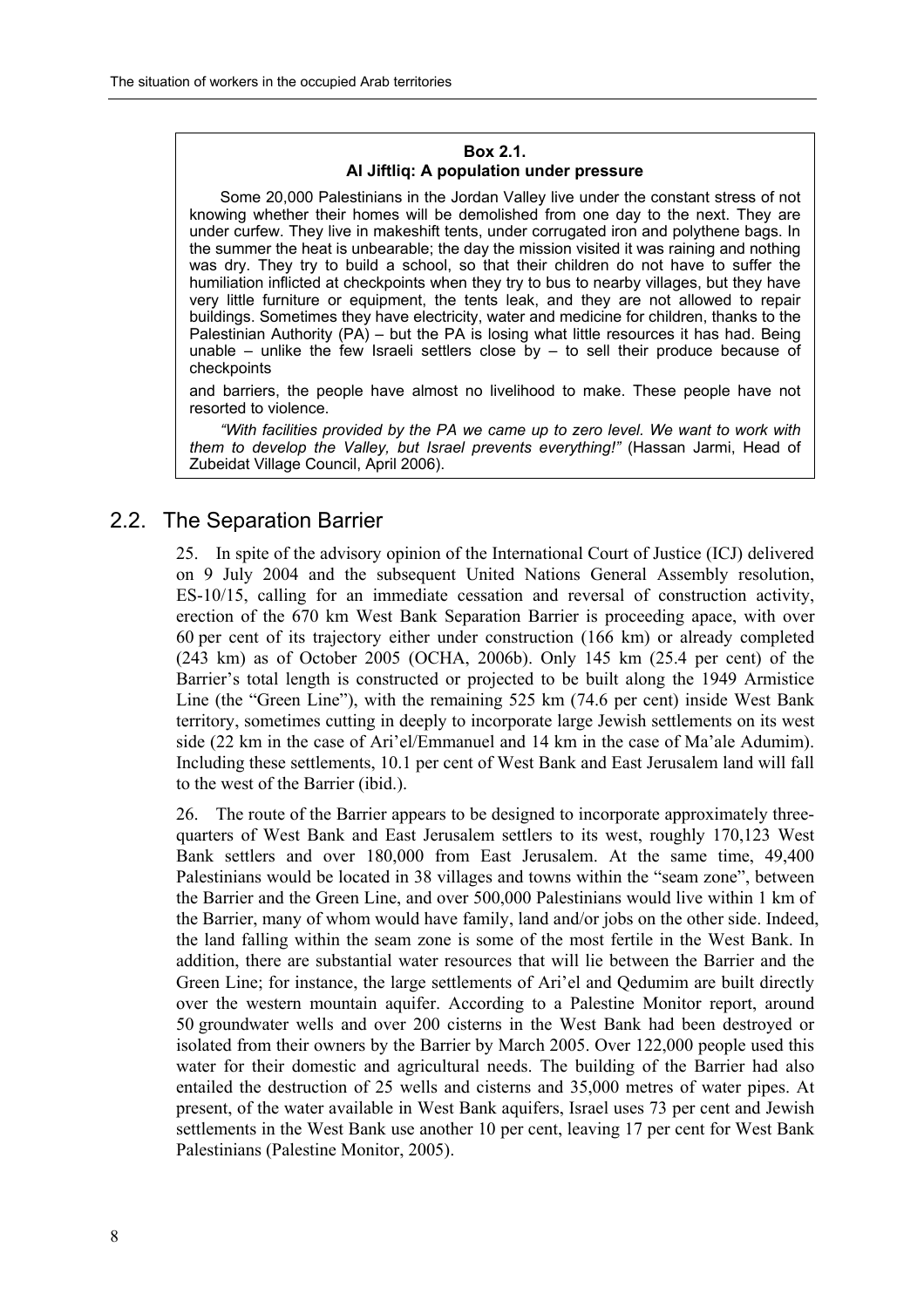27. Access of Palestinians to land within the seam zone is through crossing points (agricultural gates and checkpoints) along the trajectory of the Barrier. This access tends to be restricted to certain times of the day (and often to certain seasons through the agricultural gates) and requires a valid permit. OCHA provides evidence of a tightening of the permit regime over 2005, with the proportion of permit applications rejected in Qalqiliya governorate rising from 25 per cent at the beginning of the year to 38 per cent by July (OCHA, 2006b). Moreover, security grounds have become a less prominent reason for permit refusal, with applicants now needing to provide proof of land ownership or a direct relationship to the owner of the land in order to obtain a permit.

28. In the case of Jerusalem, the movement of 230,000 Palestinians holding East Jerusalem residency permits – about a quarter of whom will be located to the east of the Barrier – will be greatly affected by the Barrier. West Bank Palestinians who do not hold a Jerusalem ID card now require a permit to enter Jerusalem, and are only able to use the four new Barrier crossings into the city (Qalandiya, Shu'fat Camp, Ras Abu Sbeitan and Gilo) out of the 12 existing routes and crossings to Jerusalem from the West Bank. These Barrier crossings consist of large structures with extensive security checks for pedestrians and vehicles, requiring drivers to stop and exit their vehicles at least once during the crossing. The cumbersome permit application process combined with the new crossing procedures will substantially increase the travel time and costs for those Palestinians who are granted permits to travel to Jerusalem, making Palestinian access to the city much harder, whether it is for health care, education, visiting religious sites, or for work purposes.

#### **Box 2.2. Cutting off Bethlehem**

The historical city of Bethlehem is a place of pilgrimage for Christians, Muslims and Jews alike. Its Council consists of eight Christians and seven Muslims, with a Christian mayor. Tourism has customarily been the driving force of the local economy, in addition to income earned from Bethlehem workers in Jerusalem and Israel. Traditionally, the spiritual, cultural and economic lifeline of Bethlehem has been tied to nearby Jerusalem, allowing residents of both cities to visit their holy sites freely. Today, Israelís Separation Barrier  $-$  an 8 m high concrete wall snaking around two sides of the city  $-$  and a multitude of other closures and security measures are systematically severing this link. Prior to the start of the second intifada in September 2000, Bethlehemís economy benefited from an average of around 100,000 tourist arrivals per month. Following the start of the intifada this figure plummeted as tourists were fended off by severe closure. Although easier access procedures for tourists were put in place in time for Christmas last year, the Mayor of Bethlehem believes that tourism now only contributes 15-20 per cent of its pre-intifada levels to the cityís economy. Very few visitors to Bethlehem now stay overnight, so the city itself benefits very little; Bethlehemís remaining hotels are all but deserted. Small businesses such as souvenir factories and shops have also suffered immensely from the closure. Coupled with the demise of Bethlehemís tourist industry, only 5 per cent of its residents who used to work in Israel are now granted permits. Unemployment has soared and emigration is on the rise. Without recourse to other opportunities, many university graduates now settle for work as municipal cleaners.

*ìWe now live in a very big prisonî*, Mayor of Bethlehem, April 2006.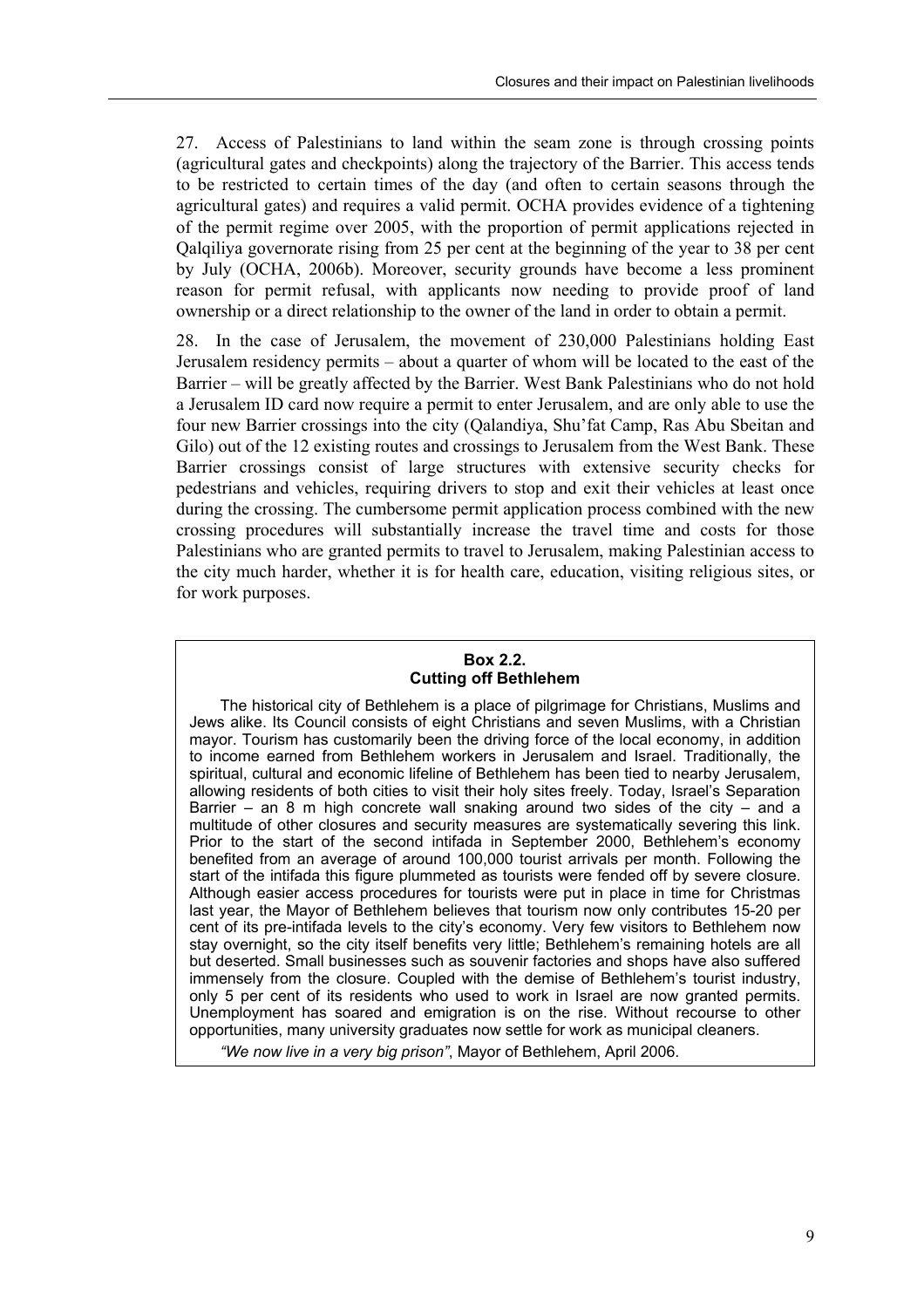#### 2.3. Gaza and external closure

29. The unilateral Israeli disengagement from the Gaza Strip that started on 15 August 2005 and concluded on 12 September marked the end of the Israeli presence within Gaza for the first time since the Six-Day War in 1967. It also put an end to Israeli impediments to Palestinian movement inside Gaza. The lifting of internal closure has been associated with a decline in unemployment in Gaza, from 34 per cent in the first quarter of 2005 to 28.2 per cent by the fourth quarter (PCBS, 2006a).

30. However, movement of Palestinian goods and people out of Gaza has remained tightly controlled since disengagement, with recent months witnessing an intensification of external closure of the territory. On 15 November 2005, an Agreement on Movement and Access was reached between the Government of Israel and the Palestinian Authority ìto promote peaceful economic development and improve the humanitarian situation on the ground". The main elements of the agreement focused on establishing an international crossing at Rafah, along the Gaza-Egypt border, that would put the Palestinian Authority in charge of entry and exit of people, increasing Palestinian exports through Karni by enabling the processing of 150 truck loads per day, and facilitating movement within and between the West Bank and Gaza. To date, limited headway has been made on implementation of the agreement. The Rafah passenger crossing has indeed been transferred to joint Palestinian/Egyptian control, with a contingent of EU monitors at the border, and opening hours and passenger numbers have increased; however, the main crossing points to Israel at Erez (for passengers) and Karni (for goods) have both been subject to tight restrictions and extensive closure. In addition, there have been no further discussions on the bus convoys between Gaza and the West Bank that were envisaged in the agreement, nor on the reopening of Gaza airport, whilst fishing remains restricted to 10 nautical miles from the Gaza coastline, compared to the 20 nautical miles that were allowed under the Oslo accords.

31. Since disengagement, most imports into Gaza and all exports pass through the Karni crossing, 7 using back-to-back trucking (as within the West Bank). As it stands, this Israeli-imposed transportation system increases costs and delays, affecting competitiveness and predictability, in addition to imports, by preventing the importation of lower-cost production factors and inputs. 8 Unpredictable and increasingly frequent closure of the Karni crossing by the Israelis, purportedly for security purposes, 9 has led to large fluctuations and a general downward trend in Gaza's access to external markets (figure 2.1). Monthly truck load imports at Karni have been consistently lower in the post-disengagement months than prior to September 2005. Truck load exports from Karni, a mere fraction of imports, have also continued to fluctuate over the period in question, peaking at 1,445 truck loads in December 2005, with a trough of 199 truck loads exported in the month of March 2006. In early 2006, the IDF cited intelligence on the existence of a possible tunnel leading to the crossing as the reason for extensive closure of Karni. Close cooperation by the Palestinian Authority with the Israeli authorities failed to uncover any such tunnel, yet opening of the crossing remains sporadic. In addition to the humanitarian crisis that began to emerge as Gaza ran out of

<sup>&</sup>lt;sup>7</sup> There are other crossings for imports into Gaza only.

<sup>&</sup>lt;sup>8</sup> For instance, prior to September 2000, Palestinian producers used to pay 100-150 shekels to transport their products from Nablus to Ramallah in Palestinian trucks. Now it costs between 600 and 700 new Israeli shekels (NIS) to transport the same quantity the same distance (PalTrade, 2005).

<sup>&</sup>lt;sup>9</sup> The Coordinator of Government Activities in the Territories asserted that the Karni crossing is not closed as a matter of policy, rather as a result of specific security warnings (COGAT, 2006).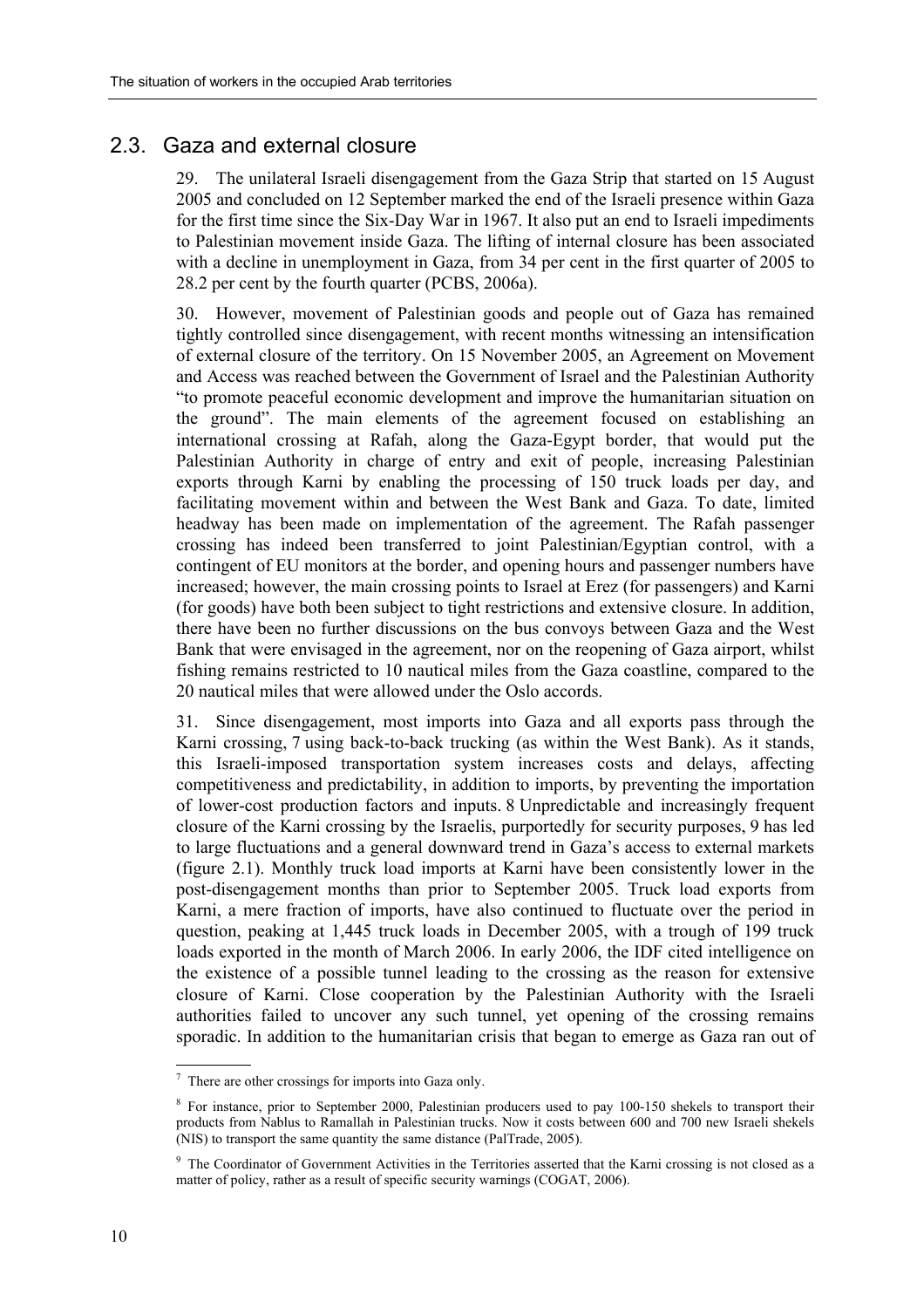basic foodstuff imports, economic reverberations have abounded from the closure, which reduced exports to a trickle. Inability of Palestinian exporters to meet delivery deadlines and perishable agricultural produce (the bulk of Gaza's exports) going to waste at closed crossings are evidence of the damage closure causes to the prospects for sustained economic improvement. Even prior to the more recent closures, a 2003 Amnesty International report found that "Palestinian products often faced delays at borders and Israeli ports, increasing cost and reducing their competitiveness on external markets<sup>"</sup> (Amnesty International, 2003).

**Figure 2.1. Mobility in Gaza: Goods and people** 



<sup>1</sup> The Erez Industrial Zone ceased to operate from 11 September 2005, following the Israeli disengagement. Source: OCHA database, 2006.

> 32. Labour flows through Erez have also witnessed a similar downward trend since the third quarter of 2005, reflecting the intensity of the external closure regime, as well as the shutting of the Erez Industrial Zone, which ceased all operations following the disengagement. Internal and external violence after the disengagement has limited the capacity of investment in Gaza to absorb labour displaced from Israel. Continued lack of access to external markets for Gazan labour (and goods) is serving to negate and indeed outweigh the immediate improvements brought about by the lifting of internal closure.<sup>10</sup> The mission heard that job loss among men is the proximate cause of a significant increase in demand for micro-loans from women in Gaza.

 $10$  Owing to closure, some enterprises are faced with very high levels of absenteeism and labour turnover, which regularly necessitates the hasty recruitment of new employees (sometimes at the expense of qualifications and skills) and additional training. Needless to say, this burdens enterprises with additional costs that affect the quality of their services and their competitiveness.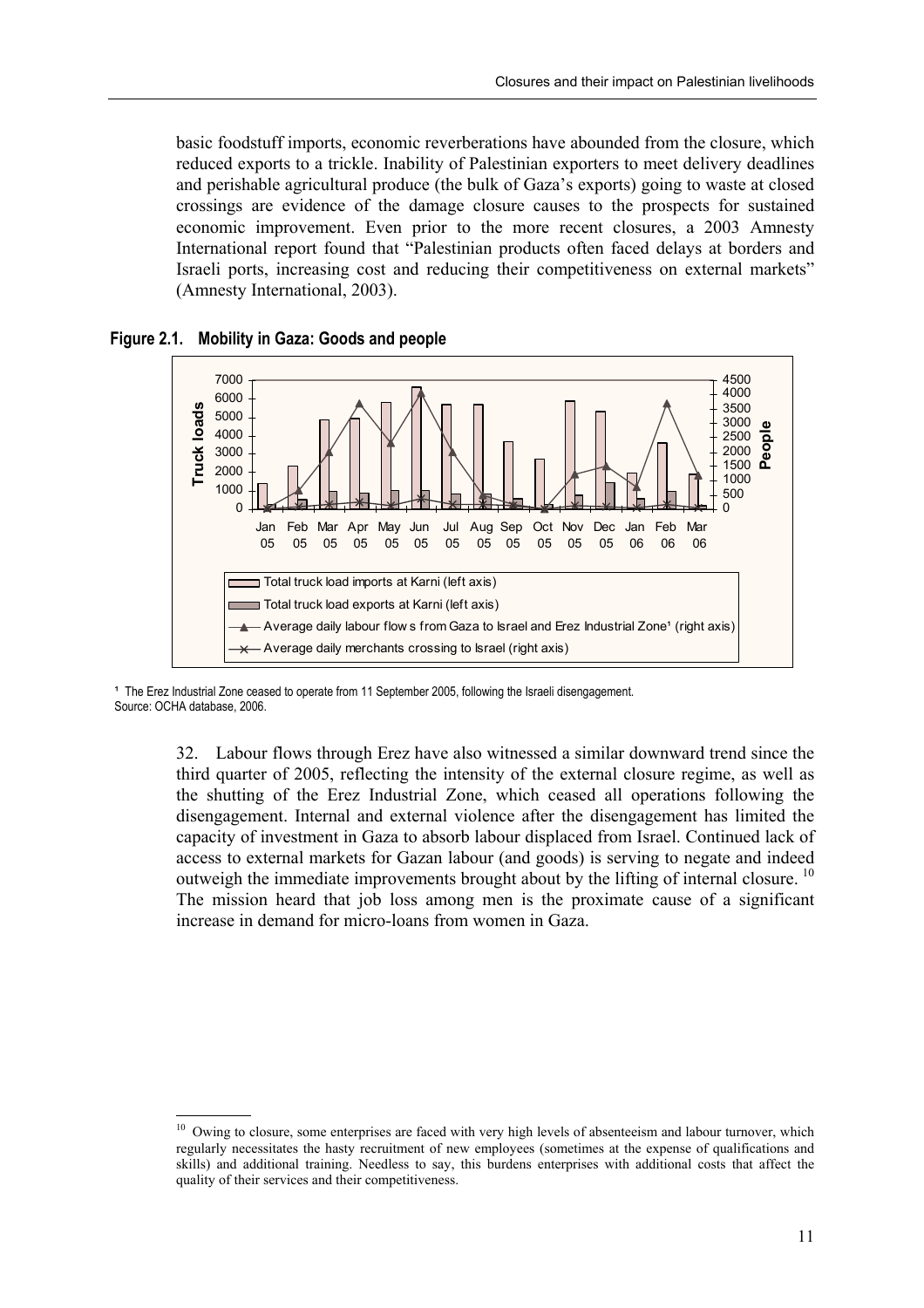#### **Box 2.3. ICRC humanitarian relief and livelihoods**

In the execution of its own mandate, the International Committee of the Red Cross has helped people in the occupied territories resume and pursue activities which will enable them, if they are allowed, to work for their living and feed themselves without having to rely on aid.

In the Gaza Strip, where fishing is a vital sector of the economy, the ICRC helps fishers from Khan Younis and Rafah rehabilitate their boats. It supports the repair of greenhouses by farmers who fled Israeli incursions around Rafah or who have been unable to market their produce owing to restrictions on movement and military operations. The economy will need years to recover, it says, even after the Israeli withdrawal.

In the occupied Syrian Golan, the ICRC helps apple farmers market their produce in the Syrian Arab Republic, by transporting it across a zone that is closed to the producers themselves.

### 2.4. Human losses in the conflict

33. Military occupation and the ensuing conflict between Israel and the Palestinians have resulted in numerous injuries and fatalities on both sides, particularly since the start of the second intifada in September 2000. Fatal casualties from the conflict can be viewed as a proxy for its intensity.

34. Human Rights Watch in its 2005 report notes that the IDF had conducted criminal investigations into fewer than 10 per cent of Palestinian civilian deaths perpetrated by the army since September 2000, thus fostering a culture of impunity (Human Rights Watch, 2006). The indiscriminate killing of Israeli civilians by Palestinian armed groups and suicide bombings is strongly condemned by the United Nations, by Human Rights Watch and by President Abbas. The Israeli army has killed over 3,300 Palestinian civilians, including 690 children, since 29 September 2000 (to 10 April 2006); Palestinians have killed 699 Israeli civilians over the same period (B'Tselem, 2006).

35. As figure 2.2 shows, Israeli civilian and military casualties, which had fallen from 38 in the fourth quarter of 2003 to 14 in the fourth quarter of 2004, remained at comparable, and even lower, levels in 2005, peaking at 19 in the fourth quarter before falling back down to 6 in the first quarter of 2006 (ibid.). Palestinian deaths, although still substantially higher than Israeli casualties, fell drastically in the first half of 2005 from the 150-250 deaths witnessed in each quarter of 2004. This was accompanied by a five-percentage-point reduction in Palestinian unemployment. In the second half of 2005, Palestinian casualties and unemployment both rose again, but remained below their 2004 levels.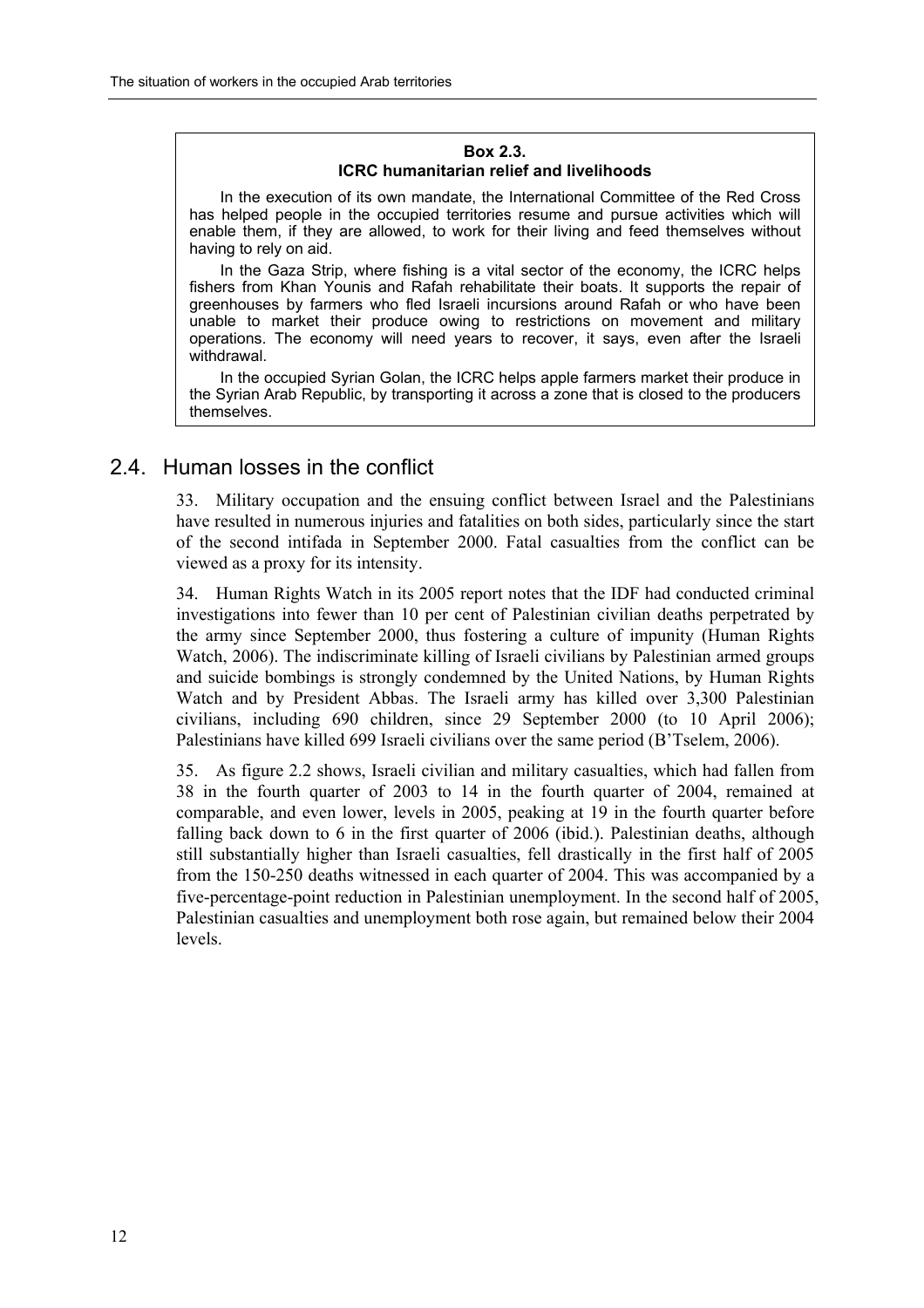

**Figure 2.2. Fatalities and Palestinian unemployment** 

Sources: BíTselem, 2006; PCBS, 2006a.

36. The IDF records attacks carried out by Palestinians and underscores the number of actions prevented. 11 According to the IDF, between October 2000 and November 2004, 135 suicide bombings were perpetrated, but 431 were foiled. Between October 2000 and March 2006, some 300 hand-made rockets were fired from Gaza into Israel, particularly on the city of Sderot. In April 2006 (up to 22 April) an additional 81 rockets were fired towards Israel.

37. The co-linearity between the trends in Palestinian unemployment and fatal casualties reinforces the view that the economic situation in the occupied territories is intrinsically linked to the conflict. A higher degree of conflict, reflected in a higher casualty toll, leads to a lower level of economic activity, which is in turn translated into a higher level of unemployment.

38. Higher levels of conflict and closure also place a greater economic and psychological burden on Palestinian women, who not only remain primarily responsible for running the household and caring for family members, but also increasingly engage in informal employment or self-employment activities to supplement their household incomes.

 $11$ 11 Information available at www1.idf.il. From 1 Jan. to 25 Apr. 2006, 90 attacks were prevented (COGAT, 2006).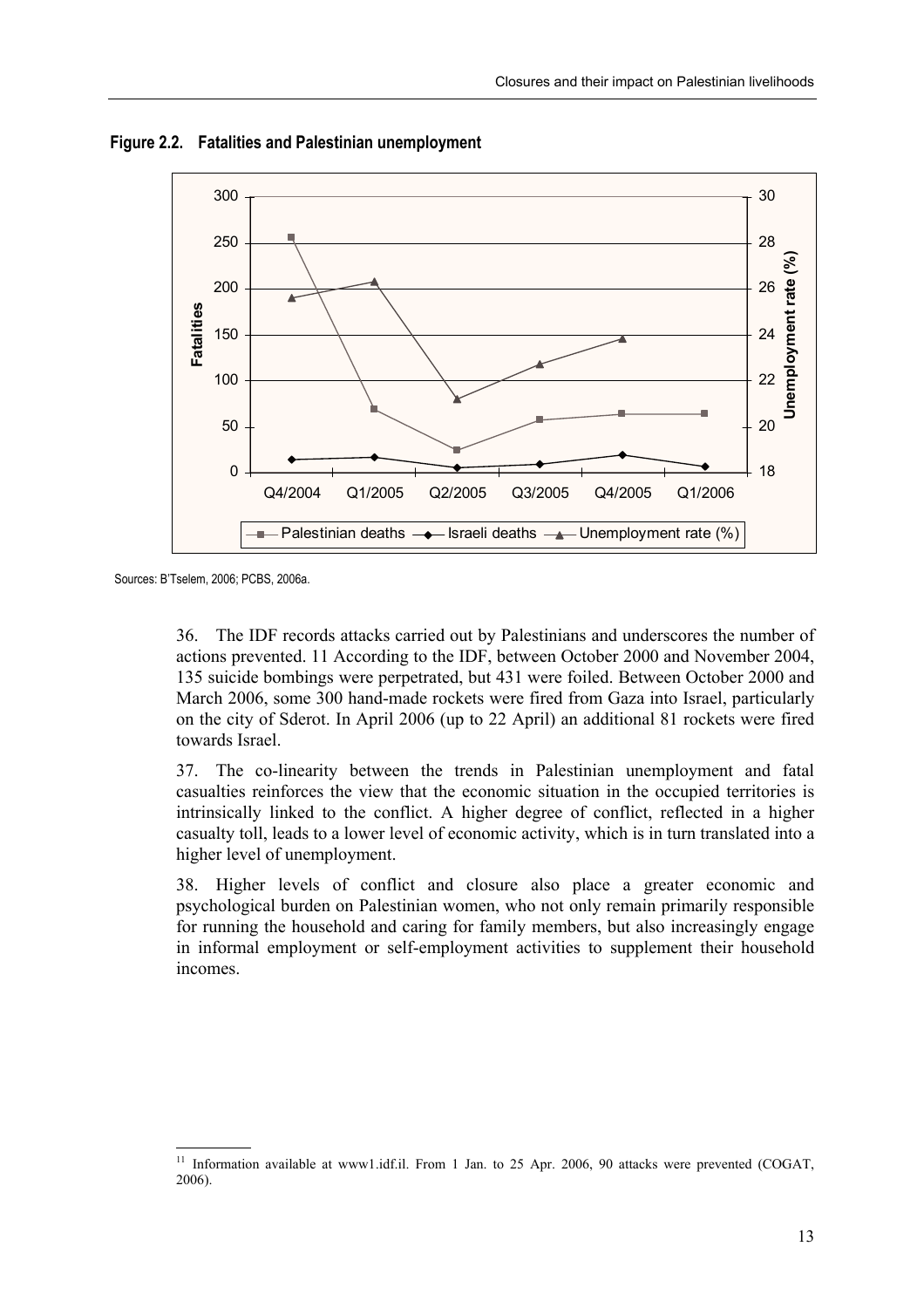39. External closure of the territories defines the flow of Palestinian workers into Israel and the volume of trade between the West Bank and Gaza and with Israel and the rest of the world. The internal closure that prevails within the West Bank further impacts on economic and employment opportunities and has significant humanitarian consequences. By restricting trade and labour movements, closure lowers household incomes, forcing reduced consumption patterns that feed through to local businesses. Job and income losses aggravate unemployment and poverty, leading Palestinians to revert to unsustainable coping mechanisms, including decreasing consumption, relying more on credit and aid and even selling assets. In addition, to offset the setback imposed by the restrictions on movement to Israel and within the West Bank itself, there is a growing tendency to replace jobs lost in Israel and the settlements with "localized jobs" relying on unpaid labour in family businesses and/or self-employment initiatives. An ongoing shift from wage employment to self-employment is reflected in all economic sectors.<sup>12</sup> This emerging pattern of "trade localization" (UNSCO, 2005) is characterized by the development of new shops and services that are locally available and that replace traditional urban centres that can no longer be reached. On the other hand, recent experience shows that easing of closure measures has been associated with improvements in economic and social indicators.

### 2.5. Settlements: Expansion and evacuation

40. The construction of housing and other infrastructure on occupied Arab land for the exclusive benefit of Jewish populations is one of the most contentious issues in the conflict. Nobel Peace Prize winner Jimmy Carter has recently written: "The pre-eminent obstacle to peace is Israel's colonization of Palestine" (*Haaretz*, 2006).

41. On 12 September 2005, the Israeli army completed the evacuation of all settlements from the Gaza Strip, amounting to a population of approximately 9,000 settlers. All Israeli military forces were withdrawn from within Gaza. According to the IDF, this move put an end to 38 years of military "presence" in the Gaza Strip (IDF, 2005).

42. At the same time, construction and expansion of settlements continued in the West Bank, reaching an estimated total of 248,000 settlers at the end of 2005, an increase of 12,000 over 2004 (table 2.2). Four small settlements were evacuated in the northern West Bank at the same time as the Gaza disengagement.

 $12 \,$ 12 According to PCBS labour force data, between the fourth quarter of 1999 and the fourth quarter of 2003, selfemployment rose from 38.6 to 42 per cent. Furthermore, the results of the PCBS Establishment Census 2004 indicated that the total number of establishments in 2004 had increased by 18.2 per cent from 1997.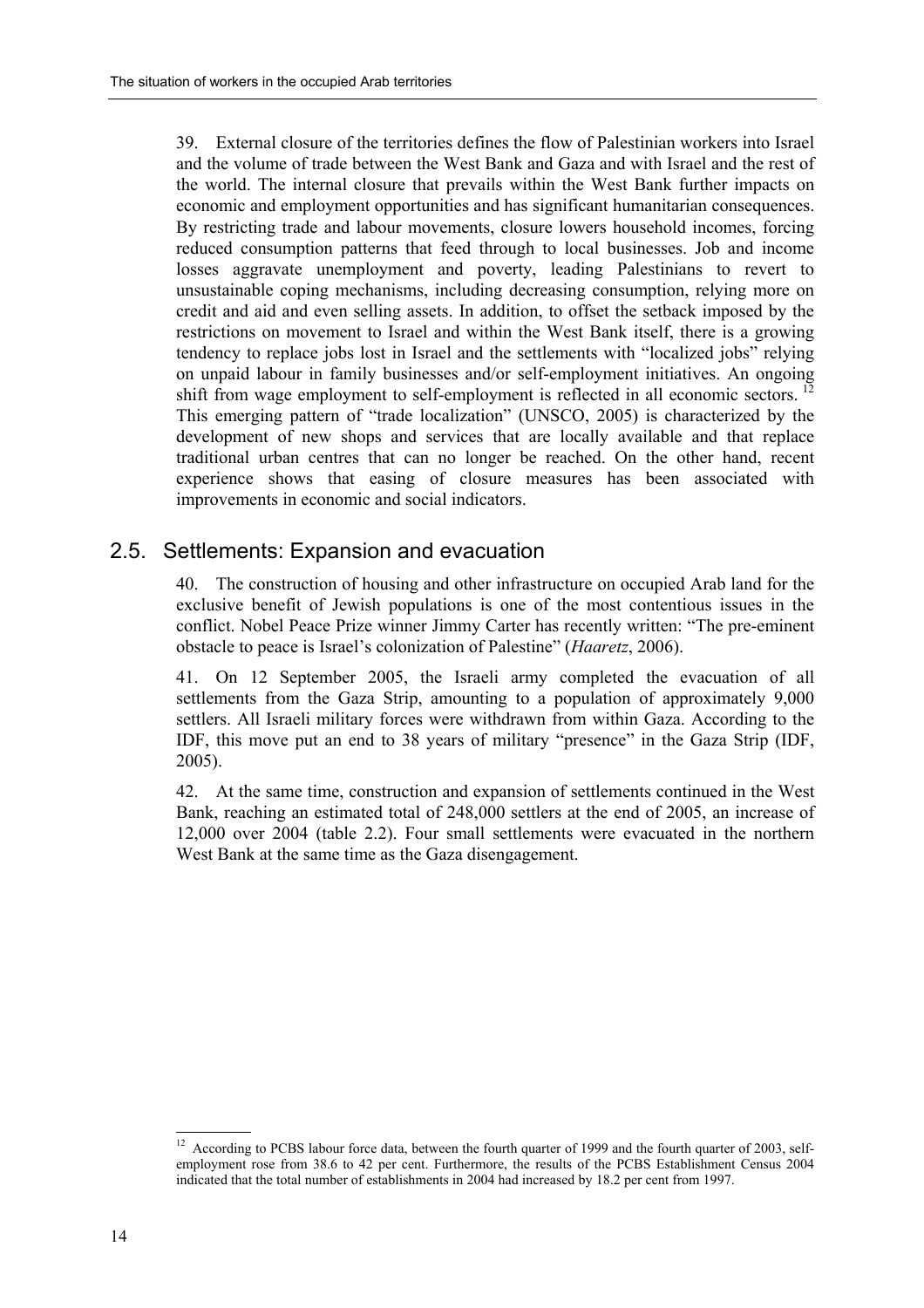|                                           | 1995  | 2000  | 2002  | 2004   | 20054 |
|-------------------------------------------|-------|-------|-------|--------|-------|
| West Bank <sup>1</sup>                    |       |       |       |        |       |
| Population (in '000)                      | 129.2 | 191.6 | 212.9 | 235.7  | 248.0 |
| No. of settlements                        | 122   | 122   | 123   | 123    | 119   |
| Settlers as % of total population in area |       | 9.5   |       | 10.2   |       |
| Gaza <sup>1</sup>                         |       |       |       |        |       |
| Population (in '000)                      | 5.0   | 6.7   | 7.3   | 8.2    | 0     |
| No. of settlements                        | 16    | 16    | 16    | 16     | 0     |
| Settlers as % of total population in area |       | 0.6   |       | 0.6    | 0     |
| East Jerusalem <sup>3</sup>               |       |       |       |        |       |
| Population (in '000)                      |       | 172.3 |       | 175.65 |       |
| No. of settlements                        | n.a.  | 14    |       | 14     | n.a.  |
| Settlers as % of total population in area |       |       |       | 45.0   |       |
| Golan <sup>2</sup>                        |       |       |       |        |       |
| Population (in '000)                      | 13.0  | 15.1  | 15.5  | 16.1   | 16.4  |
| No. of settlements                        | 31    | 32    | 32    | 32     |       |
| Settlers as % of total population in area | 42.9  |       |       | 42.5   |       |

#### **Table 2.2. Israeli settlements in the occupied Arab territories**

Notes: n.a.: not available. 1 Denominated as "Israelis in Jewish localities" and "Jewish localities" by the Central Bureau of Statistics. <sup>2</sup> Denominated as "total population" and classified by religion by the Central Bureau of Statistics. <sup>3</sup> Population classified by religion. 4 ILO estimates. 5 Data refer to 2003.

Sources: Central Bureau of Statistics: *Statistical Abstract of Israel*, various years, table 2.7; data for East Jerusalem from the Jerusalem Institute for Israel Studies: *Statistical Yearbook of Jerusalem*, 2005.

43. Over the period 2000-04 the settler population in the West Bank increased at an average annual rate of 5.3 per cent, compared to 1.9 per cent for the total population of Israel. As at the end of 2004, the number of settlers in the West Bank was equivalent to one-tenth of the number of Palestinians in the West Bank and 3.4 per cent of the population of Israel. In the occupied Syrian Golan, settlers account for 43 per cent of the total population. The rate of growth of the settler population in the occupied Syrian Golan is 1.6 per cent over the period 2000-04.

44. Settlements, under the protection of the Israeli army, take up land for housing, roads, infrastructure and cultivation, as well as water. Settlements within the occupied territories breach various United Nations Security Council resolutions (such as resolution 465 of 1 March 1980 calling on Israel "to dismantle the existing settlements and in particular to cease, on an urgent basis, the establishment, construction and planning of settlements in the Arab territories occupied since 1967, including Jerusalem<sup>"</sup>). Likewise, the Road Map of 30 April 2003 called for the "freezing" of all settlement expansion, including natural growth of settlements.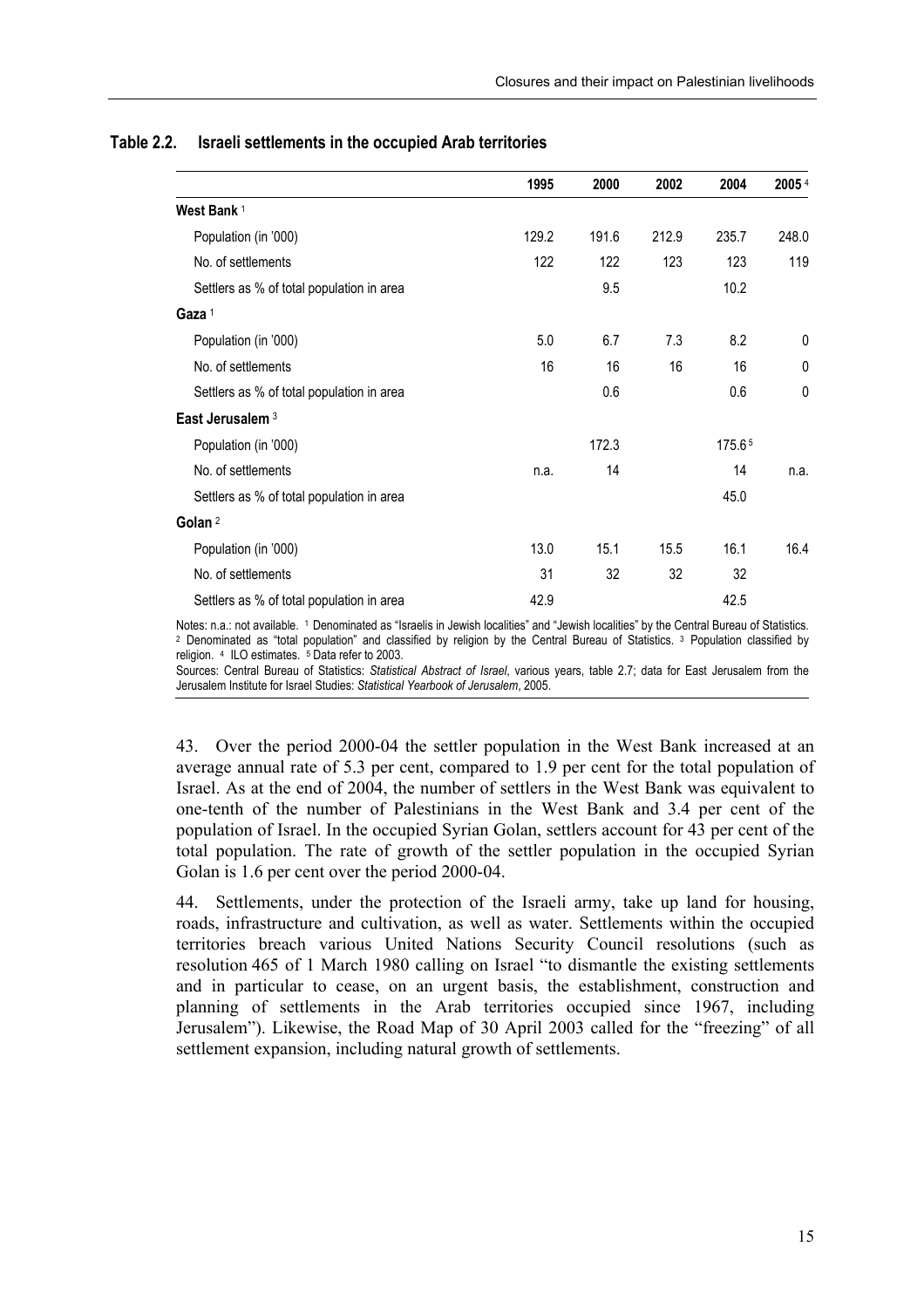45. On the contrary, settlements have expanded, in regard to both area and population. Data published by Israel on "construction in Jewish localities" in Gaza and the West Bank suggest a continuing high pace of activity, with some 3,500 dwellings under active construction at the end of 2005, a slight decline over 2004 (table 2.3). Settlements in the West Bank and in the occupied Syrian Golan are highly subsidized by the Government of Israel. Construction is primarily funded by public investment (62 per cent in 2005) in contrast to the situation in Israel, where the contrary is observed. The Government of Israel extensively subsidizes housing and public services in settlements.

#### **Table 2.3. Construction of dwellings in Jewish localities in the occupied Palestinian territories**

|                                                                                                                                                     | 2003    | 2004    | 2005  |
|-----------------------------------------------------------------------------------------------------------------------------------------------------|---------|---------|-------|
| Construction completed                                                                                                                              | 2 3 7 6 | 1723    | 1729  |
| Construction begun                                                                                                                                  | 2057    | 1921    | 1 666 |
| Under active construction at end of period                                                                                                          | 4 101   | 4 0 1 4 | 3538  |
| Note: Data exclude Gaza as of August 2005.<br>Source: Central Bureau of Statistics (Israel): Monthly Bulletin of Statistics, No. 3/2006, table O/4. |         |         |       |

46. The implications for the Palestinian and Arab populations are threefold. First, the occupying force appropriates land and water for the benefit of the settler population. Second, the expanding road network linking settlements to each other and with Israel, access to which is mostly prohibited to the Palestinian population, makes transportation within the West Bank for its population increasingly difficult. Third, settlements, roads for settlers and military zones limit the expansion of Palestinian and Arab villages, cities and areas.

47. The situation is compounded by the building of the Separation Barrier around the major settlement blocs rather than on the 1949 armistice line (the "Green Line"). It is estimated that three-quarters of the West Bank settler population will be included west of the Barrier (Peace Now, 2005). The routing of the Barrier around the major settlements undermines the argument that its primary purpose is the prevention of attacks against Israel from the West Bank.

48. Settler violence against Palestinian civilians and their property remains a recurring problem, as noted by the United States Department of State.  $^{13}$  In his report to the United Nations General Assembly, the Special Rapporteur of the Commission on Human Rights notes that prosecution of settlers committing acts of violence against Palestinian civilians is rare, suggesting some measure of impunity (United Nations, 2005).

### 2.6. Discrimination in occupied East Jerusalem

49. In East Jerusalem, annexed unilaterally by Israel in 1967, settlement has continued, with an estimated population of 176,000 in 2003, or 45 per cent of the total population of East Jerusalem. The construction of the Separation Barrier is physically isolating East Jerusalem from the rest of the West Bank. Various measures are being used to achieve that objective. Residency permits are renewed only sparingly. Entry into Jerusalem is increasingly restricted to four main gateways. Access to jobs, universities and services in Jerusalem for West Bankers is gradually being closed off. Families holding different

<sup>&</sup>lt;sup>13</sup> "Killings by Palestinian and Israeli security forces and by Israeli settlers and Palestinian militant groups remained a serious problem" (United States Department of State, 2005).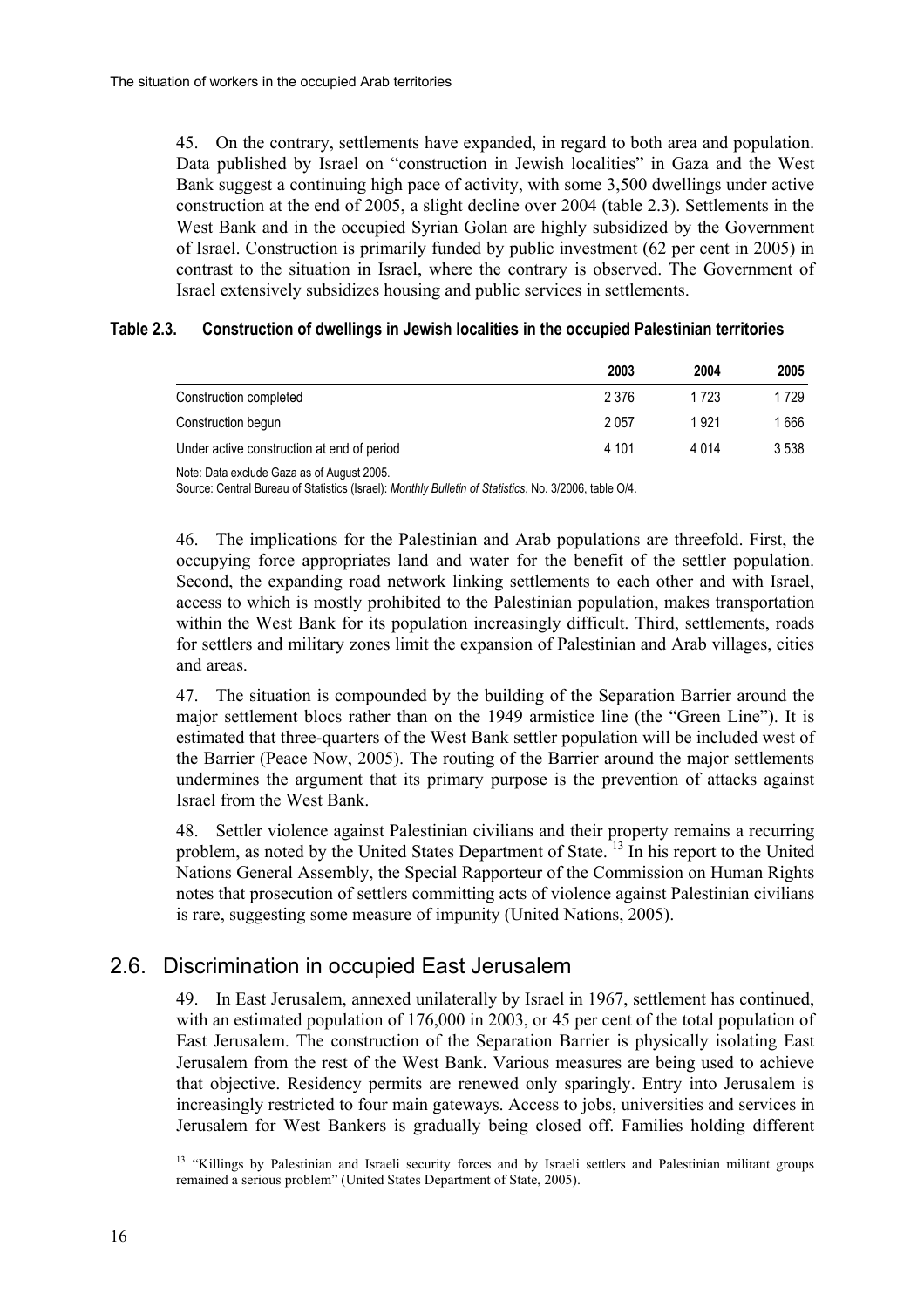permits are being separated. The expansion of settlements around East Jerusalem with direct road links to the city will incorporate a larger Israeli population into the municipal limits while excluding Palestinians from those same limits. It further compromises territorial contiguity between the north and south West Bank and between East Jerusalem and the West Bank. The International Crisis Group has observed that these developments undermine a viable two-state solution and Israel's own security (International Crisis Group, 2005).

50. Within East Jerusalem, Palestinians (230,000 at end 2003) holding Jerusalem (blue) identity cards face widespread discrimination in access to housing, land and building permits, with regular expropriations, as well as in the availability of public services and infrastructure. A recent study has estimated a difference of one to four in spending on services per person between Arab and Jewish Jerusalemites.<sup>14</sup>

51. In terms of the ILO's standards and rights, there is abundant evidence of discrimination among the population, women and men, in respect of access to employment and occupation. <sup>15</sup> Such discrimination appears to be based on religion, ethnicity, political opinion, national extraction and social origin and is contrary both to the Discrimination (Employment and Occupation) Convention, 1958 (No. 111), and the ILO Declaration on Fundamental Principles and Rights at Work.

### 2.7. Occupied Syrian Golan

52. The situation of the Syrian Arab people in the occupied Syrian Golan has not improved since the assessment made in 2005, and discrimination against the Arab Syrian inhabitants of five villages in the Golan has persisted.

53. Initially, 80 per cent of the population worked in agriculture, which was the backbone of the economy in that region. At present, agriculture is no longer the sole source of income, owing to the agricultural crisis that pushed farmers' children to seek other employment opportunities, for example by becoming wage workers in Israel or training to become engineers, doctors or teachers. Today, only 10 per cent of the Syrian Arab population in the occupied Syrian Golan are full-time farmers, 60 per cent are parttime farmers and do other jobs, while 30 per cent perform other non-agricultural activities. 16 Workers who identify themselves as Syrian still receive no social security or other social protection for themselves and their families. They are also subject to discrimination in terms of access to employment and wages, and are constantly at risk of arbitrary layoff by Israeli employers.

54. In 2005, 5,000 tons of apples were transported across the border to markets in the Syrian Arab Republic under a system of back-to-back trucking, using ICRC vehicles. The same procedure has been followed in 2006, with an increase in the shipment quantity to 10,000 tons out of an estimated annual production of 40,000 tons. This process is facilitated by the Israelis. The prices of apples in 2006 have also increased by 30 per cent, but still remain barely sufficient to cover production costs.

 <sup>14</sup> Meir Margalit: *Discrimination in the heart of the Holy City* (Jerusalem, International Peace and Cooperation Center, 2006), quoted in *The Economist*: "The last conquest of Jerusalem", 15 Apr. 2006.

<sup>15</sup> See OCHA: *Humanitarian Update*, Feb. 2006.

<sup>&</sup>lt;sup>16</sup> All figures in this section were provided by members of the Syrian Arab community of the occupied Syrian Golan during the discussion held with the ILO mission on 2 Apr. 2006.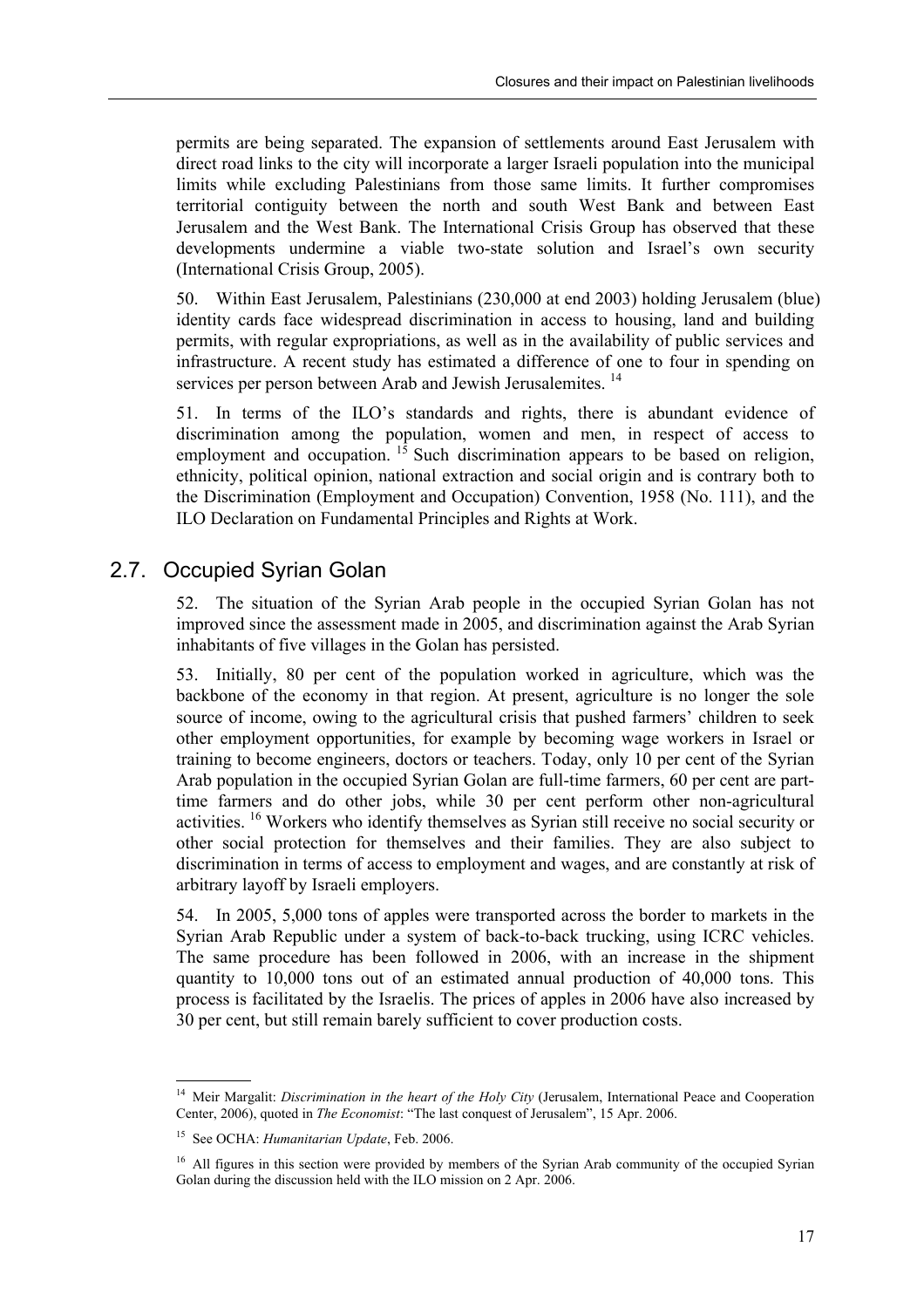55. The unilaterally imposed borders with the Syrian Arab Republic are closed all year round and open only for very limited purposes, namely religious visits of pilgrims, students studying in Syrian universities and transportation of apples by the ICRC.

56. The battle for resources in the occupied Syrian Golan remains omnipresent. Following the return of 400 dunams (40 hectares) of land by the Israeli courts in 2005 after 20 years of legal conflict, one additional success story was reported, in which 43 dunams out of a total 350 dunams were returned after ten years of legal arguments. However, discrimination in the provision of water resources and the infrastructure to cultivate the land prevails in favour of Israeli settlers, who receive heavy subsidies for land and water. Furthermore, in an effort to force Syrian Arab farmers off their land, Arab ownership of the land is continually challenged by the Israeli authorities, leading to uprooting and reclaiming of the land by government authorities (see ILO, 2005). Lately, a new method of confiscating land is being implemented by the Israeli authorities: declaring the land a "nature reserve" and forbidding farmers from cultivating it (for example, 1,000 dunams in Ein Quineyye have been declared a nature reserve). Moreover, exceptional offers are being made to Jewish settlers to motivate them to take up residence in this region (in the area of Qatzrin, for instance, a dunam of land is sold for NIS250).

57. The authorities of the Syrian Arab Republic have yet again reported continuing destruction of fruit trees belonging to Syrian Arab farmers, as well as the dumping of nuclear waste in 20 places, mainly in Nashbah on top of Mount Hermon, affecting the fertility of the land and the animals and population living on it (Governor of Quneitra, 2006).

58. The Syrian authorities requested that the ILO undertake technical cooperation to obtain more decent work for the Arab people in the occupied Syrian Golan. They called for a more systematic and detailed examination of the Director-General's Report to the International Labour Conference, with a follow-up mechanism which would enable the ILO to cooperate with other international agencies in establishing technical programmes so as to guarantee the rights of those employers and workers in accordance with international labour standards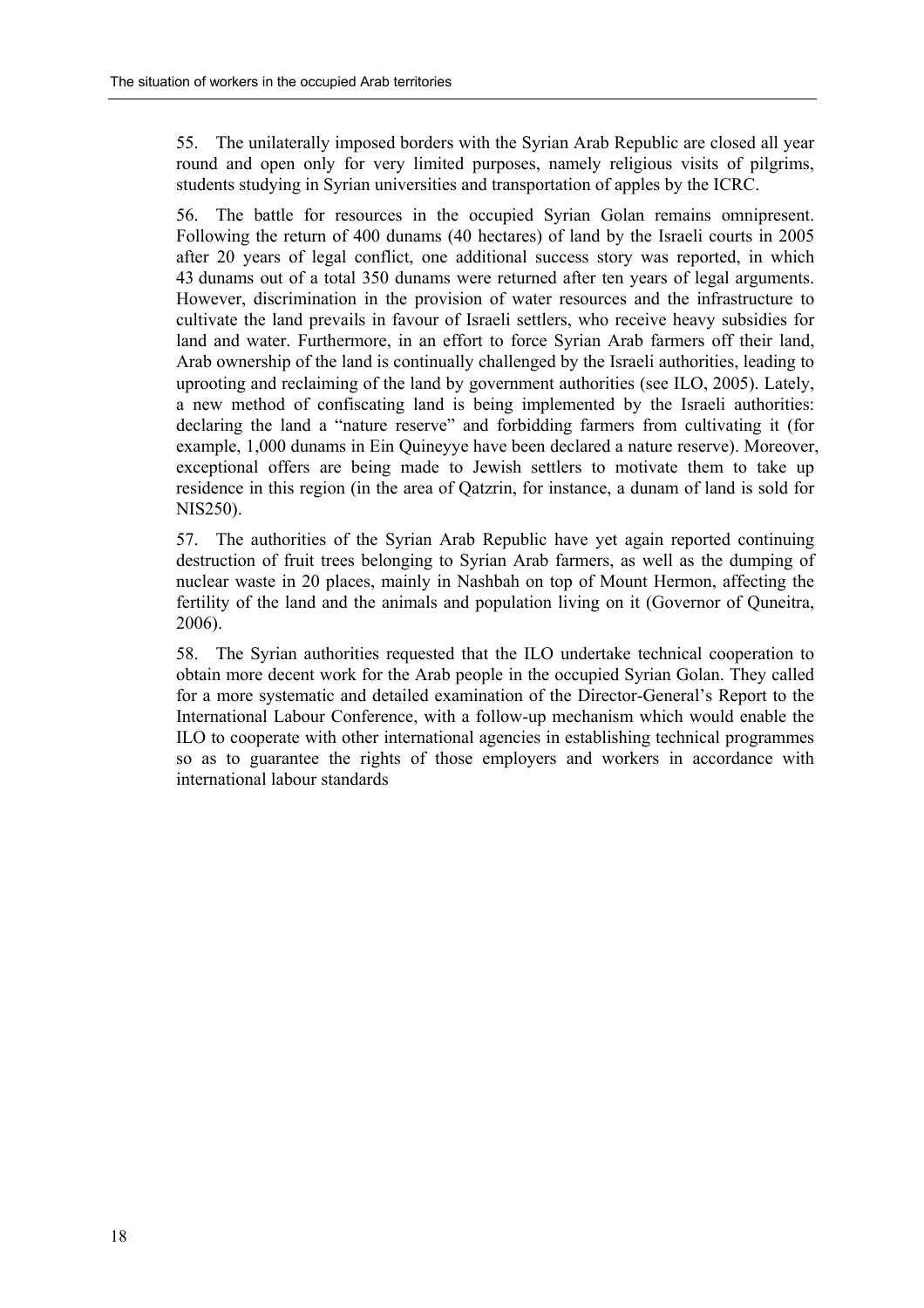### **3. An economy under occupation**

59. In earlier reports on the situation of workers of the occupied Arab territories (ILO, 2005, paragraph 52), the ILO has observed, along with other international observers (World Bank, 2003; OCHA, 2006c; United Nations, 2005), that the root cause of the deep crisis in the Palestinian economy originated in the tight system of external and internal closures imposed by the occupying power over extensive stretches of Palestinian life, activity and land. As noted by the World Bank in December 2005, "The inability of the Palestinian economy to fully use its productive potential is first and foremost the result of restrictions on the movement of people and goods" (World Bank, 2005, paragraph 29). In April 2006, the ILO mission found that this assessment remained entirely valid.

60. Manifold restrictions on the movement of Palestinian persons and goods within the West Bank, between the West Bank and Gaza, and between them and Israel and the outside world constitute overt discrimination and an impediment to the exercise of basic human rights in the economic, social and labour spheres.

### 3.1. Economic rebound weakens

61. In 2005, the economy pursued the upward trend started in 2004, following the trough of 2002 and 2003. Economic output is estimated to have increased by between 4 and 6 per cent (PCBS and World Bank estimates). 17 In real terms, GDP (excluding East Jerusalem) was estimated in 2005 to be 1.2 per cent lower than the 1999 preintifada level. However, during those six years, the Palestinian population in the territories increased by 24.6 per cent. As a result, in 2005 real GDP per capita was still 21.6 per cent below its 1999 level, as indicated in figure 3.1.



**Figure 3.1. Trends in GDP and GDP per capita** 

Note: data exclude East Jerusalem. Source: PCBS, 2006b.

 <sup>17</sup> World Bank, 2005; PCBS national accounts estimates for 2005.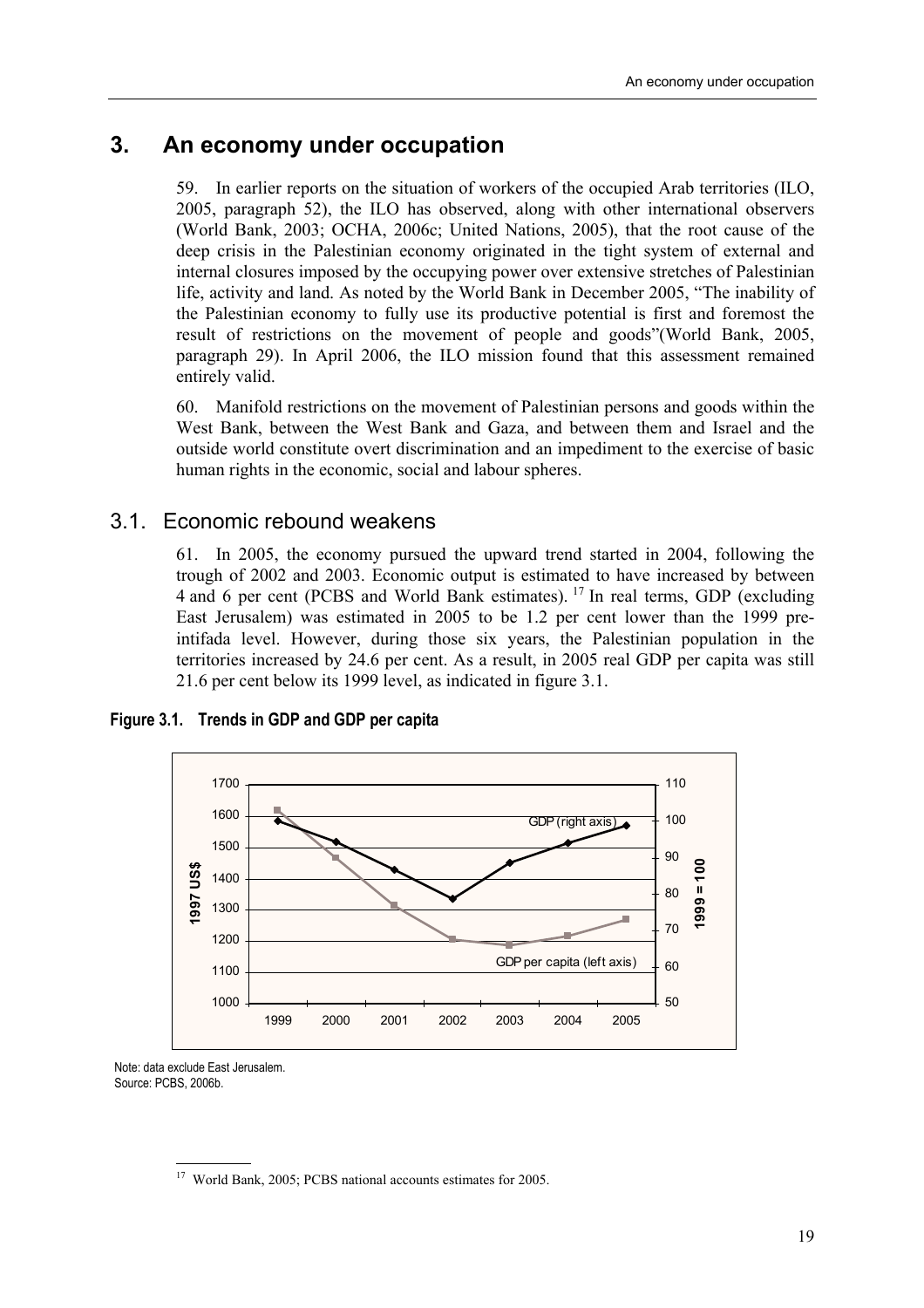62. In 2005, four main sources of economic growth can be identified. First, the Palestinian Authority has pursued an expansionary fiscal policy. Total public employment increased in 2005, salary rises were awarded in July 2005 (15 per cent on average) and income transfers were raised. This policy has entailed positive social effects in view of the dire economic situation prevailing in the territories. However, it is not sustainable, as the Palestinian Authority is faced with an acute liquidity crisis. The fiscal deficit is estimated by the International Monetary Fund (IMF) in 2005 at -16.7 per cent and -8.8 per cent of GDP, before and after donor budget support, respectively (IMF, 2005).

63. Second, the number of Palestinian workers permitted to enter Israel increased in the first half of 2005, thereby raising the incomes and consumption spending of those households. The total wages (recorded as factor income) of Palestinians working in Israel increased by 29.6 per cent in 2005, reaching US\$337 million (figure 3.2). Compared to the pre-intifada situation, there has been a decline of 67.9 per cent. On a quarterly basis, Palestinian wages earned in Israel display an upward trend in the first half of 2005, reaching US\$113 million in April-June, followed by a decline to US\$58 million in October-December 2005.



#### **Figure 3.2. Palestinian trade with Israel**

(goods, services and labour, million US\$)

Note: Factor income as recorded in the balance of payments data published by Israel is the wage amount paid to Palestinian workers working in Israel but residing in the occupied territories.

Source: Central Bureau of Statistics, Israel: *Monthly Bulletin of Statistics*, various years (table G/2).

64. Third, Israelís own economy registered robust growth in 2005 (at over 5 per cent, linked inter alia to an improved security situation) (Bank of Israel, 2005), with a consequent increase of 6.6 per cent in Palestinian exports to Israel in 2005. <sup>18</sup> The trend for Palestinian exports over the year 2005 is similar to that observed for Palestinian wages in Israel.

 18 It is recalled that Palestinian exports to Israel account for over 90 per cent of total exports. Palestinian imports from Israel account for over 70 per cent of total imports.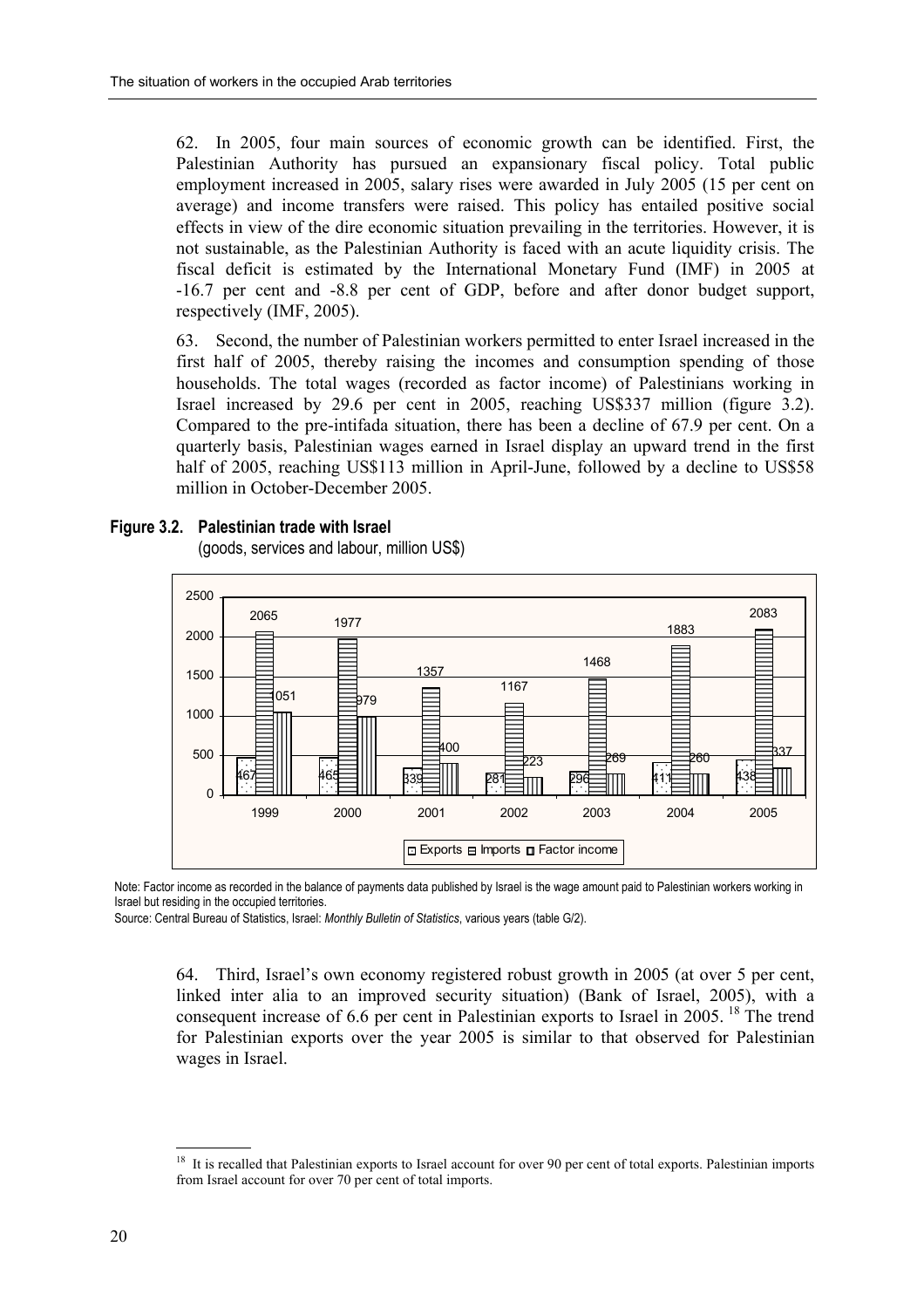65. Fourth, there was strong growth in domestic bank credit to the private sector, reaching US\$1,356 million in the last quarter of 2005, an increase of 27.5 per cent over the same period in 2004 (IMF, 2005). Credit is primarily directed at construction and housing. Credit to the private sector has risen to 28 per cent of GDP (ibid., December 2005). Compared to other countries in the region this ratio remains very low. Another indication of economic recovery is the Al-Quds index, 19 which ended 2005 with a more than threefold increase over 2004.

66. Over the year 2005, economic growth was lacklustre in the first half of the year, picked up strongly in the third quarter (July-September), but receded slightly in the last quarter. This pattern reflects the evolving security and closures situation, which improved in April-June 2005, but significantly deteriorated in late 2005 following the withdrawal of the Israeli military from the Gaza Strip.

67. If the economy had sustained a rate of growth of 6 per cent per year between 1999 and 2005 (average GDP growth over the period 1995-99 was over 8 per cent), the level of GDP would have been some 44 per cent higher than what has actually been estimated for 2005. In addition, wages earned by Palestinians working in Israel amounted to over US\$1 billion in 1999 and dwindled to one-third of that in 2005. This significant gap, essentially attributable to the closures regime, has only partly been compensated by massive donor support, totalling US\$1 billion in 2005. The increase in donor funding has made it possible to sustain basic services and infrastructure, but has not matched the decline in economic activity. This has resulted in a sharp increase in unemployment, from 9.5 to 23.5 per cent, and in poverty, from 20 to 43 per cent, between 1999 and  $2005.$ <sup>20</sup>

68. It is worth considering not only the social and economic aspects, but also the political dimension of such unsustainably high levels of unemployment and poverty. While the success of Hamas in the 2006 elections to the Palestinian Legislative Council is no doubt the result of a combination of factors, it appears at least in part, according to some commentators, as an expression of desperation and a vote against a political establishment which was failing, for whatever reasons, to deliver even a minimum tolerable level of living standards, economic or physical security and integrity or employment and occupation for men and women in Palestine.

69. In early 2006 the outcome of the elections to the Palestinian Legislative Council and the tense security situation are likely to have dampened economic activity. The Palestinian Authority is faced with an acute fiscal crisis. This follows the Government of Israel decision to withhold the tax revenue collected on behalf of the Palestinian Authority as of March 2006 (some US\$50-60 million per month). Donors have indicated they would review their policy of budget support to the Palestinian Authority. In March 2006, the World Bank approved a US\$42-million grant to assist the Palestinian Authority in meeting short-term funding requirements of basic services (World Bank, 2006b).

 $\overline{a}$ 

<sup>&</sup>lt;sup>19</sup> A composite index of the market capitalization of ten major Palestinian companies, published by the Palestine Securities Exchange, at www.p-s-e.com.

<sup>&</sup>lt;sup>20</sup> PCBS unemployment data and World Bank (2005 and 2003) poverty data. See paragraph 91.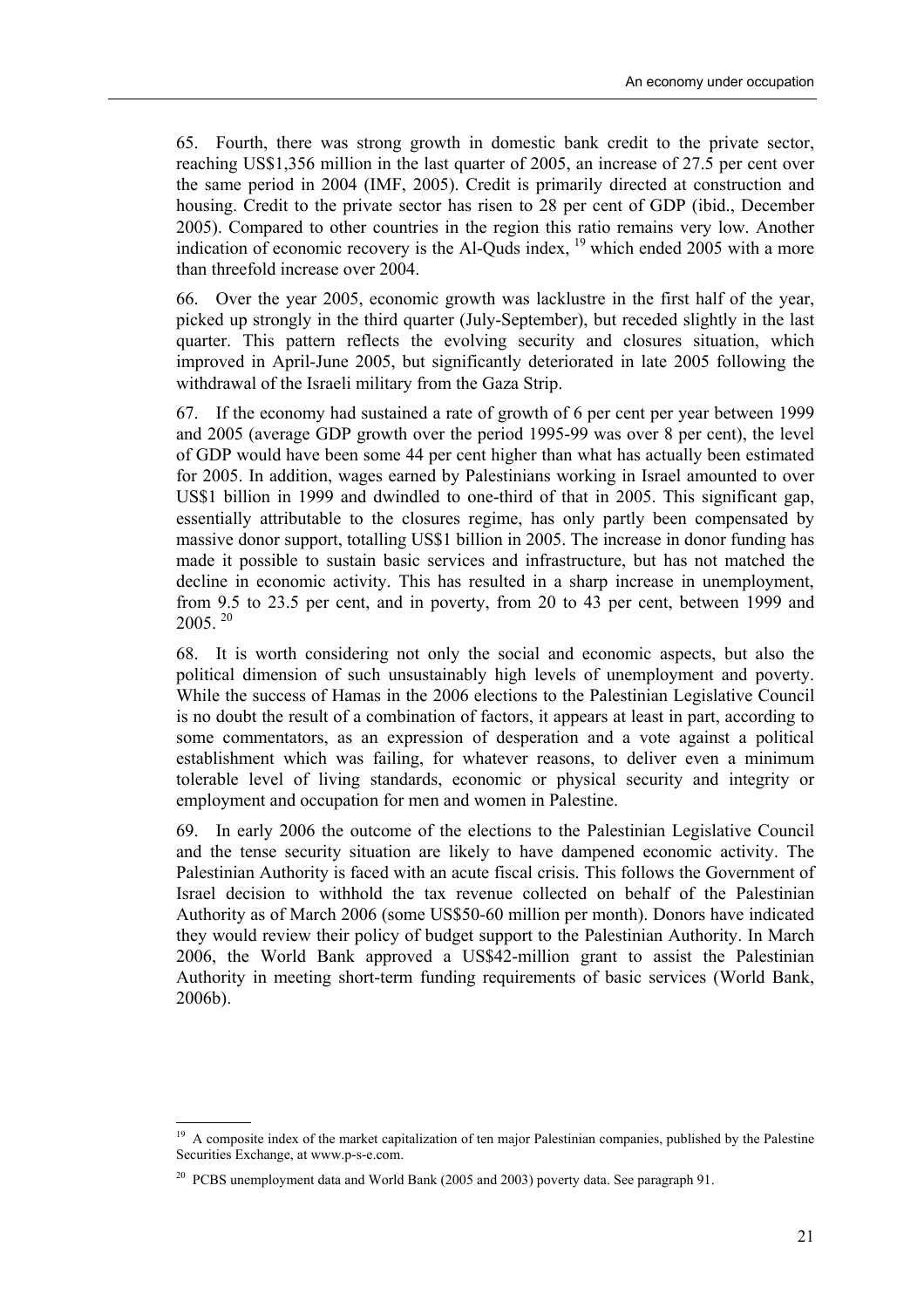#### **Box 3.1. The World Bankís four economic scenarios**

The international community represented by the Quartet expects the new Palestinian Government, which took office at the end of March, to "commit to the principles of non-violence, recognition of Israel, and acceptance of previous agreements and obligations, including the Road Mapî (United Nations, 2006b). In the absence of these commitments, the Government of Israel (GoI) and donors are considering, and have already started implementing, a variety of economic responses. Gol has suspended the regular transfer of revenues it collects on behalf of the Palestinian Authority (PA); some donors have already announced their intention to cut various categories of foreign aid. Given the high dependence of the Palestinian economy on Israel and donor assistance, such measures could cause severe damage to the Palestinian economy. The World Bank has modelled four potential economic scenarios for the period 2006-08, as follows:

**Scenario 1: No abrupt change**. This baseline scenario assumes the resumption of transfer of revenues, the continuation of 2005 border trade management practices, and reduction of Palestinian labour flows to Israel in line with Israeli declarations to terminate permits by the end of 2007. Aid disbursements decline gradually after 2006.

Outcome: Economic prospects are not good. Real GDP per capita growth declines from 6.3 per cent in 2005 to 4.9 per cent in 2006, turning negative thereafter. By 2008, real incomes are 19 per cent lower than in 2005, unemployment has grown to 34 per cent of the workforce and poverty increased to 51 per cent of the population..

**Scenario 2: Suspension of clearance revenue transfers, trade and labour restrictions**. This assumes that revenue transfers from GoI to the PA continue to be withheld, that border trade is further restricted and that permits for Palestinian labourers are reduced considerably faster than under Scenario 1. Aid flows continue as under Scenario 1.

*Outcome: A dramatic 21 per cent contraction of real GDP per capita in 2006, comparable to the rate of decline associated with the early intifada period. Unemployment jumps to 35 per cent in 2006 and to 45 per cent by 2008, with poverty levels reaching 70 per cent by the end of the period.* 

**Scenario 3: Reduced aid flows**. Economic policies are consistent with Scenario 1, but OECD donor assistance is reduced. Budget support decreases from US\$350 million to US\$300 million in 2006, and only US\$200 million in 2007 and 2008 as OECD support is withheld; emergency/humanitarian assistance increases by 20 per cent in 2006 to US\$600 million, peaking at US\$650 million in 2007; developmental aid disbursements decline from US\$450 million in 2005 to US\$200 million in 2006, tapering off to US\$100 million in 2008 as ongoing programmes gradually close.

*Outcome: Although real GDP growth turns negative in 2006 and real incomes per capita decline by 7 per cent more than under Scenario 1, most other aggregates are only marginally worse than under that scenario.* 

**Scenario 4: Suspension of clearance revenue transfers, trade and labour restrictions, and reduced aid flows**. This assumes that all measures described in Scenarios 2 and 3 are applied.

*Outcome: This is the worst scenario. Real GDP per capita declines by 27 per cent in*  2006 and personal incomes by 30 per cent - a one-year contraction of economic activity *equivalent to a deep depression. Unemployment hits 47 per cent and poverty 74 per cent by 2008. By the end of the period, the cumulative loss in real GDP per capita since 1999 will have reached 55 per cent.* 

Source: World Bank, 2006a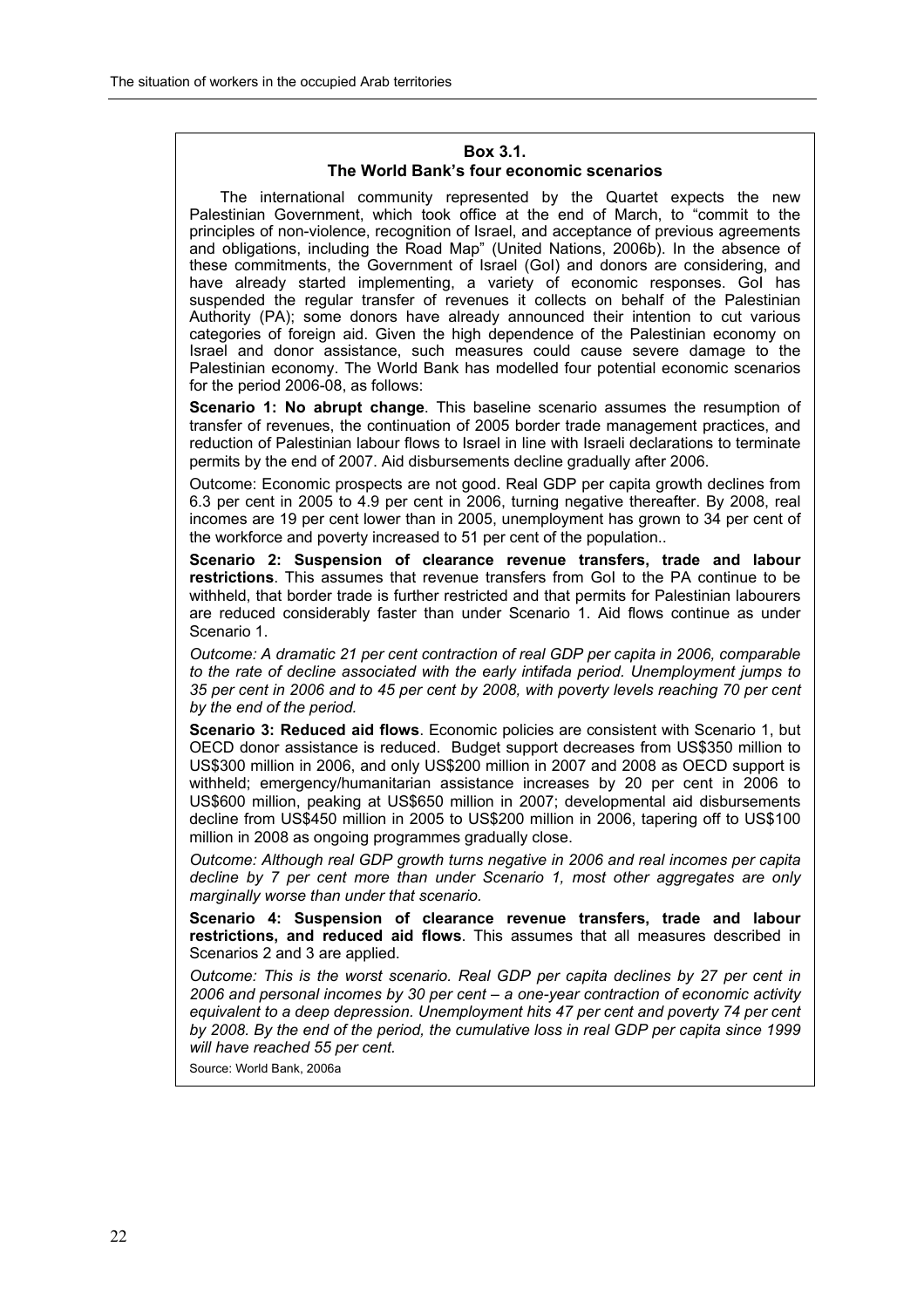### 3.2. Employment recovers in a bleak labour market

70. The year 2005 registered a slight improvement in the employment situation (table 3.1), with 55,000 new jobs compared to 2004, including 13,000 in Israel. The labour force increased by 37,000 persons and the number of unemployed dropped by 18,000. On a quarterly basis, the rise in employment is especially notable in the second quarter of 2005. In the West Bank, a sharp decline in employment is observed in the fourth quarter, largely attributable to an intensification of the closures regime. In Gaza, however, the increase is sustained throughout the year, possibly linked to the military evacuation and the consequent opening of the Strip from north to south. Overall, on a year-on-year basis, the percentage increase in employment is higher in the West Bank (22 per cent) than in Gaza (15 per cent).

|                                              | 2004 | 2005 |                |      |      | 2005         | 2005/2004 |
|----------------------------------------------|------|------|----------------|------|------|--------------|-----------|
|                                              |      | Q1   | Q <sub>2</sub> | Q3   | Q4   | Year average | % change  |
| <b>Occupied territories</b>                  |      |      |                |      |      |              |           |
| Population aged 15+ ('000)                   | 1955 | 2001 | 2021           | 2041 | 2061 | 2031         | 3.9       |
| Labour force ('000)                          | 790  | 795  | 833            | 850  | 830  | 827          | 4.7       |
| Employment ('000)                            | 578  | 586  | 656            | 657  | 632  | 633          | 9.5       |
| West Bank                                    | 370  | 418  | 477            | 467  | 444  | 452          | 22.0      |
| Gaza                                         | 157  | 168  | 179            | 187  | 188  | 181          | 15.0      |
| Israel and settlements                       | 50   | 60   | 67             | 66   | 60   | 63           | 26.5      |
| Unemployment ('000)                          | 212  | 208  | 177            | 193  | 198  | 194          | $-8.5$    |
| Labour force participation rate (%)          | 40.4 | 39.7 | 41.2           | 41.6 | 40.3 | 40.7         | 0.8       |
| Employment rate (%)                          | 29.6 | 29.3 | 32.5           | 32.2 | 30.7 | 31.1         | 5.2       |
| Unemployment rate (%)                        | 26.8 | 26.3 | 21.2           | 22.7 | 23.8 | 23.5         | $-12.3$   |
| Source: PCBS quarterly labour force surveys. |      |      |                |      |      |              |           |

#### **Table 3.1. Labour market indicators**

71. It is important to note that the public sector (national and local government institutions) accounts for 23 per cent of total employment, 16.9 per cent in the West Bank and 38.1 per cent in Gaza. Such employment is at the time of writing directly affected by the inability of the Palestinian Authority to discharge its wage bill, due in large part to the retention of customs revenues by the Israeli authorities, as well as by the Palestinian Authority's loss of income from other sources. Employment in Israel accounted for 10 per cent of total employment in 2005.

72. According to information provided by the Coordinator of Government Activities in the Territories, by 7 April 2005, at the time of the previous ILO mission, 27,003 permits out of a total quota of 28,077 had been granted to Palestinians from the West Bank to work in Israel, the settlements and Jerusalem; the corresponding figures for Gaza were 8,824 permits issued out of a total quota of 9,958. By 13 March 2006, 30,920 permits for West Bank residents had been issued out of a total quota of 32,371, while for Gaza residents, 4,961 permits had been issued out of a total quota of 5,400. In addition, 12,087 special permits for Palestinian business people were issued out of a total quota of 13,500, a 23 per cent increase over the past year (COGAT, 2006). These data do not reveal how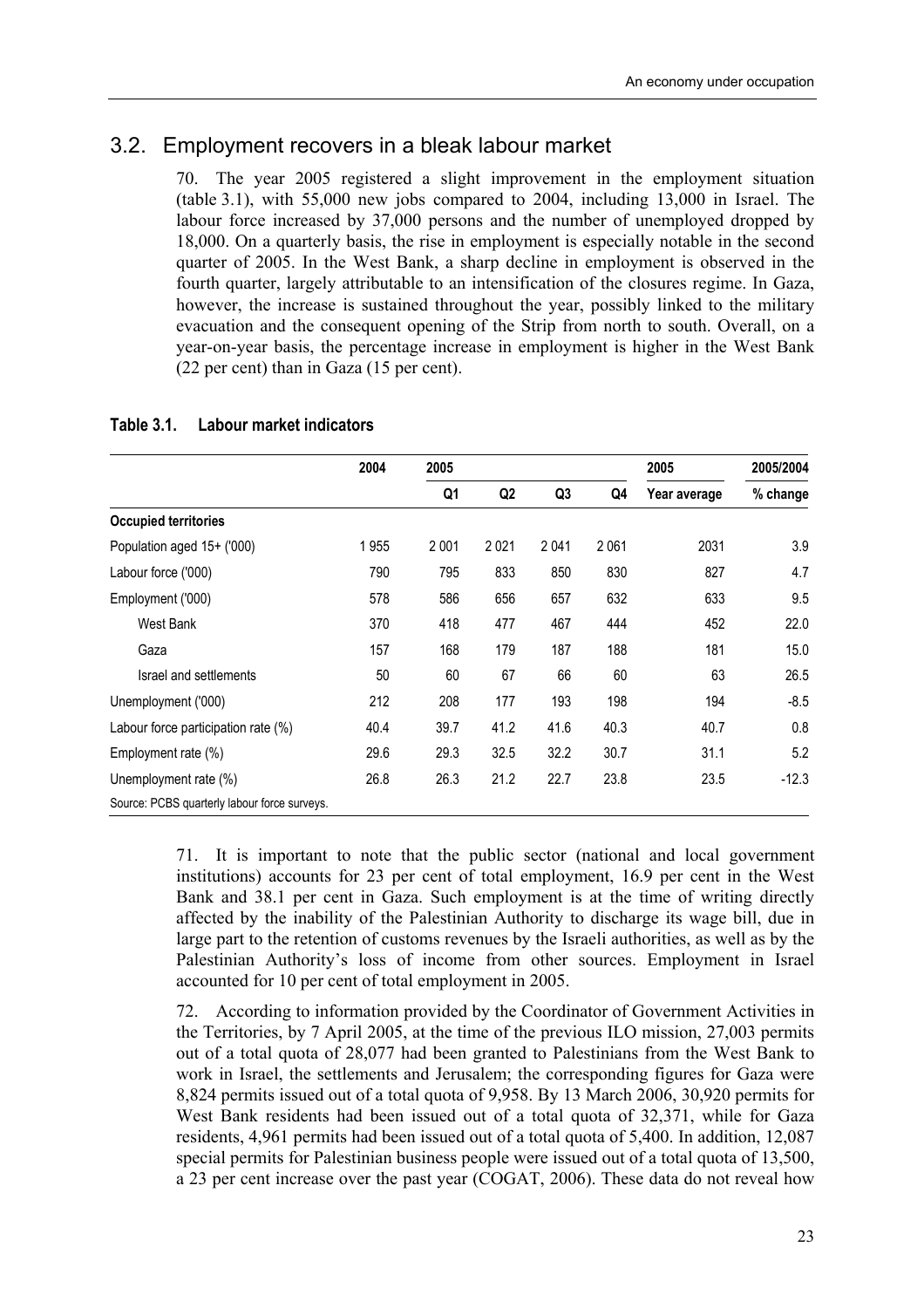many issued permits could actually be used, given that closures frequently prevent their use. COGAT also estimates that 15-20,000 Palestinians work in Israel without a permit. More detailed monthly or quarterly data were not available to the mission.

73. The unemployment rate has dropped slightly in the West Bank by one percentage point to 20.4 per cent on an annual basis. The decline has been more significant in Gaza, to 30.4 per cent annually, a drop of almost 5 percentage points against 2004.

74. In the last quarter of 2005 the average unemployment rate (calculated according to ILO standards) was  $23.8$  per cent  $-$  lower than in the first quarter, but much higher than in the second quarter. There are wide variations in the unemployment rate between governorates/districts in the West Bank and in Gaza. Figure 3.3 ranks the governorates by increasing rate of unemployment, from the lowest (14 per cent in Bethlehem and Jericho) to the highest (North Gaza and Deir al-Balah (central Gaza)).

#### **Figure 3.3. Unemployment rate by governorate/district**



(percentages, fourth quarter 2005)

Source: PCBS, 2006a.

75. There is a strong contrast between the high unemployment rates in the north (Jenin) and south (Hebron) of the West Bank and in the centre and north of Gaza, and the much lower rates in the central West Bank and southern Gaza governorates. These variations can be attributed to local economic characteristics as well as to the intensity of internal and external closures and restrictions on movement and economic activity.

76. The unemployment rate of young persons (aged 15-24 years) is 1.6 times the average unemployment rate. As in most countries, unemployment in the occupied territories is higher for persons with fewer years of education and lower for those with higher education. But this is only true for men, as indicated in table 3.2. The highest unemployment rate in the last quarter of 2005 is for women with 13 or more years of education. Yet women accounted for more than half of all university graduates in 2002-03, as well as half of all information technology (IT) graduates in 2002-05 (Dakiki, 2005). Several factors are clearly at work here that require public policy attention. The public and private investment made in education is not returned to society and individuals when highly trained women are kept out of the labour market.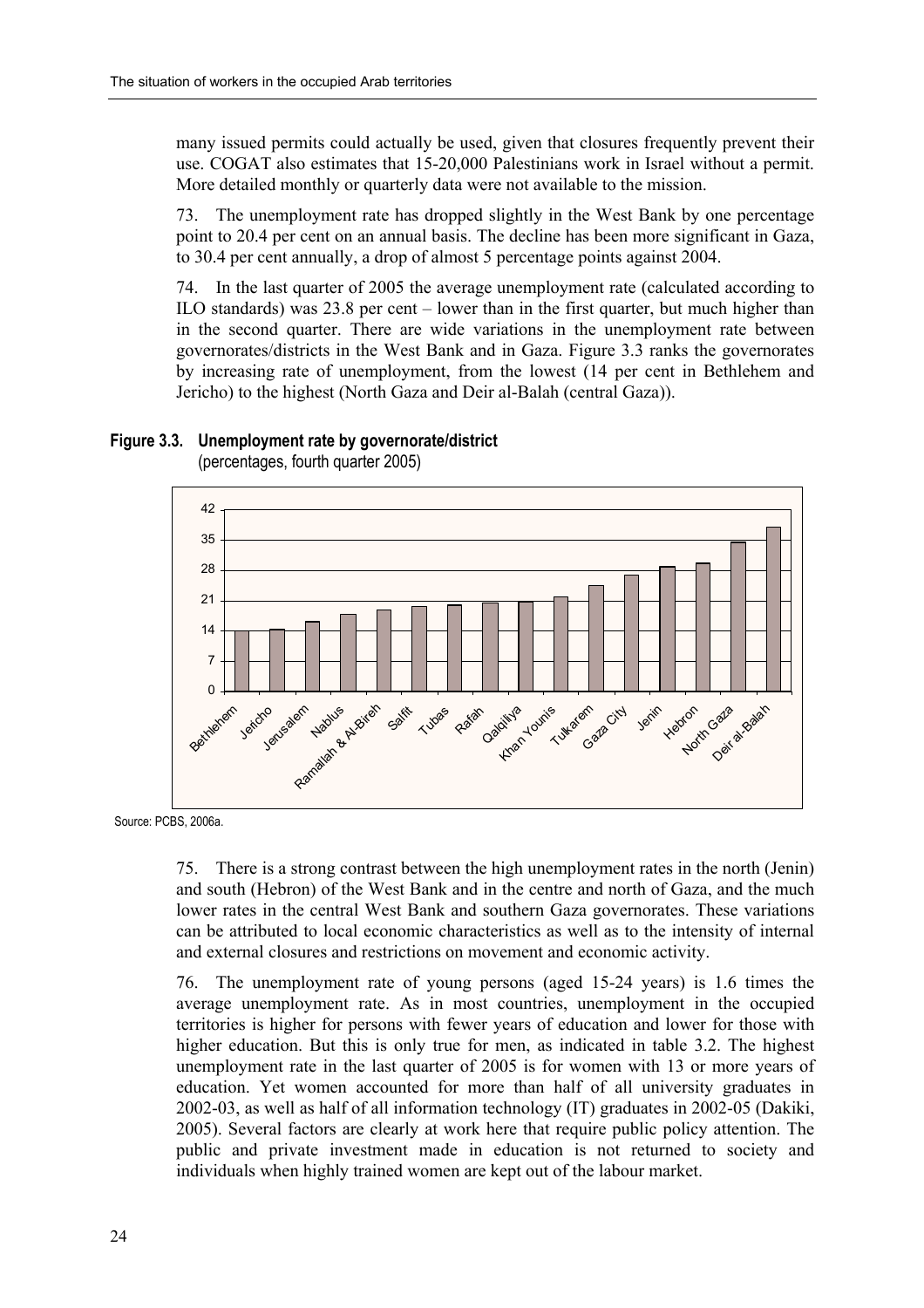| Years of education   | <b>Male</b> | Female |
|----------------------|-------------|--------|
| 0                    | 17.1        | 0.9    |
| $1-6$                | 29.3        | 8.9    |
| $7-9$                | 25.9        | 14.8   |
| $10-12$              | 24.1        | 21.6   |
| $13+$                | 16.8        | 33.7   |
| Average              | 23.7        | 24.3   |
| Source: PCBS, 2006a. |             |        |

**Table 3.2. Unemployment rate by sex and years of education** (percentage)

77. A PCBS survey confirms that higher education leads to lower unemployment, but also that vocational training is associated with higher unemployment (PCBS, 2006c). The orientation and quality of such vocational education can be questioned on the basis of this evidence, subject to further investigation.

78. As indicated in earlier ILO reports, in view of the depressed state of the economy, unemployment as measured by the ILO  $^{21}$  may not be the best measure of available labour supply. The PCBS has introduced an alternative measure relaxing the "looking for work" criterion, including among the unemployed those workers without work but not actively looking for work owing to discouragement. The "relaxed" measure of unemployment was 29.4 per cent in the last quarter of 2005, compared to the ILO measure of 23.8 per cent. The difference of six percentage points amounted to 65,000 persons.

79. More indicative of the acute employment crisis prevailing in the territories is the very low employment to working-age population ratio. Data in table 3.3 show that in 2005 one male in two was employed in the Palestinian occupied territories, slightly less in Gaza and slightly more in the West Bank. One in ten Palestinian women aged 15 years and above was in employment, compared to only one in 20 in Gaza. These are very low rates indeed, higher than in 2002 at the height of the intifada crisis and the Israeli military response, but still much lower than in 1999. Female employment rates have historically been low in the entire region; however, they have declined even further with the crisis.

 <sup>21</sup> The ILO and PCBS apply three criteria: to be without work, available for work and looking for work.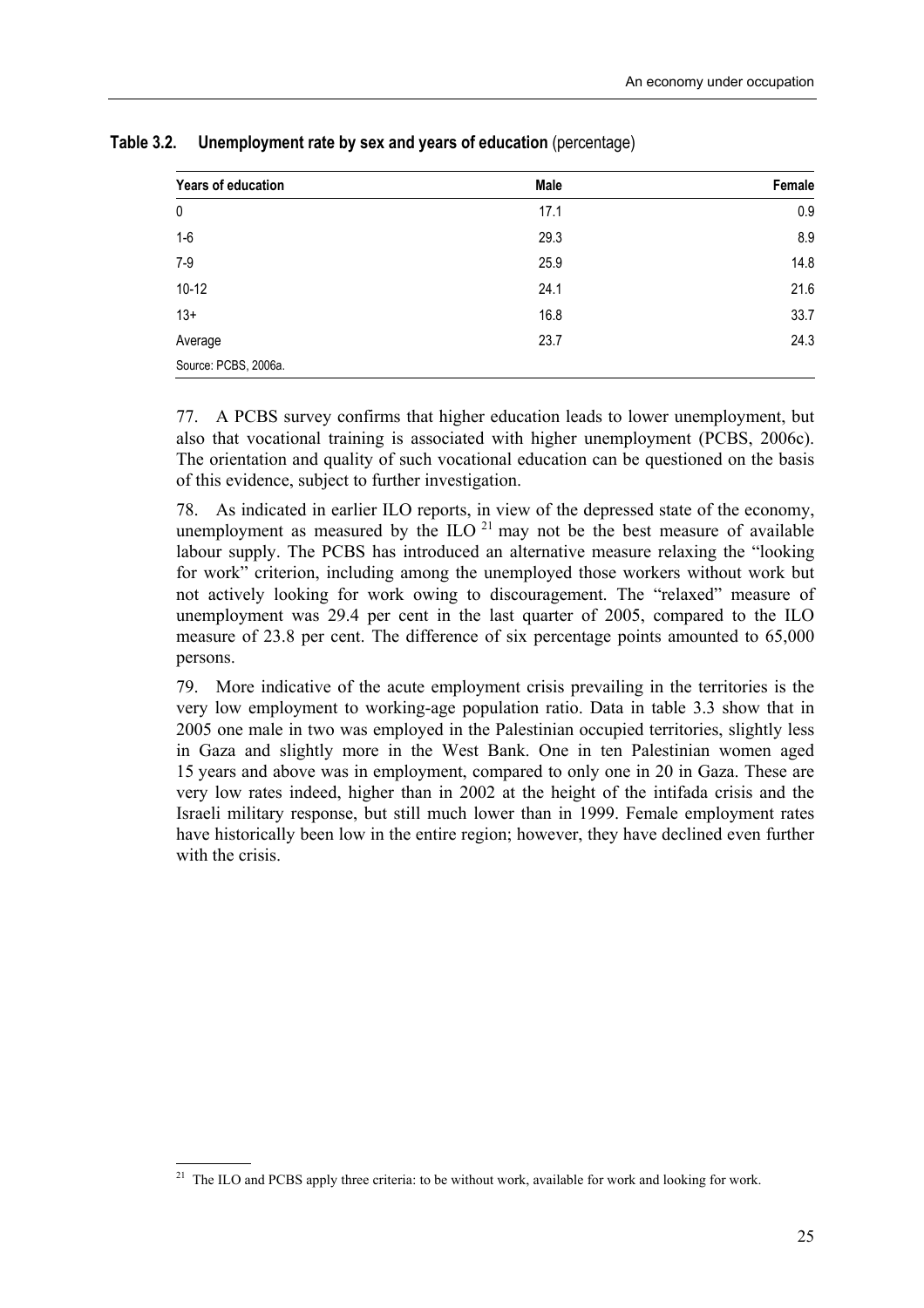|      |                         | <b>Employment to working-</b><br>age population rate (%) |        | Economic<br>dependency ratio |  |
|------|-------------------------|----------------------------------------------------------|--------|------------------------------|--|
|      |                         | Male                                                     | Female | <b>Total</b>                 |  |
| 1999 | Palestinian territories | 63.3                                                     | 11.6   | 5.0                          |  |
|      | West Bank               | 66.6                                                     | 12.6   | 4.6                          |  |
|      | Gaza                    | 56.8                                                     | 8.8    | 6.0                          |  |
| 2002 | Palestinian territories | 46.9                                                     | 9.9    | 6.5                          |  |
|      | West Bank               | 48.5                                                     | 12.8   | 5.9                          |  |
|      | Gaza                    | 43.9                                                     | 4.3    | 8.2                          |  |
| 2005 | Palestinian territories | 51.2                                                     | 9.9    | 6.0                          |  |
|      | West Bank               | 53.4                                                     | 12.3   | 5.4                          |  |
|      | Gaza                    | 46.9                                                     | 5.3    | 7.5                          |  |

#### **Table 3.3. Employment to working-age population rate and economic dependency ratio**

Notes: Data refer to last quarter of each year. "Working-age population" is the population aged 15 years and above. "Economic dependencyî refers to the number of persons in the total population per employed person. Source: PCBS quarterly labour force survey, various years.

80. If one applies the pre-intifada 1999 employment rates to the 2005 employment and population numbers, one derives much higher employment levels than those actually observed. If further one assumes that the difference between the actual employment levels in 2005 and the estimated levels based on 1999 employment rates are people who would have worked under more normal circumstances and are therefore unemployed today, even if not actively looking for work, the unemployment rate would be 40.7 per cent rather than the measured 23.5 per cent for 2005. This estimated disguised unemployment rate is much closer to the unemployment rate perceived by many observers met by the ILO mission who often referred to an unemployment rate of around 50 per cent in early 2006. This exercise serves to point to the exceptional severity of the labour market conditions prevailing in the occupied territories, which is likely not fully reflected in conventional labour market indicators.

81. Another measure reported in table 3.3 is the economic dependency ratio, or the number of persons in the total population per employed person. For the Palestinian territories this ratio has moved from an average of five dependants per employed person in 1999, to 6.5 persons in 2002 and 6 persons in 2005. The situation is only slightly less severe in the West Bank, with 5.4 dependants per employed person in 2005. In Gaza the numbers are truly dramatic, with 7.5 dependants for each person employed in 2005. Of course being employed is a guarantee of some income but says nothing about the level of that income.

82. This bleak analysis and the dismal prospects of decent employment for young people are alarming in terms of the risk of growth of unacceptable forms of child labour as described in the Worst Forms of Child Labour Convention, 1999 (No. 182), including work which is hazardous to health or morals and even recruitment for use in armed conflict or other illicit activities.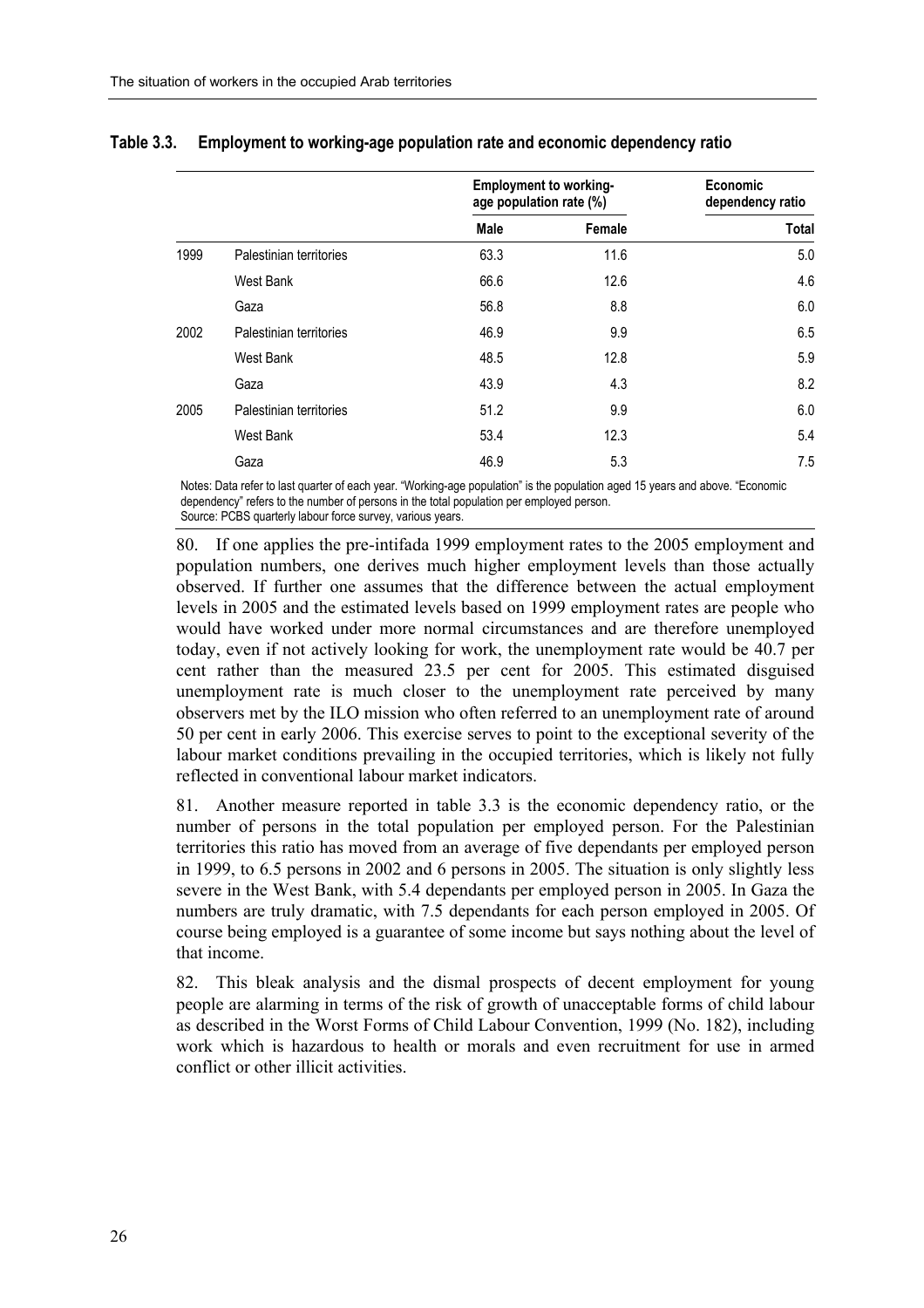### 3.3. Trends in real wages

83. In 2005 almost 60 per cent of all employed persons were in wage employment; compared to 1999 this share has dropped by over 8 percentage points. The level and purchasing power of wages are naturally a critical determinant of living conditions. Table 3.4 displays the median  $^{22}$  daily wage (in new Israeli shekels) for wage employees by governorate/district for the year 2005. In spite of the relatively small population and territory, nominal wages show wide regional and sectoral variations.

### **Table 3.4. Median daily wage for wage employees by governorate/district**

 $(in new Israeli sheets - NIS)$ 

| Governorate/district                                                                       | <b>Public sector</b> | <b>Private sector</b> | <b>Israel and settlements</b> |
|--------------------------------------------------------------------------------------------|----------------------|-----------------------|-------------------------------|
| <b>West Bank</b>                                                                           | 65.4                 | 61.5                  | 134.6                         |
| Jenin                                                                                      | 57.7                 | 50.0                  | 115.4                         |
| Tubas                                                                                      | 61.5                 | 60.0                  | 65.0                          |
| Tulkarem                                                                                   | 61.5                 | 50.0                  | 100.0                         |
| Nablus                                                                                     | 61.5                 | 50.0                  | 115.4                         |
| Qalqiliya                                                                                  | 57.7                 | 50.0                  | 130.0                         |
| Salfit                                                                                     | 57.7                 | 57.7                  | 150.0                         |
| Ramallah and Al-Bireh                                                                      | 71.2                 | 70.0                  | 100.0                         |
| Jericho and Al-Aghwar                                                                      | 57.7                 | 51.9                  | 60.0                          |
| Jerusalem                                                                                  | 96.2                 | 96.2                  | 134.6                         |
| Bethlehem                                                                                  | 67.0                 | 70.0                  | 120.0                         |
| Hebron                                                                                     | 65.4                 | 60.0                  | 100.0                         |
| Gaza                                                                                       | 65.4                 | 40.0                  |                               |
| North Gaza                                                                                 | 65.4                 | 46.2                  |                               |
| Gaza City                                                                                  | 61.5                 | 40.4                  |                               |
| Deir al-Balah                                                                              | 65.4                 | 50.0                  |                               |
| Khan Younis                                                                                | 63.5                 | 35.0                  |                               |
| Rafah                                                                                      | 65.4                 | 35.0                  |                               |
| Note: $-$ = no data.<br>Source: PCBS labour force survey database 2005 (unpublished data). |                      |                       |                               |

84. Public sector wages are on average 13 per cent higher than private sector wages. Wages of Palestinians working in Israel (or in Israeli settlements) are on average more than twice the average wage in the West Bank. These numbers alone explain the attractiveness of employment in Israel and of public employment in the territories. Private sector wages are significantly lower than public sector wages in Gaza, much more so than in the West Bank. The highest wages in the territories are found in Jerusalem and Ramallah, where public administration is concentrated. The lowest wages are in southern Gaza and the northern West Bank.

 <sup>22</sup> The median wage is the value at which half of the wage population earns more and the other half less.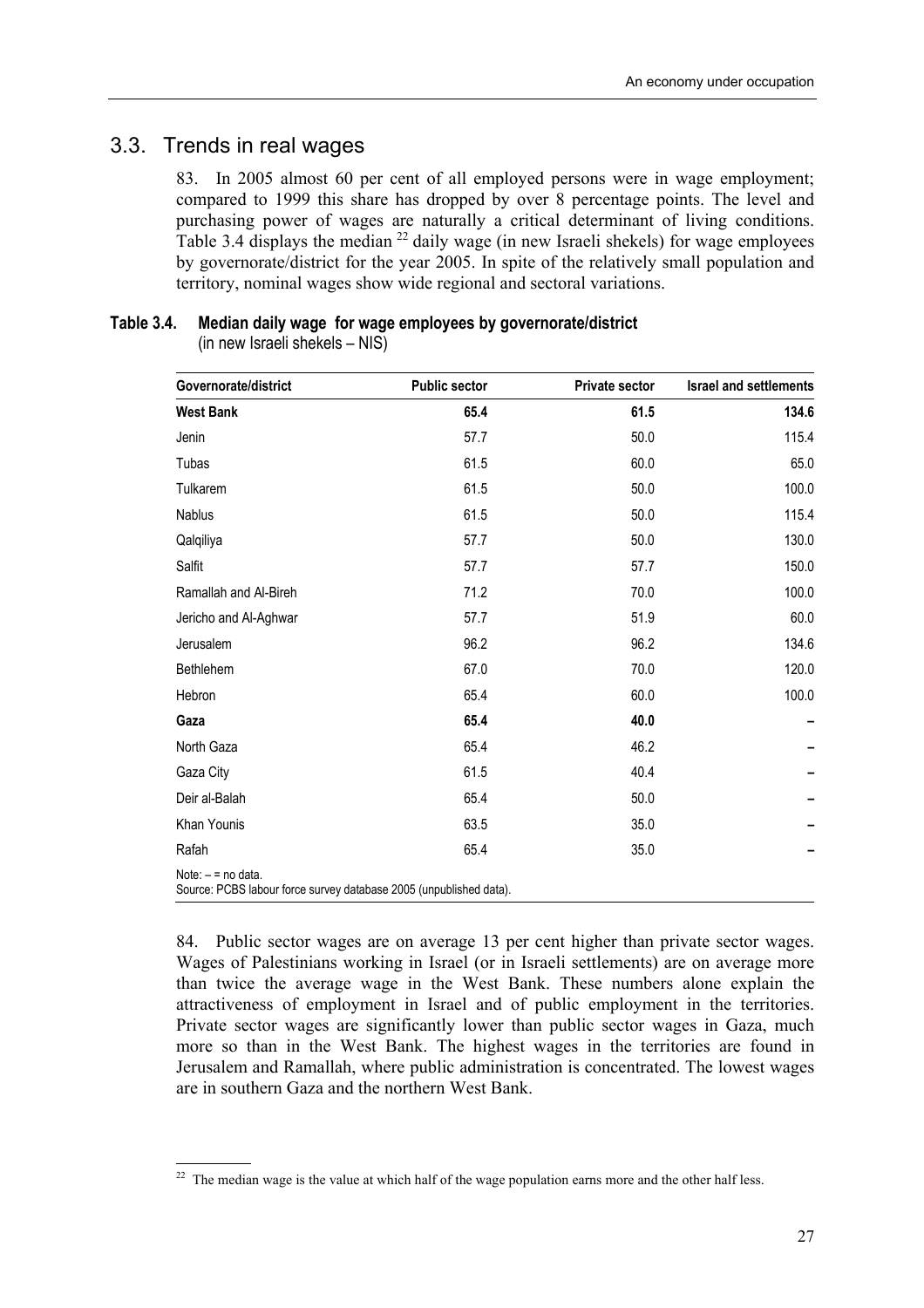85. Trends in real wages (figure 3.4) are calculated by adjusting nominal median daily wages by the consumer price index compiled monthly by the PCBS. Wages are adjusted separately by the relevant consumer price index for the West Bank, Gaza and Jerusalem, respectively. The wages of Palestinians working in Israel are adjusted by the Jerusalem consumer price index.



#### **Figure 3.4. Trends in real median wages**

Source: PCBS quarterly labour force surveys and consumer price index.

86. The overall trend since early 2001 is one of relative stability. Following a decline in real median wages as of the third quarter of 2003 in Jerusalem and in the West Bank (although not in Gaza) that continued throughout 2004, real wages have recovered some of the lost ground. In the last quarter of 2005, real median wages in the West Bank were at 95 per cent of their 2001 value.

87. In Jerusalem the purchasing power of wages actually increased by 8 per cent at end 2005 against their 2001 value. In Gaza real wages were on par with their value of 2001 during the first nine months of the year, and registered an increase of 12 per cent at the end of the year. A number of factors have influenced this trend, including disengagement and wage increases in the public sector.

### 3.4. Economic fragmentation and impoverishment

88. The manifold restrictions faced by Palestinians have led to economic fragmentation characterized by increasing localization of economic activity. Transport costs have soared and all manner of restrictions have been imposed on the movement of Palestinian-produced goods. A national trade development institution, the Palestinian Trade Center, publishes a regular "trade impediments" bulletin (PalTrade, 2005). Differential treatment is regularly observed between Israeli imports into the territories and Palestinian exports to Israel and abroad. Substantial losses are reportedly incurred by exporters of perishables (dairy products, fruits, vegetables, flowers).

89. With increasing restrictions on the movement of persons and the overall decline in Palestinian employment in Israel, local employment has emerged as a necessary substitute. Different manifestations of "localization" are observed (UNSCO, 2005).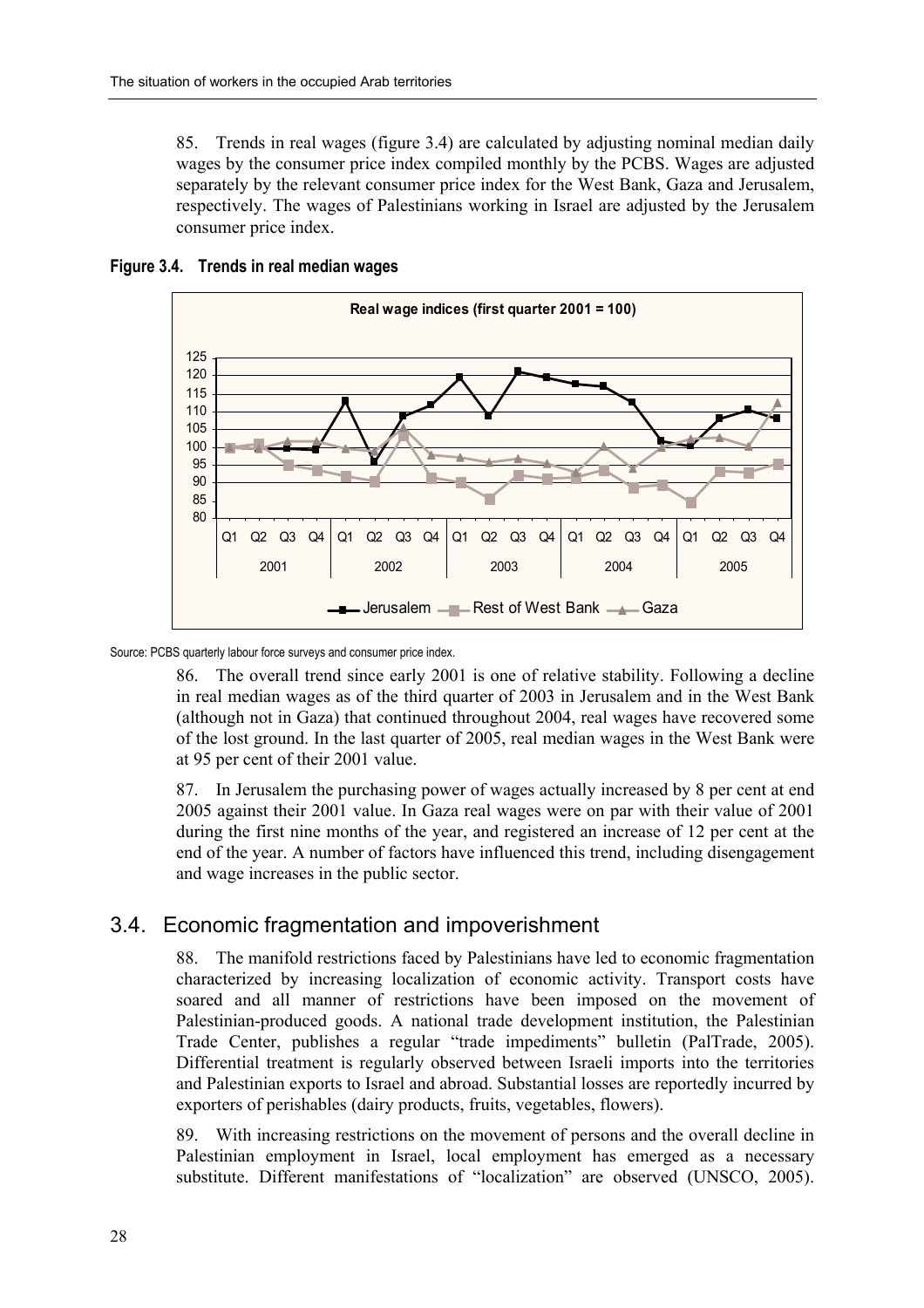There has been a general increase in self-employment and in unpaid family labour, offsetting the decline in wage employment. The number of small and micro-enterprises has grown, as well as local shops and services relying on locally produced goods. Over 90 per cent of establishments employ up to four workers. Agriculture has emerged as a fallback activity for all those whose usual employment or activity has either disappeared or declined. The movement of goods and customers has declined sharply.

90. More Palestinian women have entered the labour market in an effort to replace lost male wage income. Women are initiating various types of income-generating activities with the support of micro-credit institutions. There are some ten microfinance institutions in the Palestinian Microfinance Network serving close to 30,000 clients, approximately 44 per cent of whom are women. The Palestinian Businesswomenís Association (ASALA) is one member of the Network, offering "solidarity group" lending to some 2,000 women entrepreneurs. It is estimated that the aggregate demand for micro loans is of the order of 150,000, five times the current number.

### 3.5. Massive poverty

91. The end result of closures is a lower level of economic activity, less employment, lower incomes and consumption and consequently a higher incidence and severity of poverty. In line with overall trends pointed to in this Report, 2005 witnessed a mild improvement in the incidence of poverty, which remains a massive phenomenon affecting over four Palestinians in ten. The incidence of poverty was estimated by the World Bank at 20 per cent in 1999, rising to 61 per cent in 2003 and declining to 43 per cent in 2005. <sup>23</sup> In absolute terms, the population in poverty grew from  $600,000$  in 1999 to 1,600,000 in 2005, an increase of 1 million persons. The incidence of poverty has always been much higher in Gaza than in the West Bank (65 per cent and 38 per cent, respectively, in 2004). PCBS reports a higher incidence of poverty for 2004 based on an expenditure and consumption survey, with income poverty estimated at 53.7 per cent of the Palestinian population, 48 per cent in the West Bank (excluding East Jerusalem) and 65 per cent in Gaza (PCBS, 2005). Both sources use the official poverty line set at US\$2.10 per person per day. Within the West Bank, the incidence of poverty is higher in the south and in the north and lower in the central area.

92. The same PCBS analysis suggests that emergency assistance is effective in reducing the incidence and the severity of poverty  $-$  but only to a moderate extent. The share of assistance going to the non-needy, and consequently the poor who remain without emergency assistance, is still considerable. Total foreign public assistance is estimated by the World Bank at US\$1,100 million in 2005, or US\$297 of aid per capita, an increase of 63 per cent (in nominal terms) over the per capita level of 1999.

93. This provides yet further confirmation that nothing can replace broad-based economic growth in raising employment, incomes, consumption and welfare. This should be the pre-eminent objective of all concerned.

 $2<sup>23</sup>$  World Bank (2005 and 2003) estimates based on macro-economic modelling. Data exclude East Jerusalem.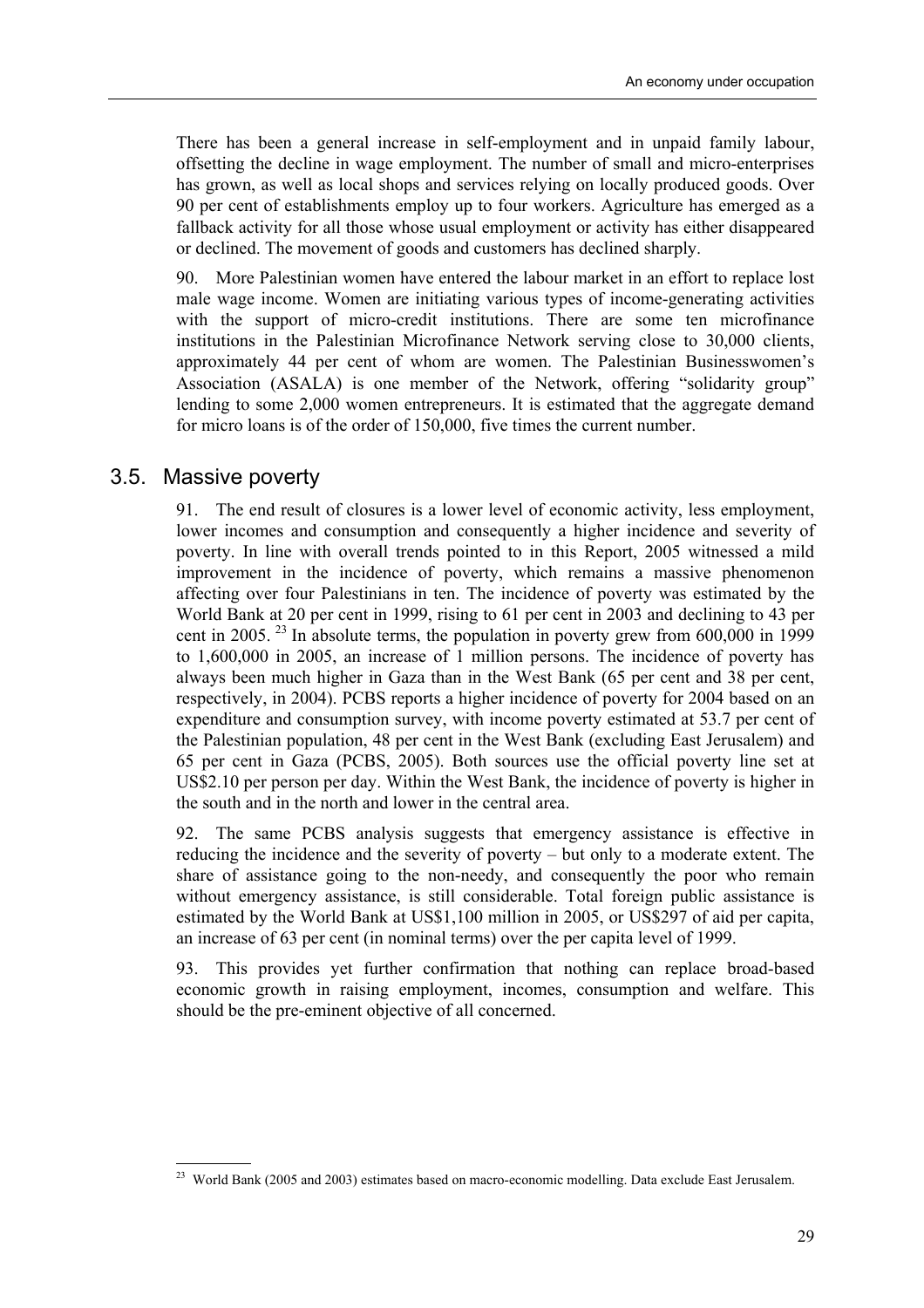### **4. Social dialogue and its part in good governance**

94. It is quite clear to the mission that dialogue and negotiation must be a driving force in any viable strategy for lasting peace and social justice in the occupied Arab territories. The unique contribution which the ILO can make to this process is to foster the growth of employers' and workers' organizations, alongside a labour administration which appreciates and pursues a tripartite approach to addressing the many social and labour challenges. The mission noted the firm conviction among many Palestinians regarding the role which those social organizations can play precisely in increasing governmental focus on the issues of safe and decent living and working conditions at this difficult and historic time.

95. The framework for this approach, in ILO terms, is provided by the ILO Constitution, with its emphasis on the combination of normative and cooperational actions; the ILO Declaration on Fundamental Principles and Rights at Work, which describes the role of the ILO in promoting the attainment of freedom of association and the effective recognition of the right to organize, the elimination of discrimination in employment and occupation, and the other fundamental rights; and the relevant international labour standards, in particular the Freedom of Association and Protection of the Right to Organise Convention, 1948 (No. 87), the Right to Organise and Collective Bargaining Convention, 1949 (No. 98), and the Tripartite Consultation (International Labour Standards) Convention, 1976 (No. 144). This framework is valuable because it identifies core goals and policies for establishing and improving living and working standards. Moreover, the strong civil and political rights dimension of these rights at work can engender habits of discussion, dialogue and negotiation that eventually contribute to material progress in addressing men's and women's security needs of all kinds. There is no doubt, either, that the creation of such processes can only favour the crystallization of more reliable economic and social rights in a society where the rule of law is respected both internally and externally.

96. This year, because of the security situation, the mission was unable to visit Gaza. Video or telephone contact was made with the constituents in Gaza during the meetings with the Palestine General Federation of Trade Unions (PGFTU) in Nablus and the Federation of Palestinian Chambers of Commerce, Industry and Agriculture (FPCCIA). This reflected the general handicap under which the Palestinian social partners have to function, when normal everyday freedom of association involving contacts and communications among different unions and their branches and among different local chambers is made impossible by restrictions on movement, not only between the Gaza Strip and the West Bank but, ever more intrusively, also within the West Bank. Such restrictions are undoubtedly a severe complication in the internal democratic governance of social partner organizations. Separate meetings were held by the mission with the Democracy and Workers' Rights Center (DWRC) in Ramallah, and the Nablus Chamber of Commerce and Industry.

97. The PGFTU in both Gaza and Nablus provides a comprehensive critique of the material difficulties facing workers and their families in terms of physical attacks by the Israelis, closure of passages and deprivation of all manner of produce and goods, and loss of jobs not only in Israel (including sometimes illegal withholding of wages by employers, against whom there is no practical redress) but now also in the occupied territories, since enterprises have had difficulties in securing raw materials, and revenue for public services has declined. Increased unreliability and insecurity of movement to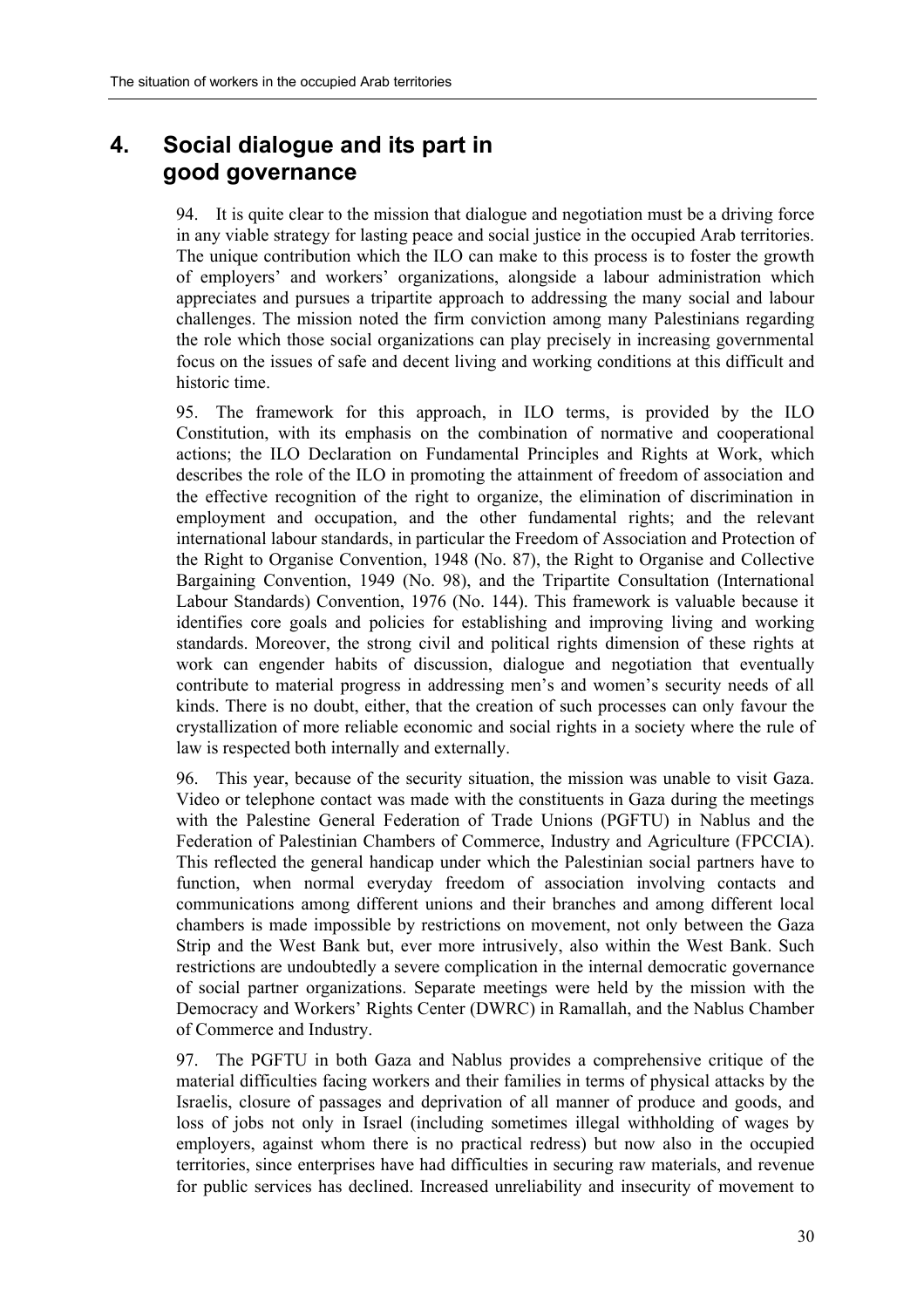and from work caused by Israeli restrictions (especially "flying checkpoints") has led to a worsening of the psychological and physical harassment of workers. The PGFTU had had no contact from the newly appointed Palestinian Authority. The planned national tripartite conference has not yet taken place. A PGFTU national congress was envisaged for 2006-07, following the completion of elections in affiliated unions, which have meanwhile been progressing. Women's rate of participation in the unions was some 20 per cent.

98. The mission noted that the difficulties encountered by employers and their organizations (the local chambers of commerce and the FPCCIA) and their respective interests seem increasingly to converge with those of the workers. Restrictions on the internal movement of goods place unbearable pressure on Palestinian enterprises and agricultural producers; and although in general no legal action could be taken against the Israeli authorities responsible for failures to meet contract delivery deadlines, the FPCCIA did envisage instituting proceedings in respect of the illegal withholding of customs revenues. Those restrictions also made it impossible for local chambers to carry on mutual relations, exchanging experience, know-how and good practices. The FPCCIA noted that loss of employment among Palestinian men could in some circumstances lead to increased activity of women, including in business start-ups, but pointed in general to the need to address the high level of graduate unemployment by promoting Start-Your-Business programmes. No contact had been made by the newly appointed Palestinian Authority; the mission was told that moves to deprive the Authority of income would impact on workers' and employers' organizations, which would lose support as a result.

99. Progress continues to be made by the social partner organizations in terms of their internal democratization, and elections have been held in several of the constituent bodies on both sides. For both workers and employers, however, draft legislative reforms submitted to the previous Palestinian Legislative Council (PLC) raised a number of issues for the FPCCIA, the PGFTU and other Palestinian organizations interested in workers' rights and human rights, and indeed also in relation to the international principles and rights relating to freedom of association and the right to organize to which the ILO is committed. It is understandable that normal democratic processes cannot operate in a country which is under military occupation; however, all observers and participants agree that the January 2006 elections to the PLC were conducted in a remarkably free and transparent fashion. There would thus appear at present to be some aspects of the rights of employers' and workers' organizations which it may be within the capacity of the Palestinian institutions themselves to address, even though the dominating and defining problems derive directly from the fact of occupation, and both the employers' and workers' organizations would thereby become more manifestly empowered and have a stronger mandate. The mission considers that the ILO, as well as the Israeli and Palestinian authorities, might be able in their own ways to facilitate those election processes  $-$  all of them, for the reasons given above, having a strong interest in their success.

100. In its meetings with community members of the occupied Syrian Golan and, later on, with representatives of the Government of the Syrian Arab Republic and the social partners in Damascus, the mission was struck by the continuing inability of the workers and farmers in the occupied Syrian Golan in any substantial way to exercise their right of association and organization to protect and promote their interests. For those people, the situation is made worse by the physical damage and uncertainties for Arab workers and their families caused by arbitrary and discriminatory interventions by the Israeli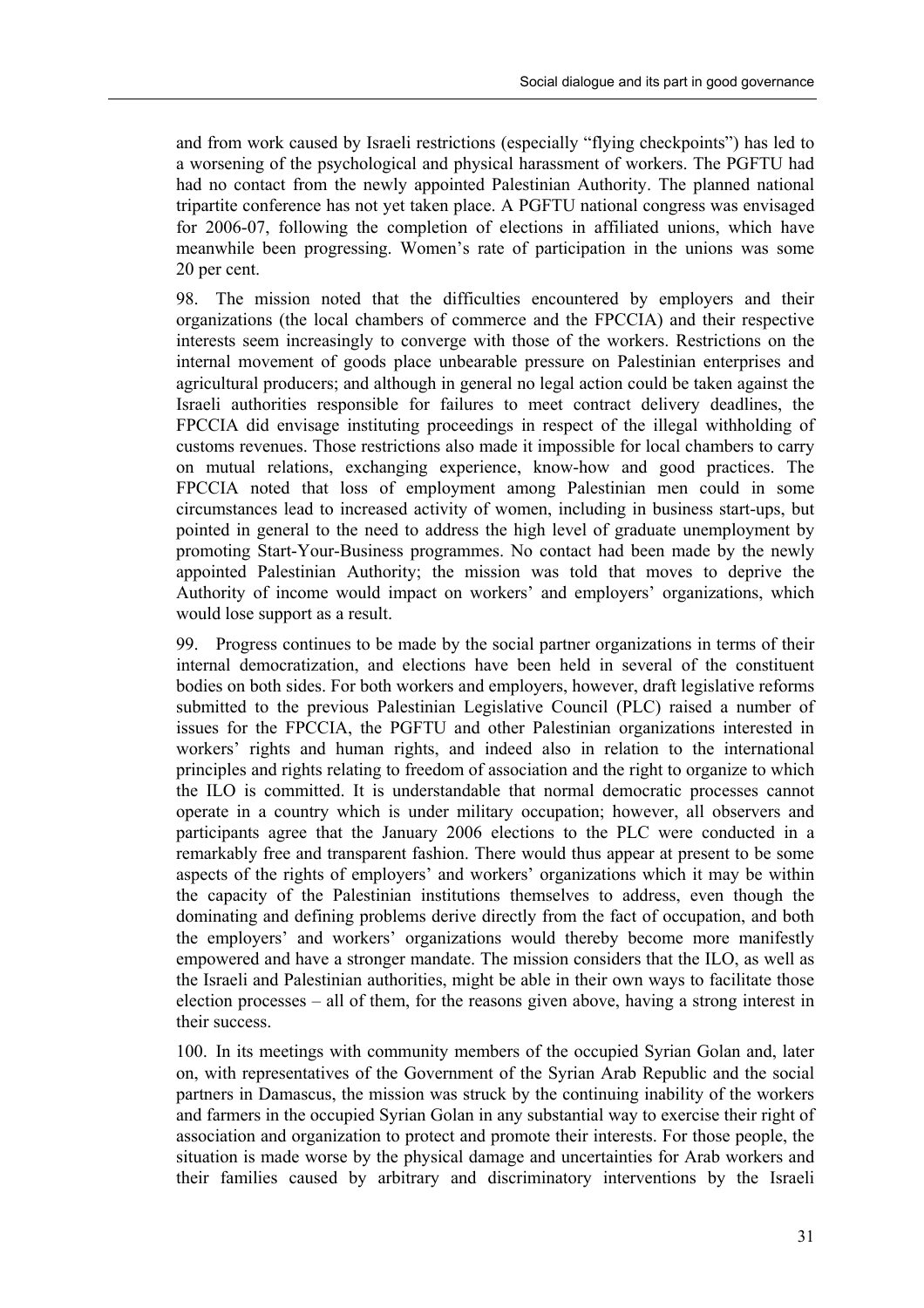authorities, including confiscation of land and loss of livelihoods against which there is no credible legal means of redress. The risk is of complete destruction of entire Arab communities, since no work or income is available and young people have no alternative but to seek employment either in Israel or elsewhere. The possibility of self-organization and collective action in accordance with international labour standards would be a normal and useful means for people in the occupied Syrian Golan to assert and reclaim their rights.

101. The mission's discussions with the Manufacturers' Association of Israel and the General Federation of Labour in Israel (Histadrut) took place immediately after the Israeli general elections on 28 March, which heightened the prevailing mood of political, economic and security-related uncertainty. Histadrut representatives wished to see positive developments in the form of increased electoral support for a social agenda, with a possible opportunity for Israel to shift towards social spending as opposed to, for example, expenditure on West Bank settlements; the peace process would be best served by economic progress and social justice. But they linked employment opportunities of Palestinians to security considerations, which had deteriorated with the installation of the new Palestinian Government. The Manufacturers' Association of Israel feared that, while the Palestinian economy was increasingly dependent on Israel, Israel was less and less reliant on Palestinian labour, and this process would be hard to reverse. A meeting with members of the Industrial Relations Research Association of Israel raised the question of that organization, which is affiliated to the International Industrial Relations Association (IIRA), providing a forum for further consideration of related matters of mutual interest.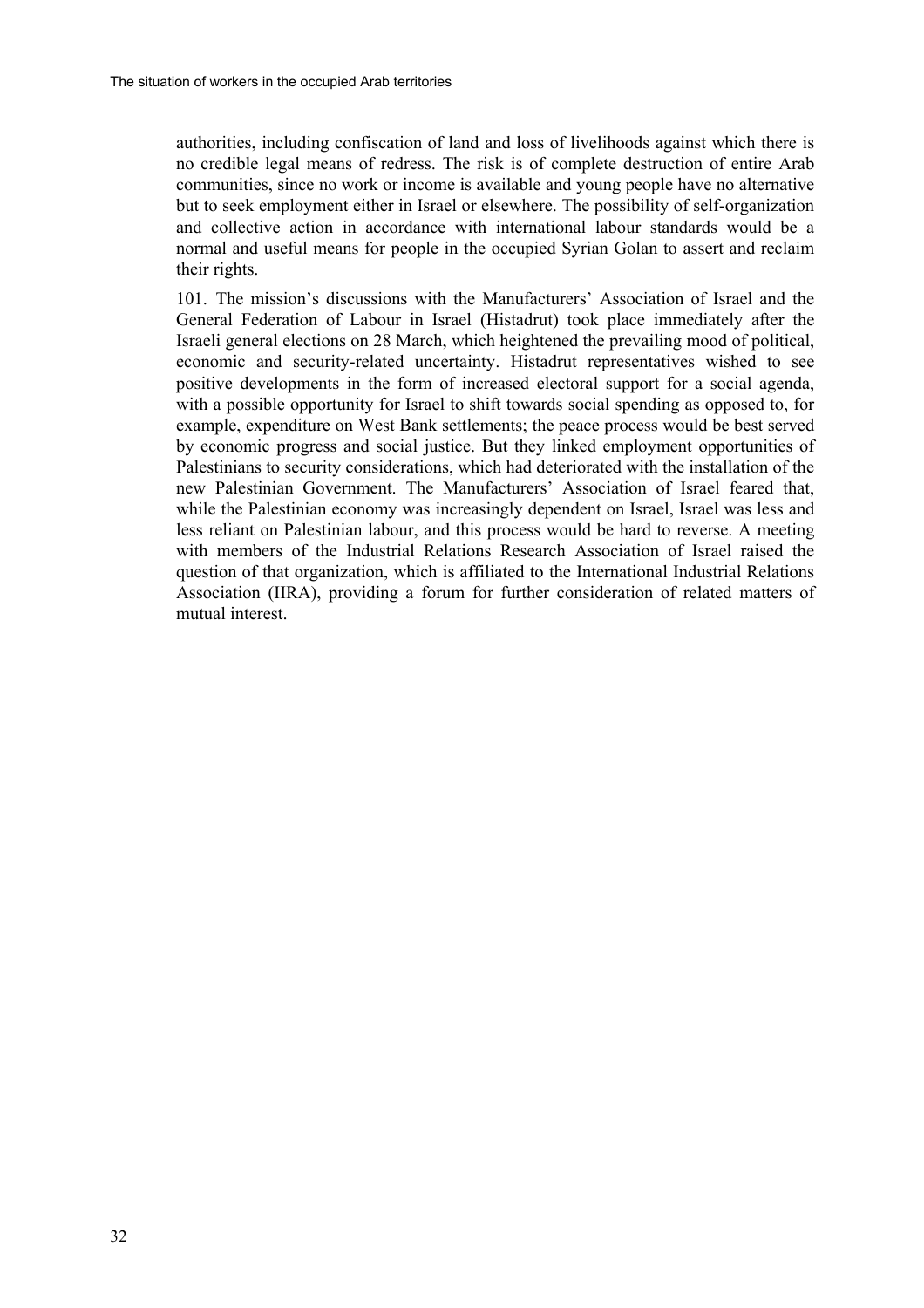### **5. Summary and conclusions**

### 5.1. Summary

102. "Cautious optimism" was an expression used by some interlocutors when the mission visited the occupied Arab territories in April 2005. It was not used again this year, in a context in which a new Government of the Palestinian Authority had just assumed office and a new Israeli Government was still being formed; in which the two parties involved in the Israeli-Palestinian conflict expected each other to redefine their positions; and in which important actors of the international community reminded both parties of their international obligations and sought ways of averting a deepening of the humanitarian crisis and renewing the peace process. It was a moment of disrupted dialogue but nevertheless the mission gained the impression that those who were looking for peace, security and social justice were keeping their hopes alive.

103. Human security is in deficit on both the Israeli and Palestinian sides of the conflict. The Government of Israel emphasizes physical security for its citizens. The Palestinian Authority stresses the economic and social, as well as the physical, insecurity of Palestinians living under occupation. Security in all its aspects – physical, social and economic  $-$  in Israel, on the one hand, cannot be separated from security for the Palestinian people living in the occupied territories, on the other. The comprehensive security of both peoples is inextricably intertwined.

104. Closures, restricting the movement of Palestinians in and between the occupied territories, continue to be the most visible and burdensome manifestations of occupation, although some patterns have changed. Following the Israeli withdrawal from the Gaza Strip, internal closures are no longer in operation, but external movement remains tightly controlled. In the West Bank total internal closure measures fell markedly during the first three quarters of 2005. In parallel, economic data positively reflected the wellestablished relationship between fewer human losses, higher perceived security, reduced closures, greater economic activity and lower unemployment. However, worsening trends were observed again from the fourth quarter of 2005 onwards, accompanied by a reversal in the direction of these relationships. Meanwhile, the "horizontal trisection" of the West Bank through internal closure, a progressive segregation of the Jordan Valley from the West Bank, and the continuing construction of the West Bank Separation Barrier were observed.

105. The economy rebounded significantly in 2005, continuing the trend started in 2004. Real GDP nearly reached pre-intifada levels, but as a consequence of the population increase, real GDP per capita was still 21.6 per cent below its 1999 level and much lower than the levels the economy would have reached with sustained growth since 1999. Since the recent positive trend has been fuelled by a high percentage of civil servants in total employment figures, plus an expansionary fiscal policy largely financed by donor budget assistance and by the wages of an increased number of Palestinians working in Israel, the recovery is not expected to be sustainable in the current political context. In addition, the Government of Israel has suspended the regular transfers of revenues it collects on behalf of the Palestinian Authority. In its worst-case scenario, assuming the continuing suspension of clearance revenue transfers, trade and labour restrictions and reduced aid flows, the World Bank predicts a real GDP per capita decline of 27 per cent in 2006 and a decline in personal incomes of 30 per cent.

106. Unemployment trends continued to be a matter for concern, even after a slight annual employment increase in 2005. The unemployment rate measured by the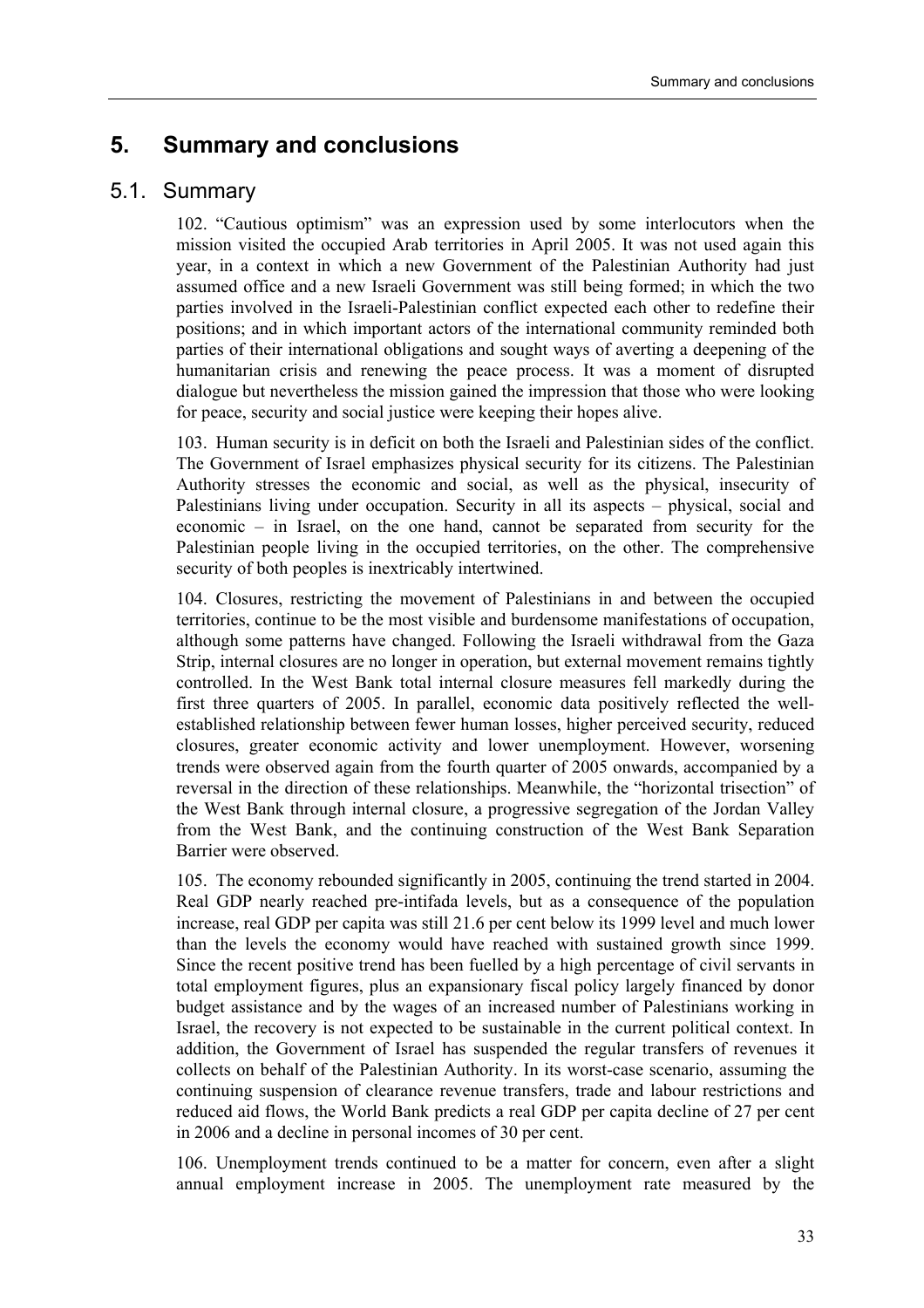Palestinian Central Bureau of Statistics is 23.5 per cent. The ILO estimates that total unemployment, including disguised unemployment, may have been as high as 40.7 per cent in 2005. Unemployment rates by governorate reveal remarkably high regional differences up to a ratio of 1:3. In addition, the female employment to working-age population rate is extremely low at 9.9 per cent, reflecting the restricted employment opportunities for women. The equivalent rate for men is also low at 51.2 per cent. The number of persons in the total population per employed person is now six, while the figure for Gaza is even higher, at 7.5.

107. In terms of the ILOís standards and rights, there is abundant evidence of discrimination among both women and men in respect of access to employment and occupation. Such discrimination appears to be based on religion, ethnicity, political opinion, national extraction and social origin, and is contrary both to the Discrimination (Employment and Occupation) Convention, 1958 (No. 111), and the ILO Declaration on Fundamental Principles and Rights at Work.

108. The end result of closures is a lower level of economic activity, less employment, lower income and consumption, and consequently a higher incidence of poverty. In absolute terms, the population living in poverty increased from 600,000 in 1999 to 1.6 million in 2005. Although 2005 saw a slight improvement, poverty remains very widespread, affecting over four Palestinians in ten.

109. Dialogue and negotiation must be a driving force in any viable strategy for lasting peace and social justice. The unique contribution which the ILO can make to this process is to foster the capacities of employers' and workers' organizations, alongside a labour administration which appreciates and pursues a tripartite approach to addressing the many social and labour challenges. Progress continues to be made by the social partner organizations in terms of their internal democratization, and elections have been held in several of the constituent bodies on both sides. However, draft legislative reforms submitted to the previous Palestinian Legislative Council (PLC) raised a number of issues concerning freedom of association for the Palestinian employers' and workers' organizations and for other Palestinian organizations interested in workers' and human rights. The difficulties the mission faced because of the security situation in establishing contacts with employers' and workers' representatives in Gaza reflect the general handicap under which the Palestinian social partners have to function. Their voice is essential in any process aimed at achieving peace and social justice.

110. The situation of the Syrian Arab population in the occupied Syrian Golan has not improved since the assessment made in 2005. The battle for resources remains omnipresent, and discrimination in favour of Israeli settlers continues to be all-pervading. Agriculture is becoming increasingly insufficient to generate income. Alternative income opportunities, particularly for young and highly skilled people, are extremely scarce in the villages. The pressure to look for alternatives elsewhere, leading to the erosion of Syrian identity, is therefore growing. With low prices for apple production in the Israeli market, the situation once again needed to be alleviated in 2006 by the shipment of 10,000 tons of apples to the Syrian Arab Republic. This process was again facilitated by the Israeli Government and operated under a system of back-to-back trucking using ICRC vehicles.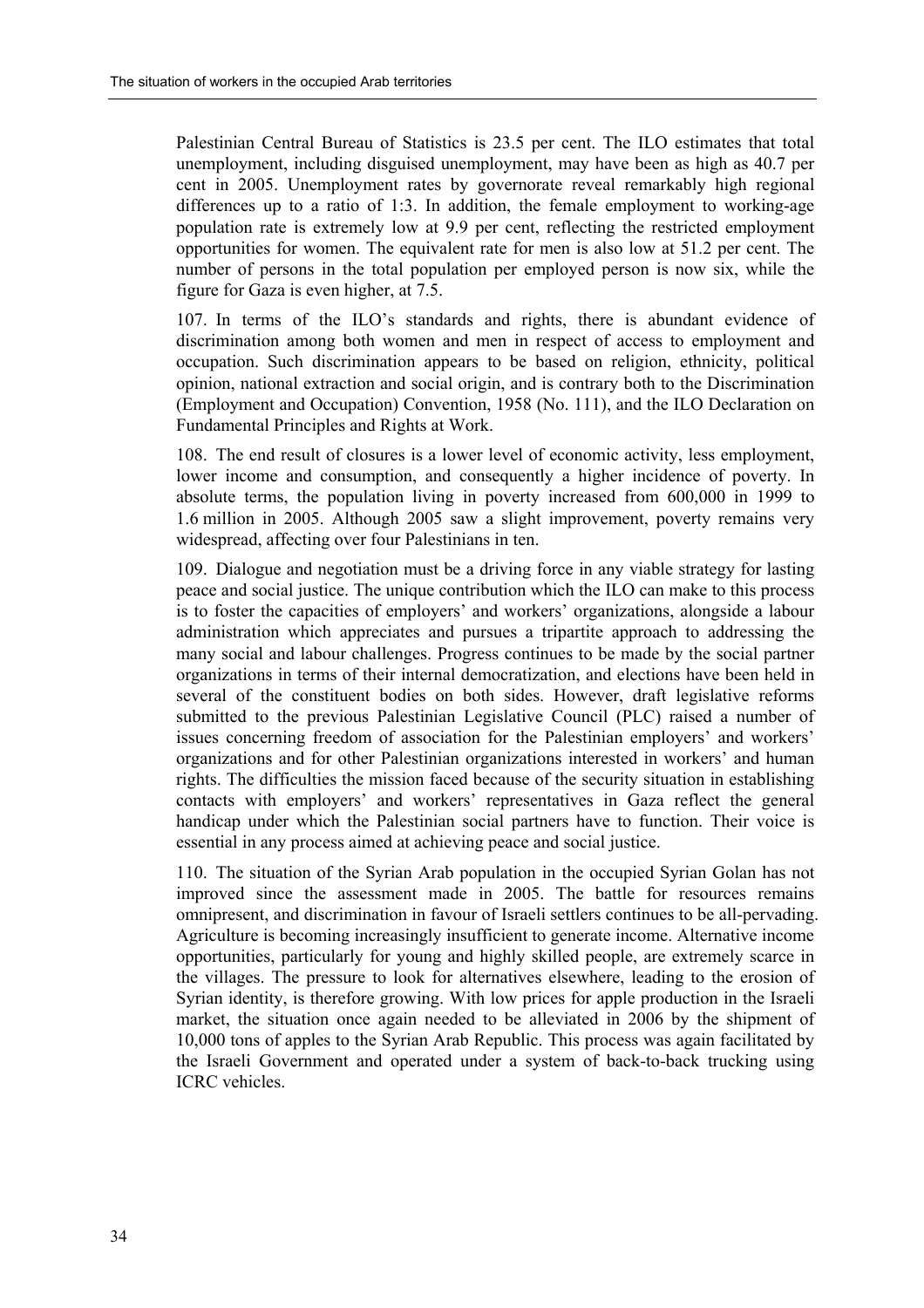### 5.2. Conclusions

111. The mission identified prominent issues which the parties in the Israeli-Palestinian conflict and the international community as a whole will have to address during the coming months. Again, the worsening situation since the end of 2005 urgently requires every effort of the Palestinian Authority, the Israeli Government and the international community to achieve decent work for women and men in the occupied Arab territories.

112. Certainly, the most pressing issue in the present context is to alleviate the humanitarian crisis. Again, international organizations, including non-governmental organizations, and local counterparts are doing admirable work to that effect. But sustainability can only be achieved by promoting growth, investment and decent work for Palestinians in the occupied territories. Foreign assistance to the Palestinians in the forms of budgetary support, emergency/humanitarian assistance and development aid cannot replace in a sustainable manner the efficiency losses caused by the conflict. The development of a viable Palestinian economy must be a priority.

113. The messages given in the Constitution of the International Labour Organisation, "lasting peace can be established only if it is based upon social justice", and in its annex, the Declaration of Philadelphia, "poverty anywhere constitutes a danger to prosperity everywhere", hold true in the Palestinian/Israeli context. Unilateral measures will not make for lasting peace. There remains a shared responsibility of the Government of Israel and the Palestinian Authority for human, economic and social security if there is to be a positive outcome.

114. To promote decent work in the occupied Arab territories, the removal of barriers to mobility for persons, goods and services within the West Bank and between the Gaza Strip and the West Bank, and a viable trade regime with Israel and the world, are most important prerequisites. Private investment in business and international donor engagement in development aid require sustainable prospects. With the Israeli withdrawal from the Gaza Strip, internal barriers have been removed, and the 15 November 2005 Agreement on Movement and Access provided for a viable regime for external movement. As the Agreement has only been poorly implemented so far, there remains a shared responsibility of the international community, the Government of Israel and the Palestinian Authority to finish implementation. Here again different positions need to be reconciled: whereas during the mission's visit the Israeli Coordinator of Government Activities in the Territories, Major General Yossef Mishlev, pointed to alternative crossings for the shipment of goods into the Gaza Strip, Ghassan Khatib, former Minister of Planning and in charge of implementation on the Palestinian side, highlighting that Karni was the only export crossing, stated that "Karni is the make or break".

115. In thinking about solutions aimed at determining the future borders of Israel, particular attention needs to be paid to the nature of the Separation Barrier and the enclosed settlements and its implications for East Jerusalem. The Israeli Government had previously maintained that the trajectory of the barrier does not prejudice the future frontier between the two States. Again, there is a common responsibility "to work towards a negotiated solution of the Israeli-Palestinian conflict based on existing agreements, the relevant UNSC Resolutions and the principles laid down in the Road Map" (Council of the European Union, 2006).

116. The commitment to keeping contracts is part of what is expected from both parties in the conflict. Important actors of the international community expect "the new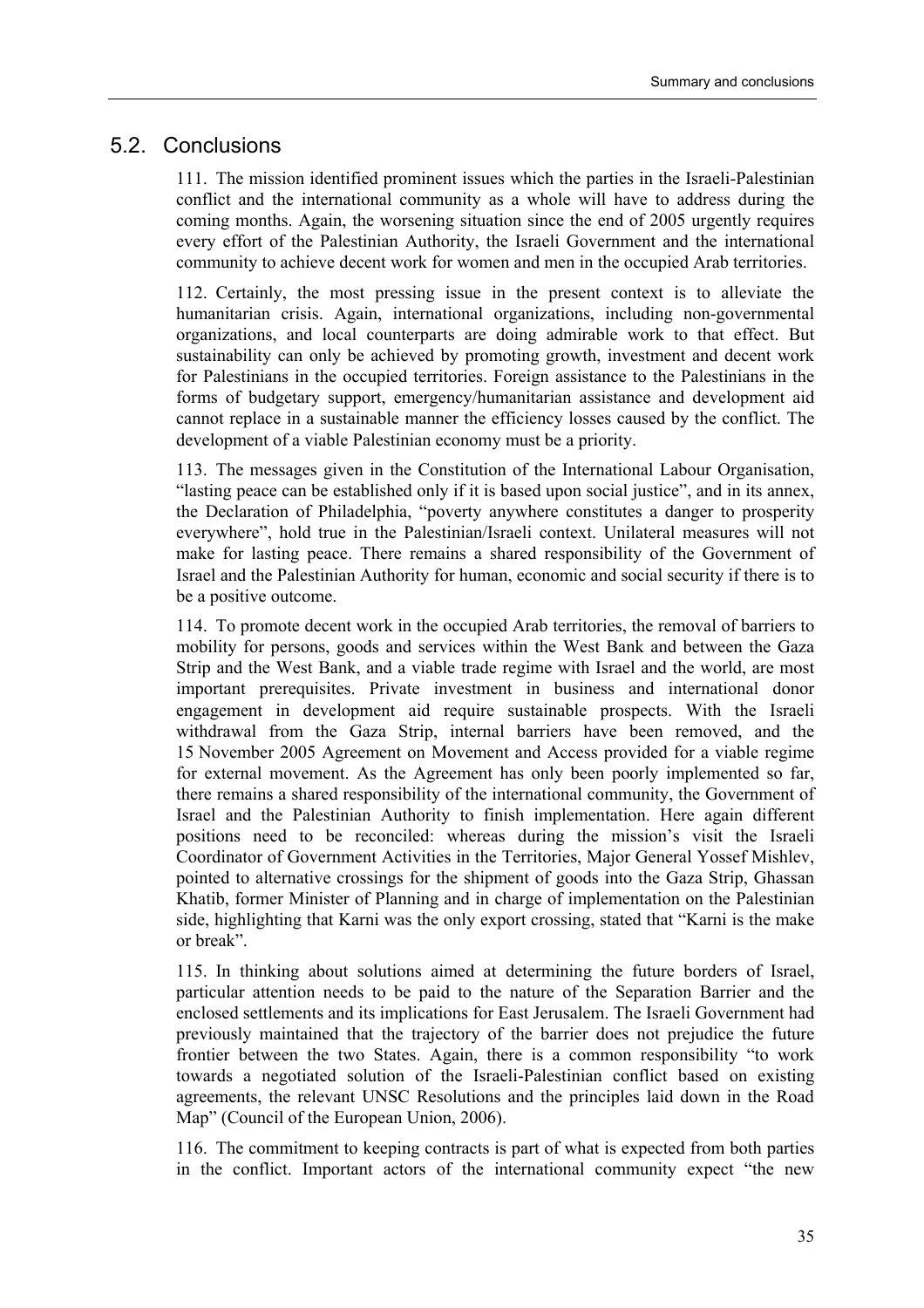Palestinian Government to commit to the principles of non-violence, recognition of Israel, and acceptance of previous agreements and obligations, including the 'Road Map<sup>77</sup> (United Nations, 2006b), while the Israeli Government is expected to resume the clearance revenue transfers it collects on behalf of the Palestinian Authority within the common customs union regime.

117. As a result of lack of agreement on these principles a reduction of aid flows has been considered. In the ongoing debate, while recalling that the Hamas movement is registered in the European Union's list of terrorist organizations, President Chirac of France declared in relation to a possible halt to aid that it would be both unfair and politically clumsy to make the Palestinian people pay the price (*Le Monde*, 2006). This is the position frequently taken by many of the mission's interlocutors.

118. The Council of the League of Arab States, meeting in Khartoum on 28-29 March 2006, just as the new Palestinian Government was assuming office, pledged "to continue" with the provision of financial assistance to the national Palestinian Authority in accordance with the mechanism reached during the Beirut (2002) Arab summit and to continue [their] contributions in boosting the Al Aqsa funds to back up the Palestinian economy and reinforce its capabilities and ending its dependency on the Israeli economy".  $24$ 

119. "Humanitarian services in the occupied territories are government services and 90 per cent of non-security expenditure is on education and health", Ghassan Khatib told the mission. This was echoed by representatives of international organizations present in Palestine, highlighting that "there is no possibility to replace the Government's services".  $25$  Certainly, once progress has been made in the reform of the finance administration and civil services, reforms in the judiciary and the security system are still required. In so far as the number of security personnel exceeds future needs in the context of a two-state solution, broader labour market perspectives should be opened up for redundant personnel through vocational training and retraining and the creation of economic opportunities. Technical cooperation could further contribute to the reform of the security forces by supporting employment services and training facilities, based on successful programmes for ex-combatants elsewhere.

120. Until it reaches a rate of growth that generates enough employment to absorb the increase in the labour force and also to achieve higher employment to working-age population ratios for women and men, employment of Palestinians in Israel remains essential to the Palestinian economy. At the same time, it benefits the Israeli economy. Representatives of the Manufacturers' Association of Israel again this year explained to the mission their appreciation of Palestinian workers in several sectors of the economy, provided security requirements are met. The Israeli Government had earlier announced the termination of permits by the end of 2007. Experience in 2005, when a substantial number of work permits were issued, again demonstrated the viability of a regime which is benefiting both the Israeli and the Palestinian economies. With a view to a future twostate solution, the Israeli Government may wish to reconsider its former announcement.

121. As dialogue and negotiation must be a driving force in any viable strategy for lasting peace and social justice, strengthening the social partners' capacities and the institutions for functioning social dialogue in a tripartite setting is a most promising strategy. Representatives of the Manufacturers' Association of Israel, Histadrut and the

 $^{24}$  *Ain-Al-Yaqeen*: "Key points of the Khartoum Declaration", 31 Mar. 2006, at www.ain-al-yaqeen.com.

<sup>25</sup> Jordi Raich Curco, ICRC Head of Mission in Jerusalem.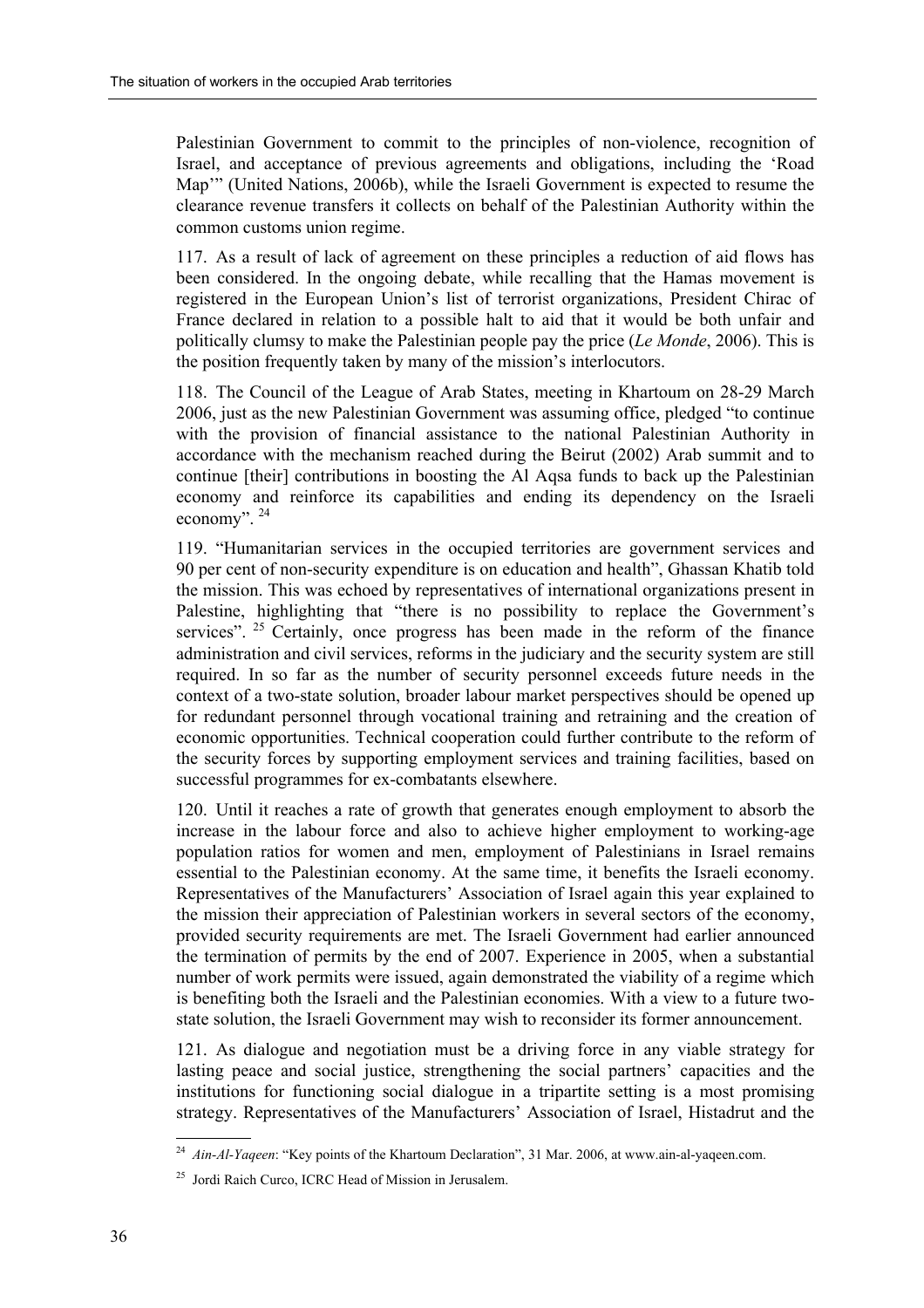Palestinian social partners have again expressed their interest in support for a social agenda conducive to the process of dialogue within and between both the Israeli and the Palestinian sides. In this context, the ILO's rights-based approach relating to freedom of association and the right to organize, collective bargaining and tripartite consultation is of the utmost importance. Draft legislative reforms concerning workers' and employers' organizations, which had been submitted to the previous Palestinian Legislative Council and raised a number of issues related to freedom of association for the Palestinian social partners, should be reconsidered in the light of the relevant international principles and rights.

122. As in former years, the mission identified discrimination against Arab people and in favour of Israeli settlers in the occupied Syrian Golan as an ongoing fact of life. The 2005 Report had welcomed, as a first sign of hope, the arrangement with the Israeli authorities, brokered with the assistance of the ICRC, to allow Arab apple producers access to Syrian markets, and strongly encouraged the continuation of this process, as well as any other initiative to help the Syrian Arab people in the occupied Syrian Golan. In fact, this year saw a continuation of the arrangement, on a larger scale. Nevertheless, as other forms of discrimination remained and new ones emerged, the Syrian authorities wished to see the ILO undertake technical assistance to obtain more decent work for the Arab people in the occupied Syrian Golan.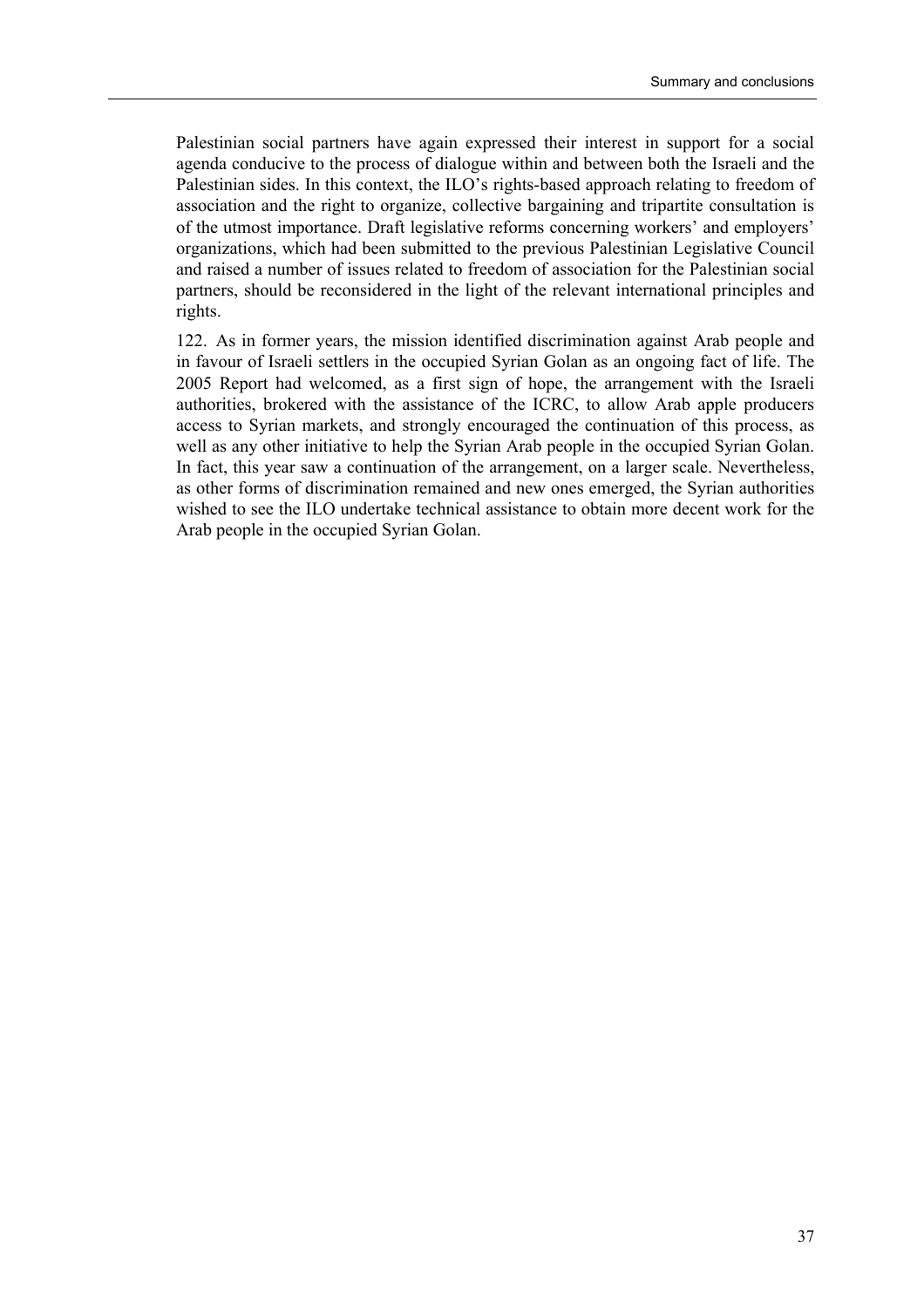### **References**

- Amnesty International. 2003. *Israel and the occupied territories Surviving under siege: The impact of movement restrictions on the right to work*.
- Bank of Israel. 2005. *Annual Report 2005*, at http://www.bankisrael.gov.il/deptdata/ mehkar/doch05/eng/doch05e.htm.
- Central Bureau of Statistics, Israel. Various years. *Monthly Bulletin of Statistics*.
- ñ. Various years. *Statistical Abstract of Israel*.
- Coordinator of Government Activities in the Territories (COGAT), Israel. 2006. *Updated presentation to the ILO*. Apr.
- Council of the European Union. 2006. *Conclusions of the Council*, 2723rd Council Meeting on External Relations, Luxembourg. 10 Apr.
- Dakiki, M. 2005. "Concrete walls and glass ceilings", in *Focus*, No. 4, 2005 (UNDP, Jerusalem).
- Governor of Quneitra. 2006. *Report of the Quneitra Governorate on the work situation and the situation of Arab workers in the occupied Syrian Arab Golan*. 5 Apr. (in Arabic).
- *Haaretz*. 2006. "Colonization of Palestine precludes peace", by Jimmy Carter. 17 Mar.
- Human Rights Watch. 2006. *Human rights overview: Israel/occupied Palestinian territories*, at hrw.org/english/docs/2006/01/18/isrlpa12224.htm.
- International Crisis Group. 2005. *The Jerusalem powder keg*, Middle East Report No. 44. 2 Aug.
- International Labour Office (ILO). 2005. Report of the Director General. Appendix. *Report on the situation of workers of the occupied Arab territories*. International Labour Conference, 93rd Session (Geneva).
- International Monetary Fund (IMF). 2005. *International Financial Statistics*, at www.imf.org.
- Israel Defense Forces (IDF). 2005. "Declaration regarding end of military rule in Gaza Strip". 12 Sep., at www1.idf.il.
- Israeli Information Center for Human Rights in the Occupied Territories (B'Tselem). 2006. *Statistics*, at www.btselem.org.
- Jerusalem Media and Communication Center. 2004 and 2006. *Public Opinion Polls* No. 51, June 2004, and No. 57, Feb. 2006.
- Le Monde. 2006. "Au Caire, Chirac plaide en faveur de l'aide financière aux Palestiniens", by Natalie Nougayrède. 21 Apr.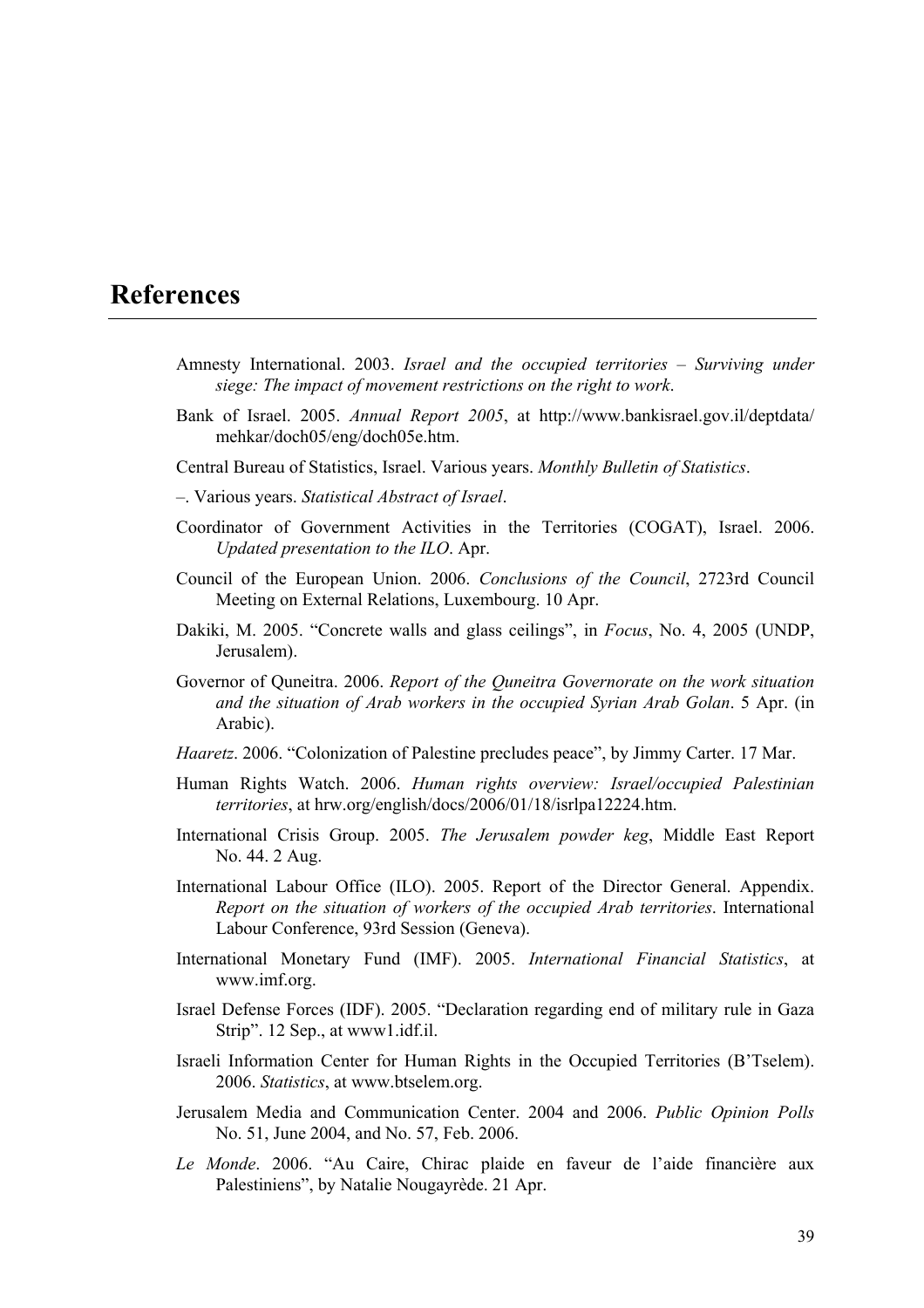- *Newsweek-Washington Post.* 2006. "A conversation with Ehud Olmert, Interim Israeli Prime Minister", by Lally Weymouth. 9 Apr.
- Office of the Special Envoy for Disengagement. 2006. *Ninth Report on the Implementation of the Agreement on Movement and Access*, East Jerusalem. 24 Mar.
- Office of the United Nations Special Coordinator for the Middle East Peace Process (UNSCO). 2005. *Economic fragmentation and adaptation in the rural West Bank.* Oct.
- Palestine Monitor. 2005. *Fact Sheets Water*, at www.palestinemonitor.org.
- Palestinian Central Bureau of Statistics (PCBS). 2006a. *Labour Force Survey October-December 2005, Round Q4/2005*.
- ñ. 2006b. *Preliminary Estimates of GDP (fourth quarter of 2005)*, Jan.
- ñ. 2006c. *Conditions of graduates from high education and vocational training survey (Dec. 2005-Jan. 2006): Press conference on the survey preliminary results*. Feb.
- ñ. 2005. *Poverty in the Palestinian territory* (Jan.-Dec. 2004). Press conference on the main findings results. July.
- Palestinian Legislative Council (PLC). 2006. *Speech of President Mahmoud Abbas (Abu Mazen)*, Opening session of the Second Palestinian Legislative Council, Ramallah. 18 Feb.
- Palestinian Trade Center (PalTrade). 2005. *Trade Impediments Monthly Bulletins*, Nov., Vol. II, Issue 7.
- PeaceNow. 2005. *Population and construction in the West Bank*, at www.peacenow.org.il.
- Stockholm International Peace Research Institute (SIPRI). 2005. *SIPRI Yearbook 2005: Armaments, disarmament and international security*. Oxford University Press.
- United Nations. 2006a. *Statement by Middle East Quartet*. 30 Jan. (SG/2104).
- ñ. 2006b. *Statement by Middle East Quartet*. 30 Mar. (SG/2110).
- $-$ . 2005. *Report of the Special Rapporteur of the Commission on Human Rights on the situation of human rights in the Palestinian territories occupied by Israel since 1967*, General Assembly, 60th Session, document A/60/271. 18 Aug.
- United Nations Office for the Coordination of Humanitarian Affairs (OCHA). 2006a. *West Bank closure count and analysis*. Jan.
- $-$ . 2006b. *Humanitarian impact of the West Bank Barrier, Special focus Crossing the Barrier: Palestinian access to agricultural land*. Jan.
- $-$ . 2006c. The humanitarian situation. Feb.
- ñ. 2005-06. *Humanitarian Update* (various editions).
- ñ. 2003. *Humanitarian Action Plan 2003: Occupied Palestinian territory*.
- United States Department of State. 2005. *Country Reports on Human Rights Practices 2005: Israel and the occupied territories*, at www.state.gov/g/drl/rls/ hrrpt/2005/61690.htm.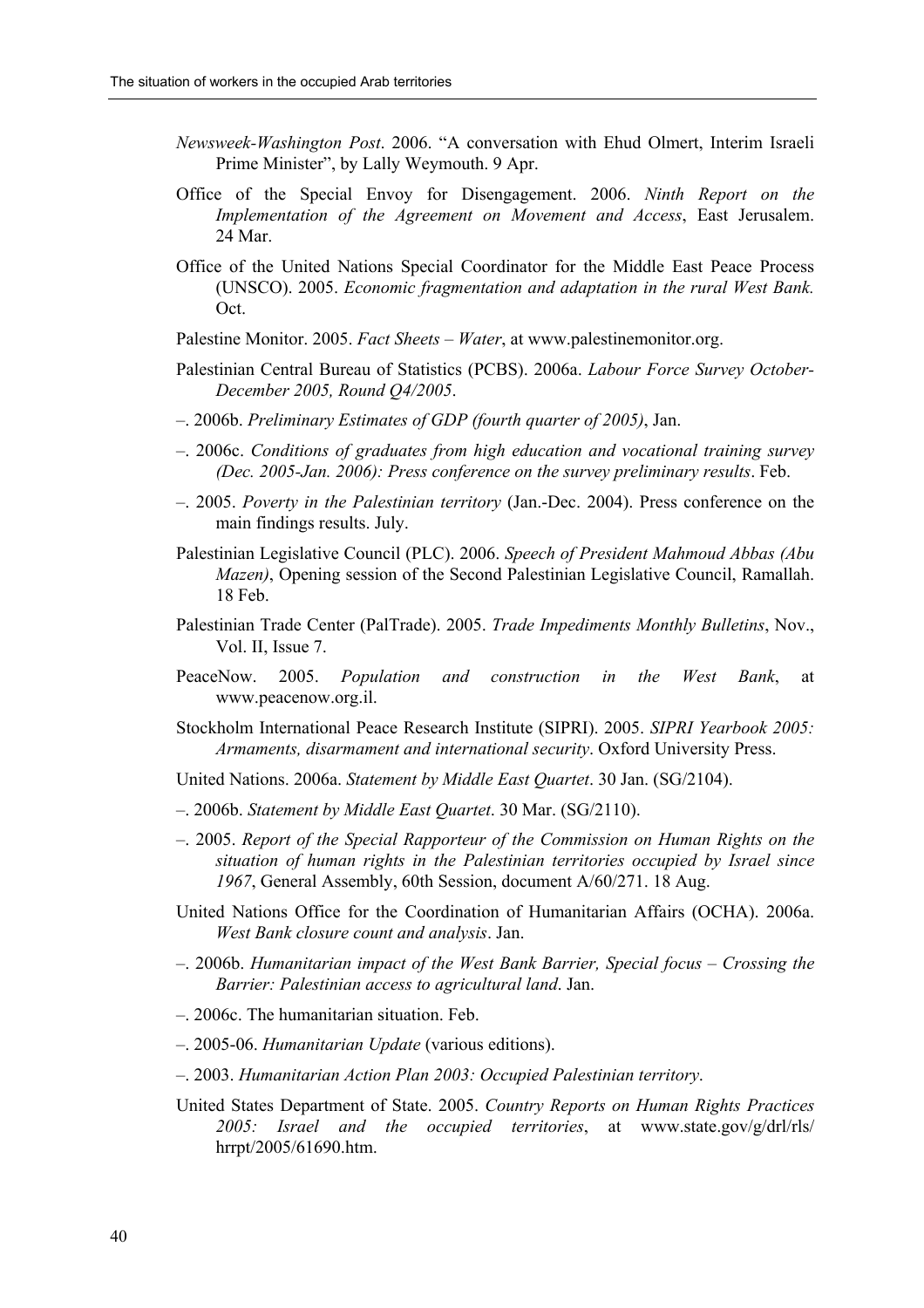- United States Senate Committee on Foreign Relations. 2006. *Testimony of James D. Wolfensohn, Quartet Special Envoy for Disengagement, to the Foreign Relations Committee, United States Senate*. 15 Mar., at: http://foreign.senate.gov/hearings/ 2006/hrg060315a.html.
- World Bank. 2006a. *West Bank and Gaza: Economic update and potential outlook*. 15 Mar.
- ñ. 2006b. *World Bank approves \$42 million to Palestinian Authority to sustain public services for Palestinian people*, Press release No. 2006/296/MNA. 7 Mar.
- ñ. 2005. *The Palestinian economy and the prospects for its recovery: Economic Monitoring Report to the Ad Hoc Liaison Committee*, No. 1. Dec.
- 2003. Twenty-seven Months Intifada, closures and Palestinian economic crisis: An assessment. May.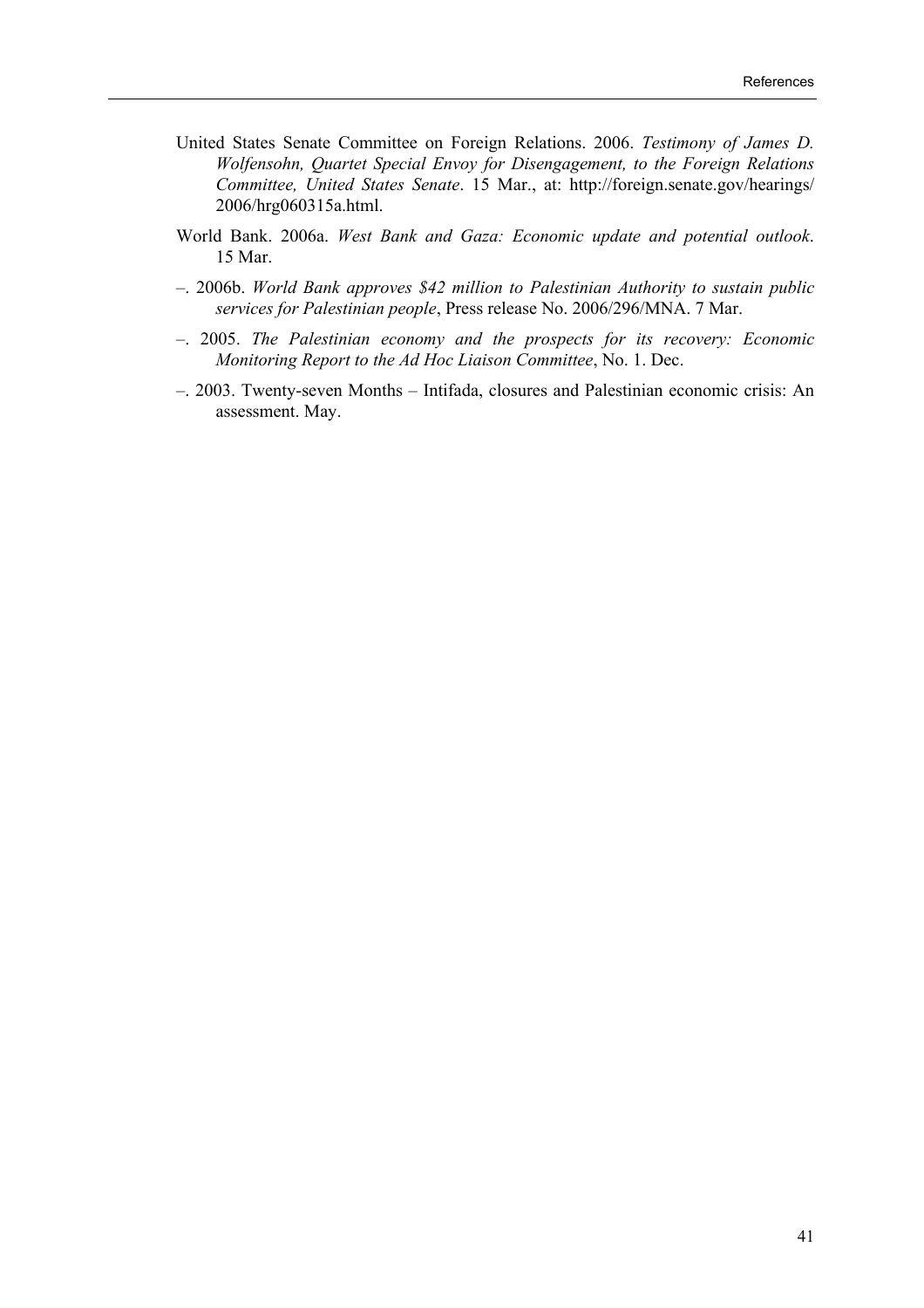### **Annex**

### **List of interlocutors**

#### Palestinian institutions

Palestinian Legislative Council (PLC)

 Saeb Erekat, Head, Negotiations Affairs Department, Palestine Liberation **Organization** 

Ghassan Shaka'a

Salam Fayyad

 Hanan Ashrawi, Chair, Executive Committee of the Palestinian Initiative for the Promotion of Global Dialogue and Democracy (MIFTAH)

Palestinian Central Bureau of Statistics (PCBS)

Loay Shabaneh, President

Saleh Al-Kafri, Director, Labour Statistics

Hamdan Awwad, Director, National Accounts

Ola Farah Mohammad Awad, Director-General, Aid Management

Bethlehem Municipality

Victor Batarseh, Mayor

Zubeidat Village Council, Jordan Valley

Hassan Jarmi, Head of Village Council

Federation of Palestinian Chambers of Commerce, Industry and Agriculture (FPCCIA), Al-Ram

Ahmed H. Azzghayar, President

Jamal Jawabreh, Director-General

Amin Baidoun, Director, Economic Department

Ali Mohanna, Director, SMEs Department

Nablus Chamber of Commerce and Industry (NCCI)

Basel Kanaan, President

Husam Hijjawi, Secretary-General

Nameer T. Khayyat, General Director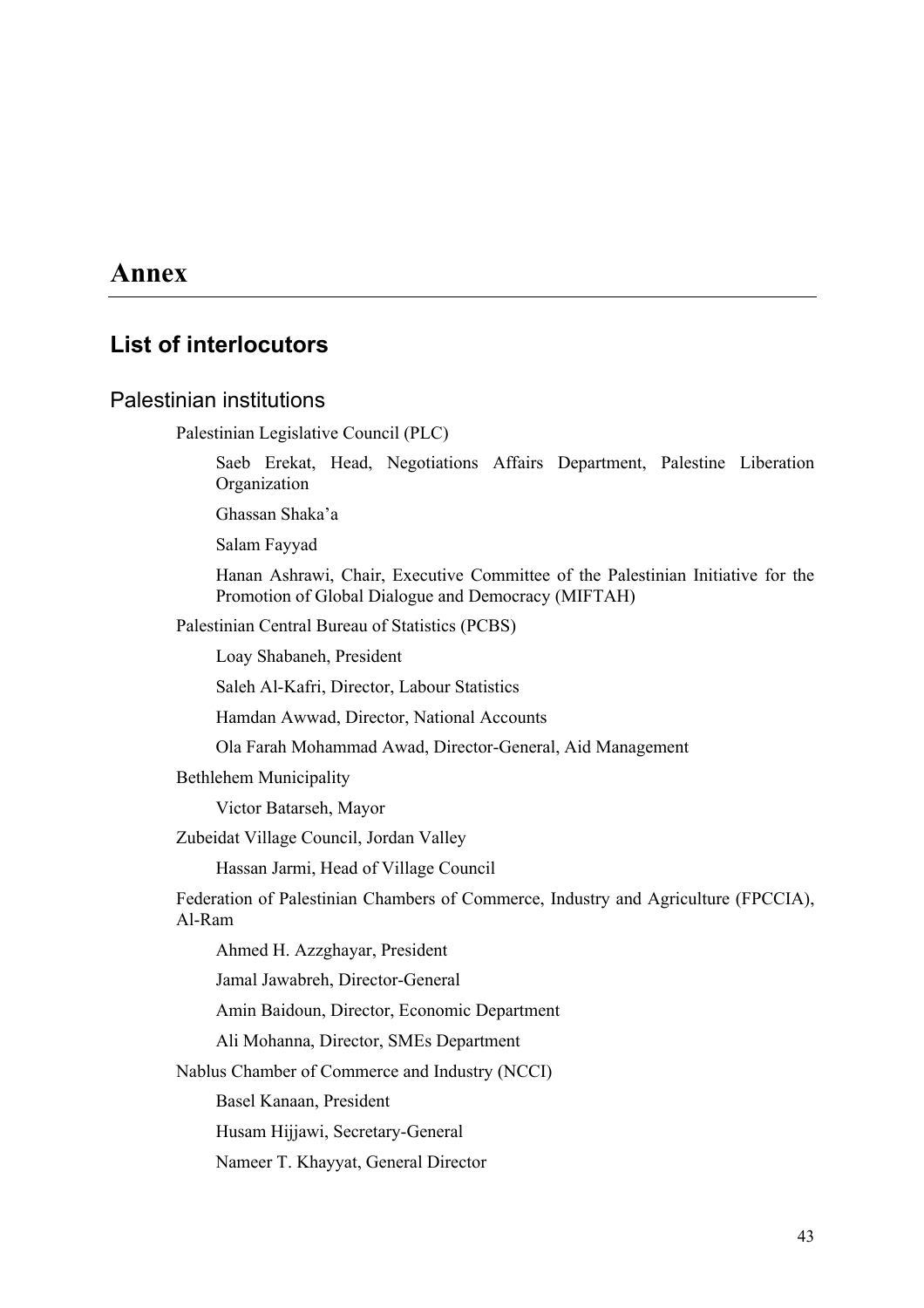Palestinian Chamber of Commerce Gaza (PCCG)

Mohamad Al-Qudwah, President

Basem Murtaja, Director-General

Mustafa Murtaja, Business Manager

Nabil Irdaisi, Plastic Factory Owner

Mahmoud Yaziji, Business Manager, Head of the Public Relations Committee

Palestine General Federation of Trade Unions (PGFTU), Gaza

 Rasem Al Bayari, Deputy Secretary-General, Member, Executive Committee (General Secretary of the Metal Workers Unions)

 Mohamed Abu Ajena, Member, Executive Committee (General Secretary of the General Union of Public Transportation)

 Sameer Al Ashqar, Member, Executive Committee (General Secretary of the General Union of Municipality and Village Council Workers)

 Basheer Al Sici, Member, Executive Committee (General Secretary of the General Union of Public Service and Commercial Workers)

Aref Abu Jaraad (Secretary of the General Union of Agriculture Workers)

Yehia Abu Alatta (Treasurer of the General Union of Public Transportation)

 Salama Abu Zuíater (General Secretary of the General Union of Health Services Workers)

Rizeq Al Bayari, Head, Information Department

Abdul Raouf Mahdi, Head, International Relations Department

Palestine General Federation of Trade Unions (PGFTU), Nablus

Shaher Sae'd, Secretary-General

Walid Al-Aghbar, Member, Executive Committee

Fathi Nasser, Legal Adviser

Neda<sup>'</sup> G. Abu Zant, Secretary of Women's Department, General Union for Transportation Workers

Ayman Fatoum, Agriculture and Food Industry

Mohamad Al- Hazzam, Petrol-Chemical Unit

Khaled Abdel Haq, Banks and Insurance

Wael Abu-Sabra, Public Services

Naser Yonis, Public Transportation

Mohamad Al-Sayyed, Transportation

Moayad Salah, Youth Department

Fawzan Ewedah, Construction

Esam Wahbeh, Information Department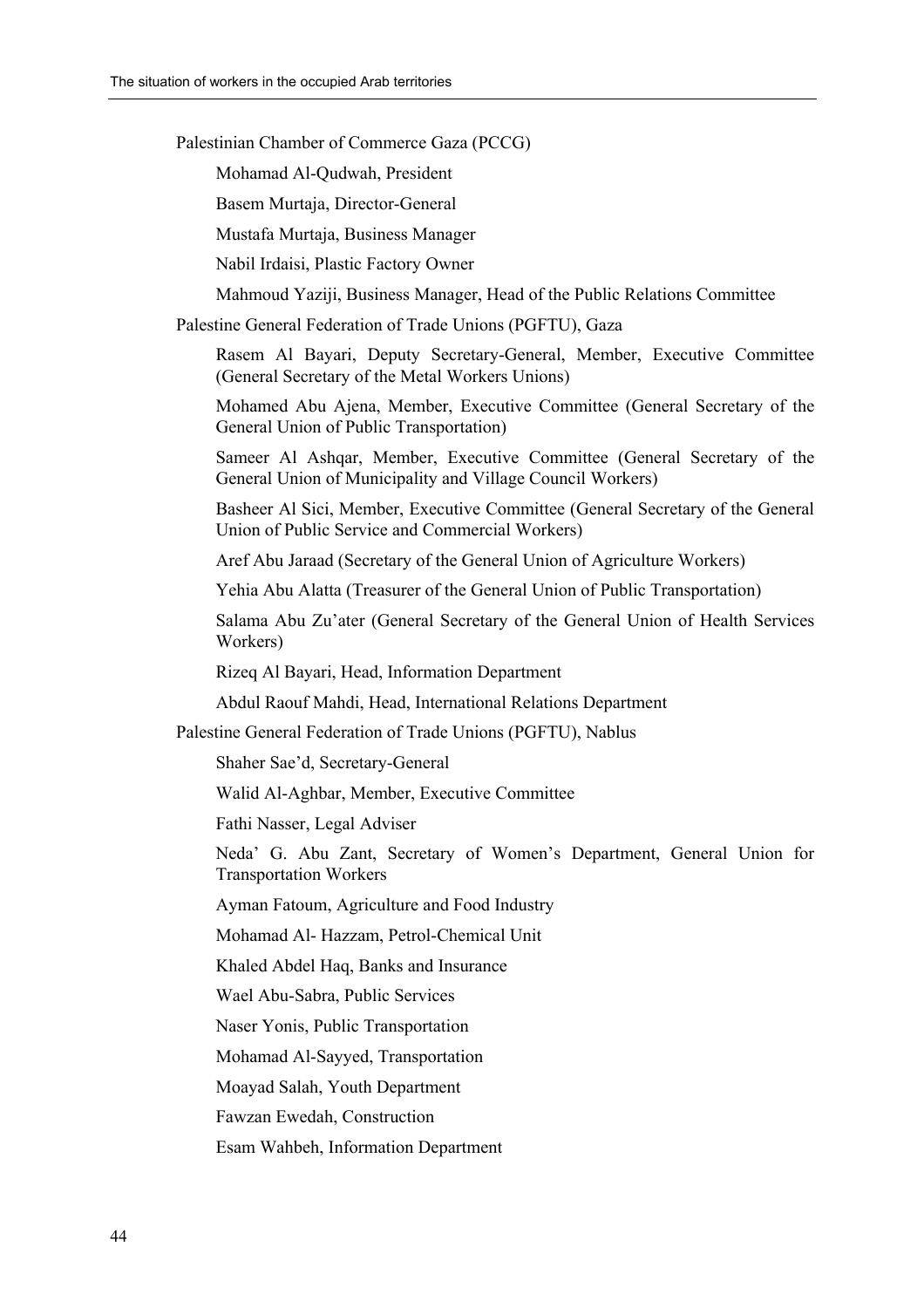| Saed Al-Gia'an, Construction and Wood                                        |
|------------------------------------------------------------------------------|
| Naeem Jamous, Textile Department                                             |
| Al-Haq, Ramallah                                                             |
| Sha'awan Jabareen, Director                                                  |
| Gareth Gleed, Legal Researcher                                               |
| Nasser Al-Rayes, Legal Consultant and Lawyer                                 |
| Al-Quds University, Jerusalem                                                |
| Sari Nuseibeh, President                                                     |
| Birzeit University, West Bank                                                |
| Nabeel Kassis, President                                                     |
| Adel S. Zagha, Director, Office of Planning and Development                  |
| Democracy and Workers' Rights Center (DWRC), Ramallah                        |
| Hassan Barghouti, Director                                                   |
| Mahmoud Ziadeh, Coordinator of the Freedom Assoication and Organizing Unit   |
| Jerusalem Media and Communication Center (JMCC)                              |
| Ghassan Khatib, Director                                                     |
| Palestine Economic Policy Research Institute (MAS)                           |
| Samir Abdullah, Director-General                                             |
| Basim Makhool, Senior Researcher, Research Coordinator                       |
| Palestinian Academic Society for the Study of International Affairs (PASSIA) |
| Mahdi F. Abdel Hadi, Chairman                                                |
| Palestinian Businesswomen's Association (ASALA)                              |
| Reem Abboushi, Executive Director                                            |
|                                                                              |
| Government of Israel and Israeli institutions                                |
|                                                                              |

Coordination of Government Activities in the Territories (COGAT) Maj. Gen. Yossef Mishlev, Coordinator of Government Activities in the Territories Lt. Col. Baruch Persky, Head, Economic Branch Lt. Col. Daniel Beaudoin, Foreign Relations Branch Shlomo Dror, Spokesman Ministry of Foreign Affairs Eli Ben-Tura, Deputy Director, International Organizations Department Ministry of Industry, Trade and Labour

 Eli Paz, Senior Deputy Director-General Shlomo Ytzhaki, Chief Labour Relations Officer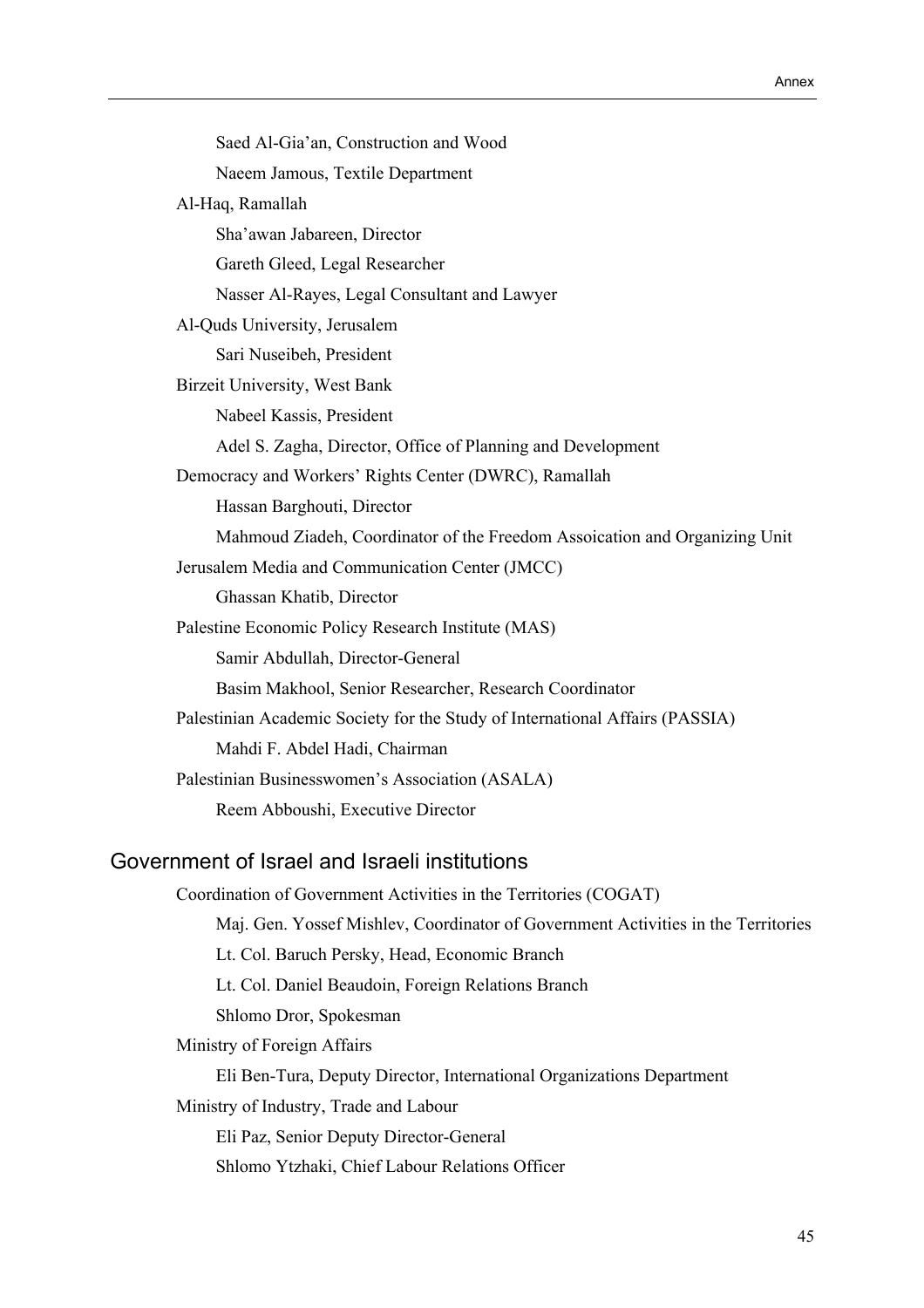Manufacturers' Association of Israel

Yoram Blizovsky, Managing Director

 Dan Catarivas, Director, Division of Foreign Trade and International Relations; Director, World Trade Center, Israel

Eli Korah, Labour Committee Vice-Chairperson, Farmers' Federation of Israel

Ytzhak Barak, Legal Counsellor

Hizkiya Israel, Labour Department

General Federation of Labour in Israel (Histadrut)

Ofer Eini, Chairman

Nawaf Massalha, Chairman, International Department

 Avital Shapira-Shabirow, Director of International Activity, International Department

Youssef Kara, Histadrut Representative at the ILO

Industrial Relations Research Association of Israel

Haim Kaminitz, Co-Chairperson

Joseph Gattegno, Member of the Management Board

#### United Nations and international organizations

International Committee of the Red Cross (ICRC)

Jordi Raich Curco, Head of Mission

Claire Meytraud, Economic Security Coordinator

Office of the Special Envoy for Disengagement

Lynn Hastings, UN Representative

Catherine L. Downard, United States Representative

Leonid Barkovsky, Russian Representative

Ramsey Jamil, Senior Researcher

Office of the United Nations Special Coordinator for the Middle East Peace Process (UNSCO)

Alvaro de Soto, Under Secretary General

UNESCO Programme of Assistance for Rehabilitation and Development in the Palestinian Territories

Zahira Kamal, Director, Palestinian Women's Research and Documentation Centre United Nations Development Programme (UNDP)

 Jens Toyberg-Frandzen, Special Representative, Programme of Assistance to the Palestinian People